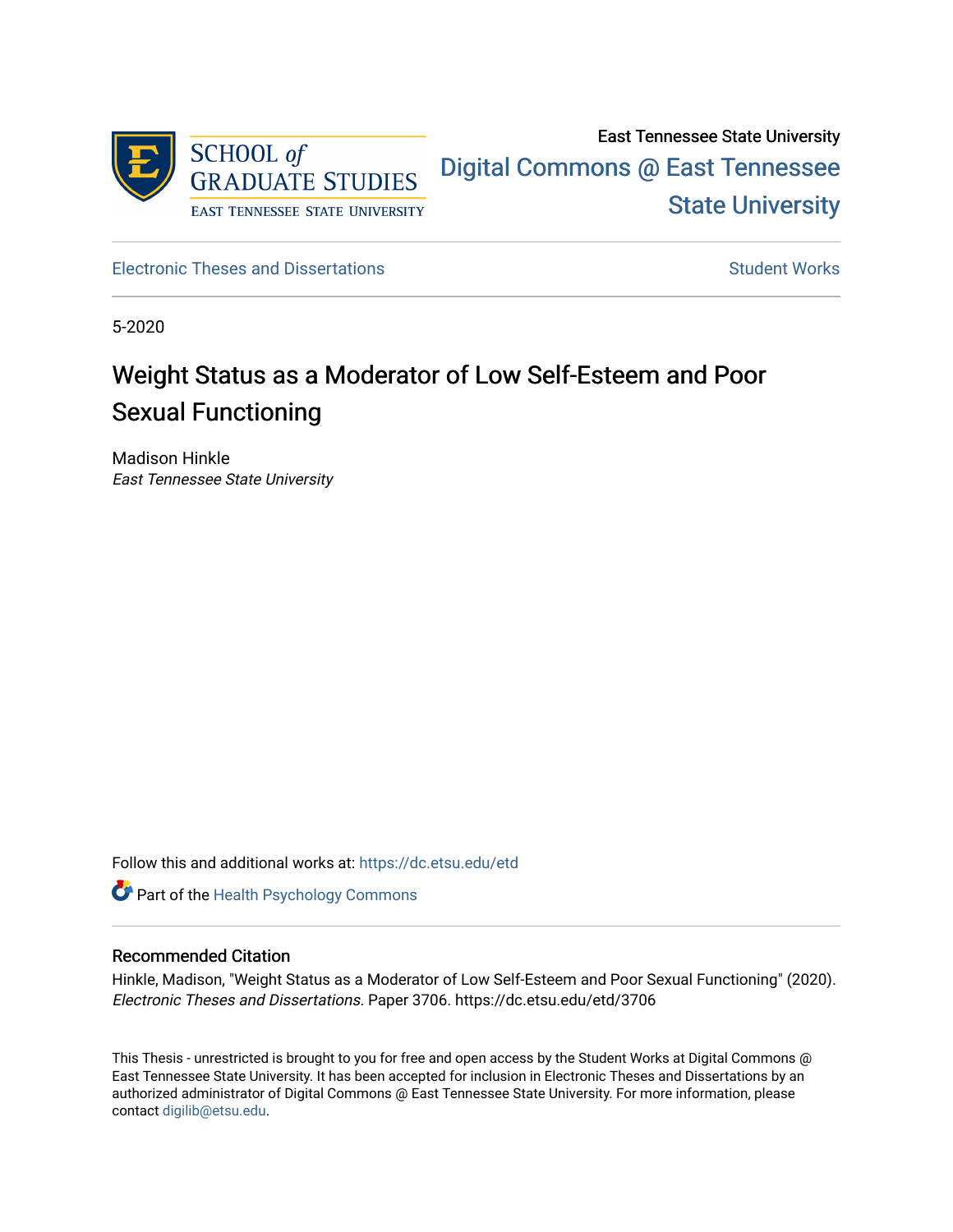Weight Status as a Moderator of Low Self-Esteem and

Poor Sexual Functioning

A thesis

presented to

the faculty of the Department of Psychology

East Tennessee State University

In partial fulfillment

of the requirements for the degree

Master of Arts in Psychology

by

Madison Marie Hinkle

May 2020

 $\mathcal{L}_\text{max}$  , where  $\mathcal{L}_\text{max}$ 

Julia C. Dodd, Ph.D., Chair

Ginni Blackhart, Ph.D.

Jill Stinson, Ph.D.

Keywords: Women, Self-Esteem, BMI, Weight Status, Female Sexual Functioning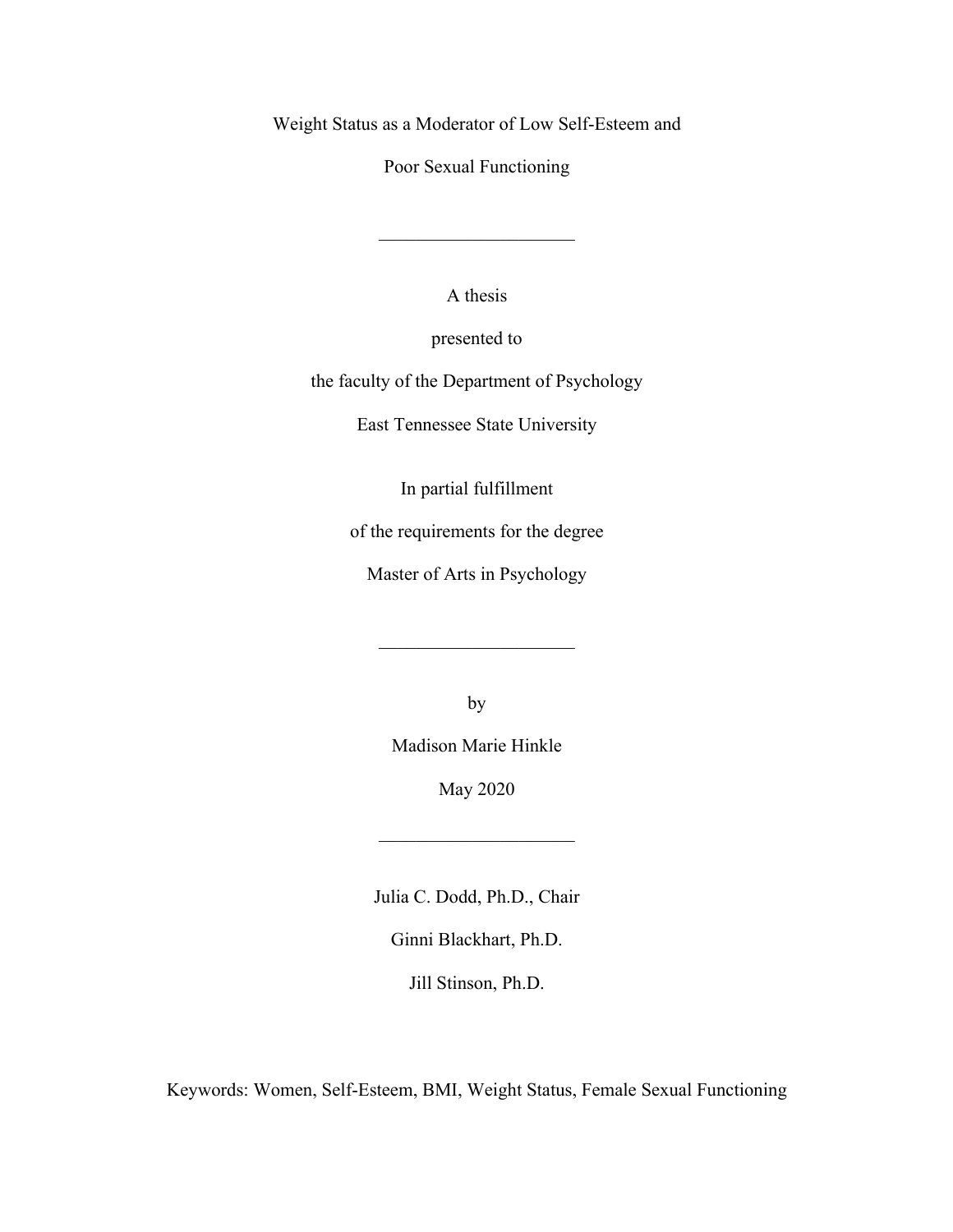#### ABSTRACT

#### Weight Status as a Moderator of Low Self-Esteem and

### Poor Sexual Functioning

#### by

#### Madison Marie Hinkle

Researchers have found that self-esteem and weight status can impact numerous aspects of an individual's life, including reproductive health issues. However, there has been limited research specifically examining how self-esteem may affect female sexual functioning. The current study aims to examine whether self-esteem is a significant predictor of sexual functioning, and whether this relationship may change as a function of women's weight status. Participants consisted of 730 women ranging from 18 to 49 years of age, who were recruited through an online questionnaire. Results indicate that higher levels of self-esteem predict better sexual functioning and weight status was found to be a significant moderator of this relationship; specifically, selfesteem was only found to predict sexual functioning for individuals at average or below-average weight status, and not for individuals who were of higher-than-average weight status. Findings have potential implications for physical and mental health professionals working with individuals trying to improve their sexual functioning.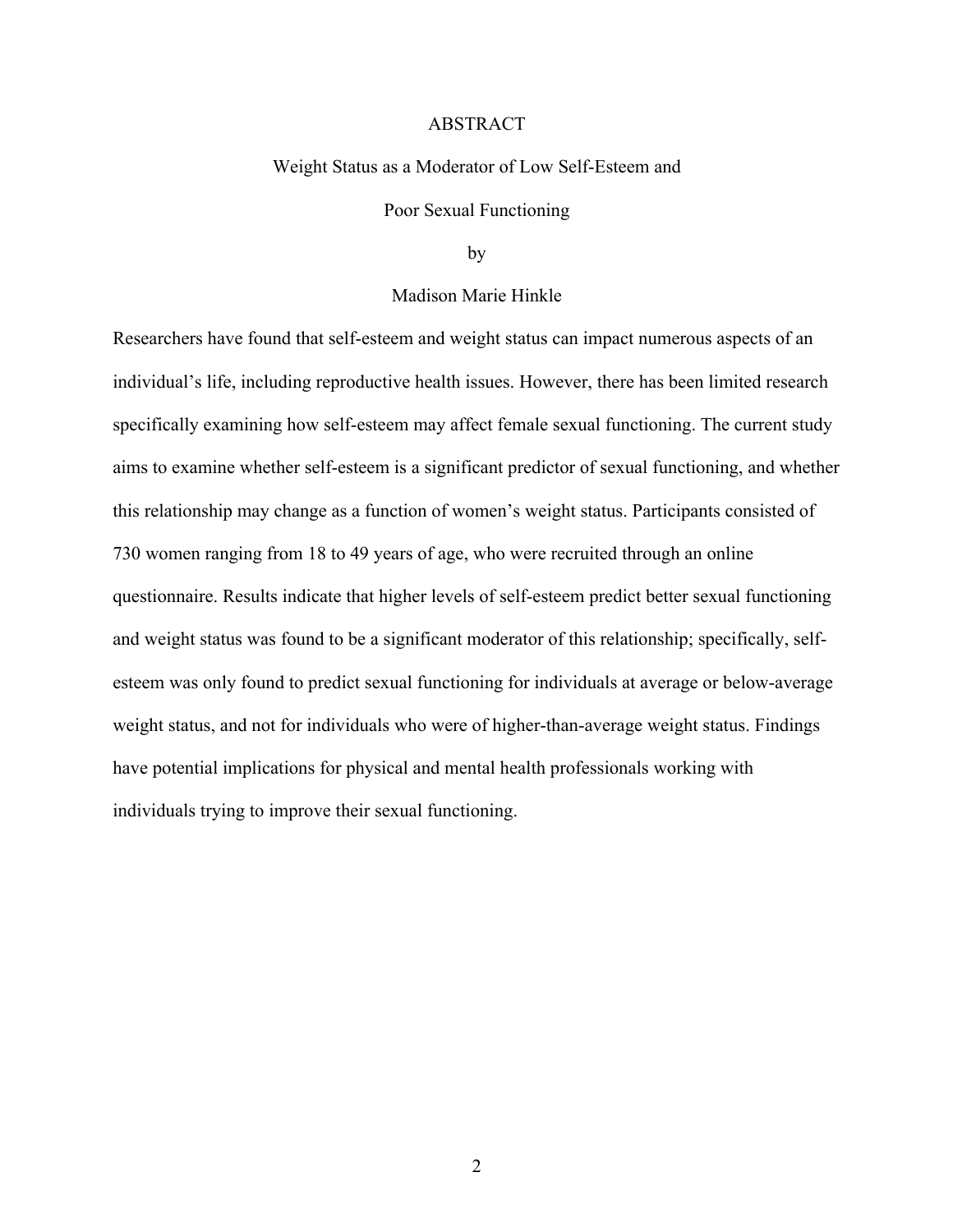#### ACKNOWLEDGEMENTS

There are many individuals that I would like to acknowledge for helping me achieve this milestone. First, I would like to thank my chair, Dr. Julia Dodd, for her countless edits, expertise, and kind support. Under her supervision, and over the course of this project, I have grown as a writer and as a researcher. Your feedback has been invaluable and I am grateful for your mentorship. Secondly, I would like to thank my committee members, Dr. Jill Stinson and Dr. Ginni Blackhart, for their time, recommendations, and keen insights. This project would not have been possible without you. Lastly, I would like to thank my husband, Luke, for being a constant in my life. Your continual support has never gone unnoticed and you have always cheered me on, no matter the task at hand; you are my biggest encourager and I am eternally grateful for you.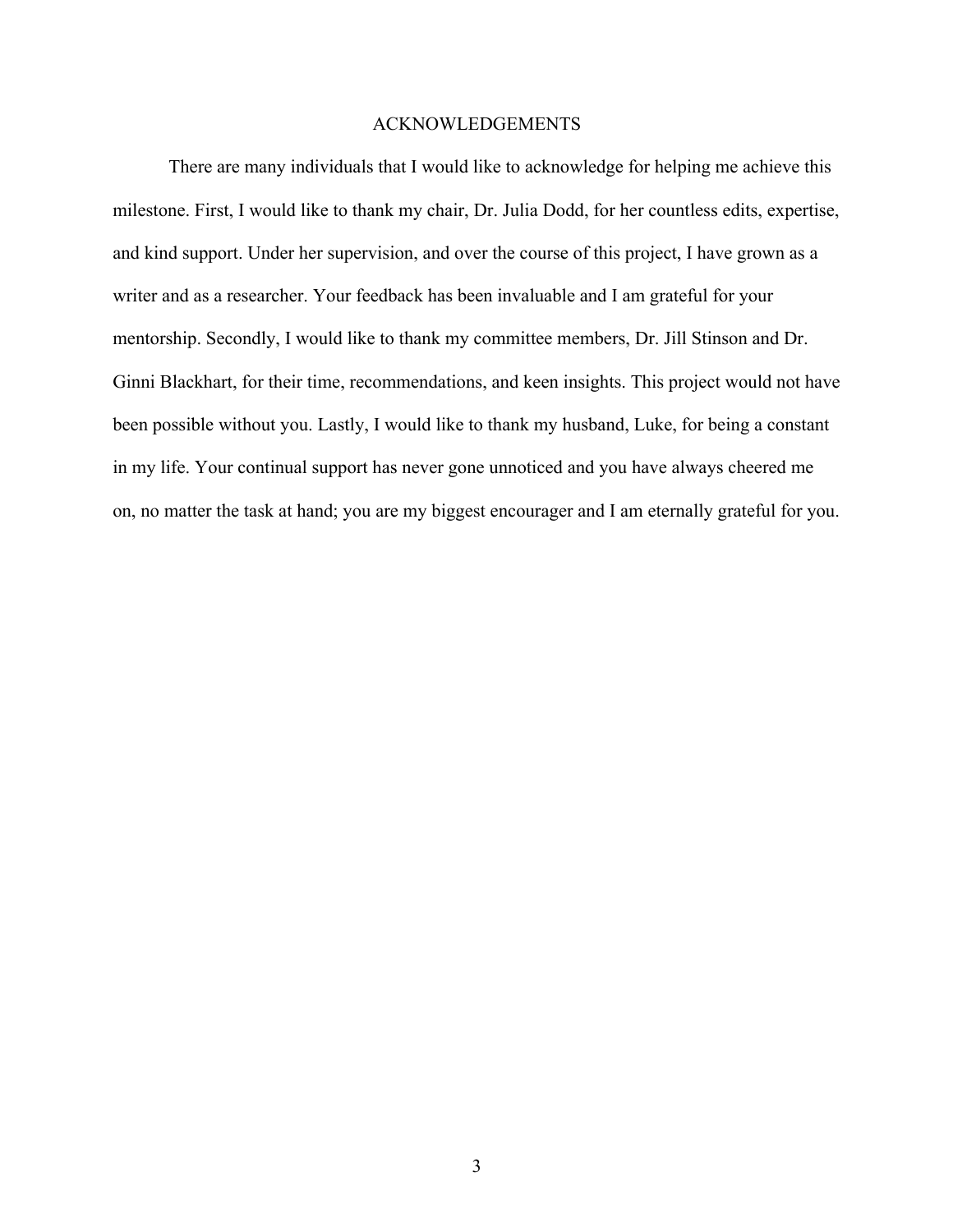# TABLE OF CONTENTS

| Chapter |
|---------|
|         |
|         |
|         |
|         |
|         |
|         |
|         |
|         |
|         |
|         |
|         |
|         |
|         |
|         |
|         |
|         |
|         |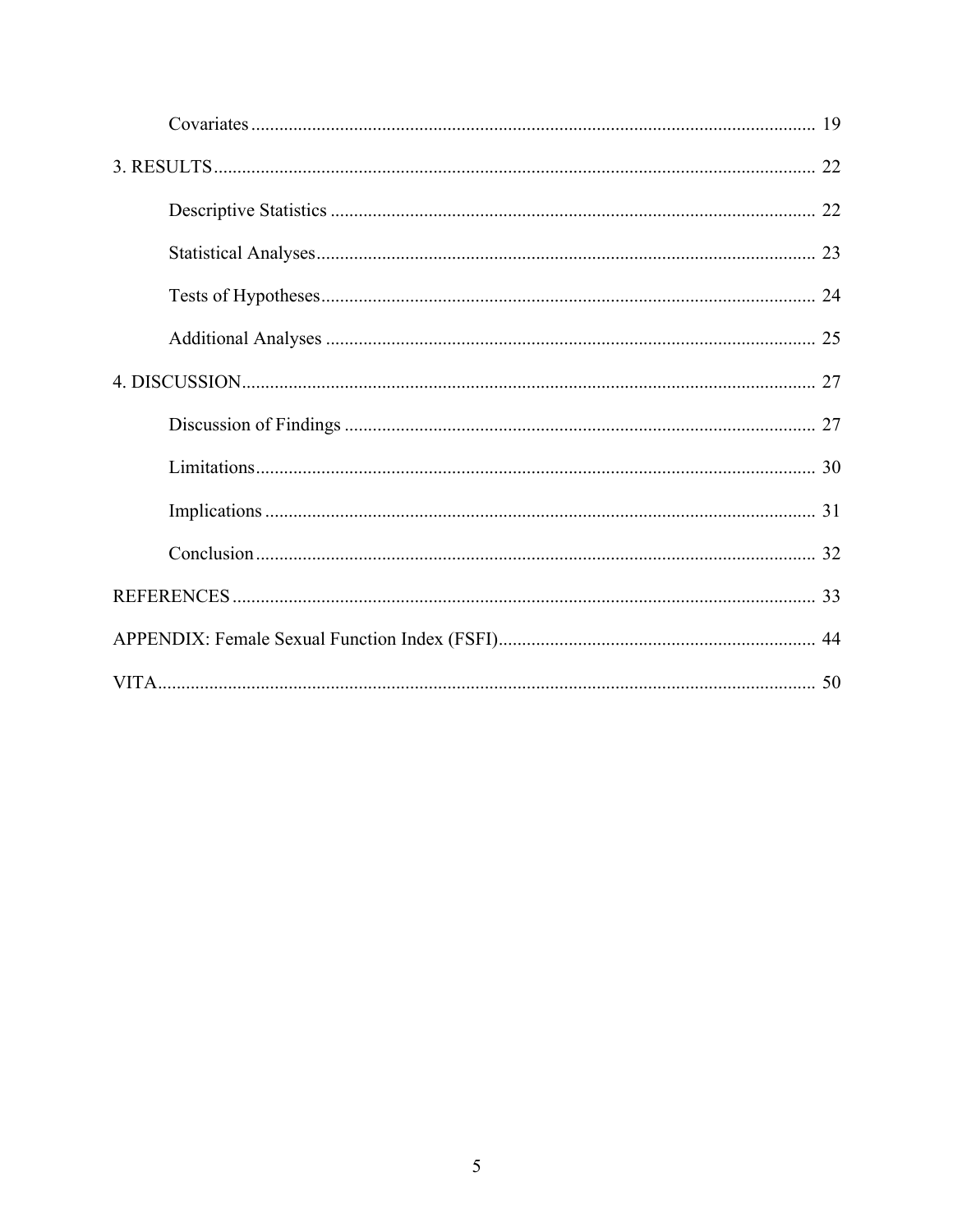# **LIST OF TABLES**

| Table | Page |
|-------|------|
|       |      |
|       |      |
|       |      |
|       |      |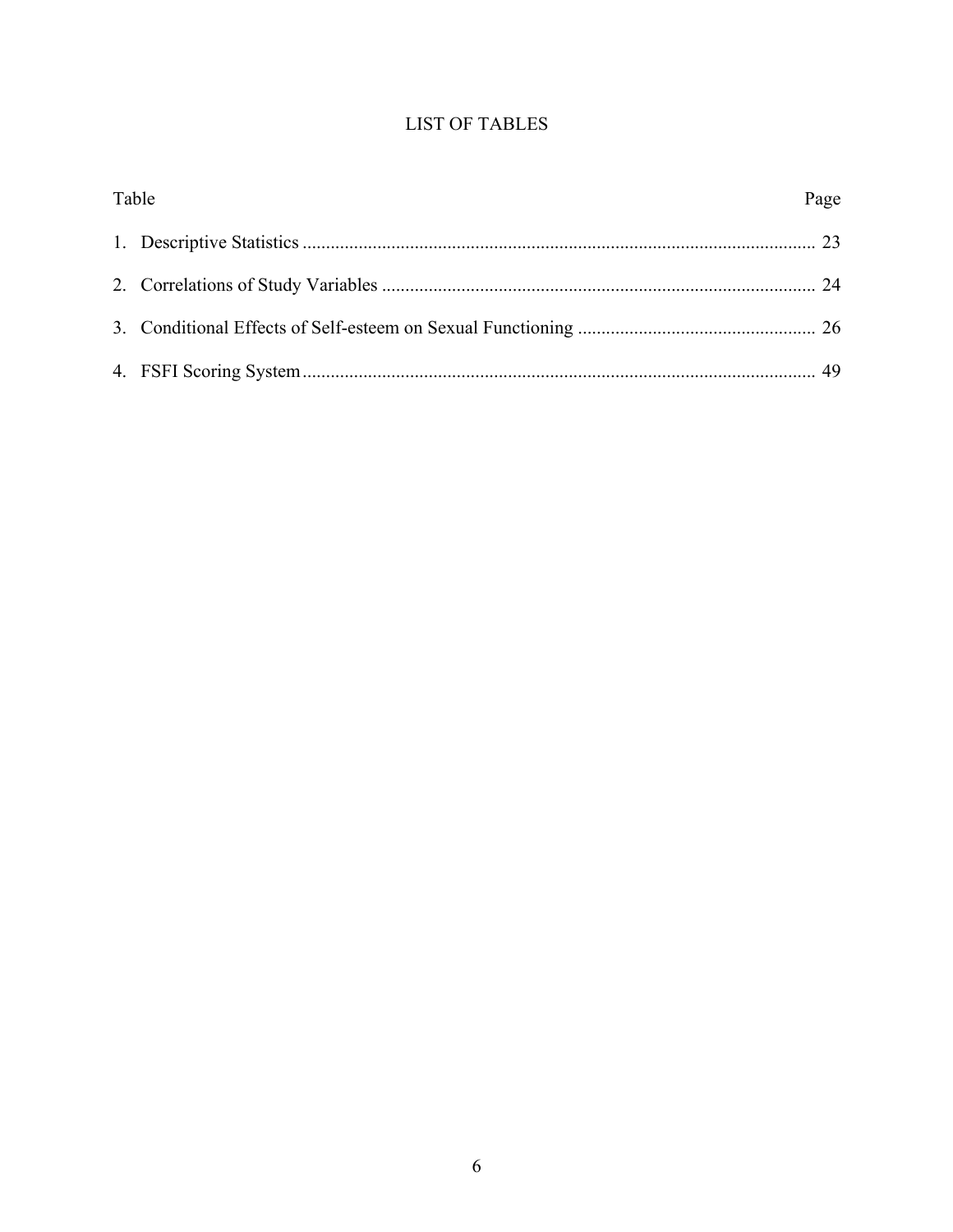#### CHAPTER 1

#### INTRODUCTION

Self-esteem has been shown to affect multiple domains within an individual's life, including overall well-being and success (Orth & Robbins, 2014). In fact, literature indicates that low levels of self-esteem are associated with mental disorders, social problems, health problems, and women's reproductive health issues (Mann, Hosman, Schaalma, & De Vries, 2004; Neggers, Goldenberg, Cliver, & Hauth, 2006; Stinson et al., 2008). Therefore, research examining the consequences of low self-esteem is of crucial importance. One area that may be important to examine in relation to self-esteem is that of sexual functioning. Up until the  $21<sup>st</sup>$  century, research on female sexual dysfunction was limited (McCool, Theurich, & Apfelbacher, 2014); even as this field gains momentum, there are still many constructs in need of further exploration. By examining how low levels of self-esteem and other factors may negatively impact an individual's sexual functioning, researchers and clinicians would be able to better understand female sexual functioning.

Obesity is another factor shown to affect one's overall quality of life by potentially reducing physical and psychological well-being (Kolotkin et al., 2006). Research indicates that body mass index (BMI), a ratio calculated using an individual's height and weight and often used as a proxy for overweight status, is negatively correlated with self-esteem (Kiviruusu et al., 2016) and may predict lower sexual functioning in women (Kolotkin et al., 2006). Therefore, the current study aims to examine whether self-esteem is a significant predictor of sexual functioning, and further, whether weight status influences the relationship between self-esteem and sexual functioning.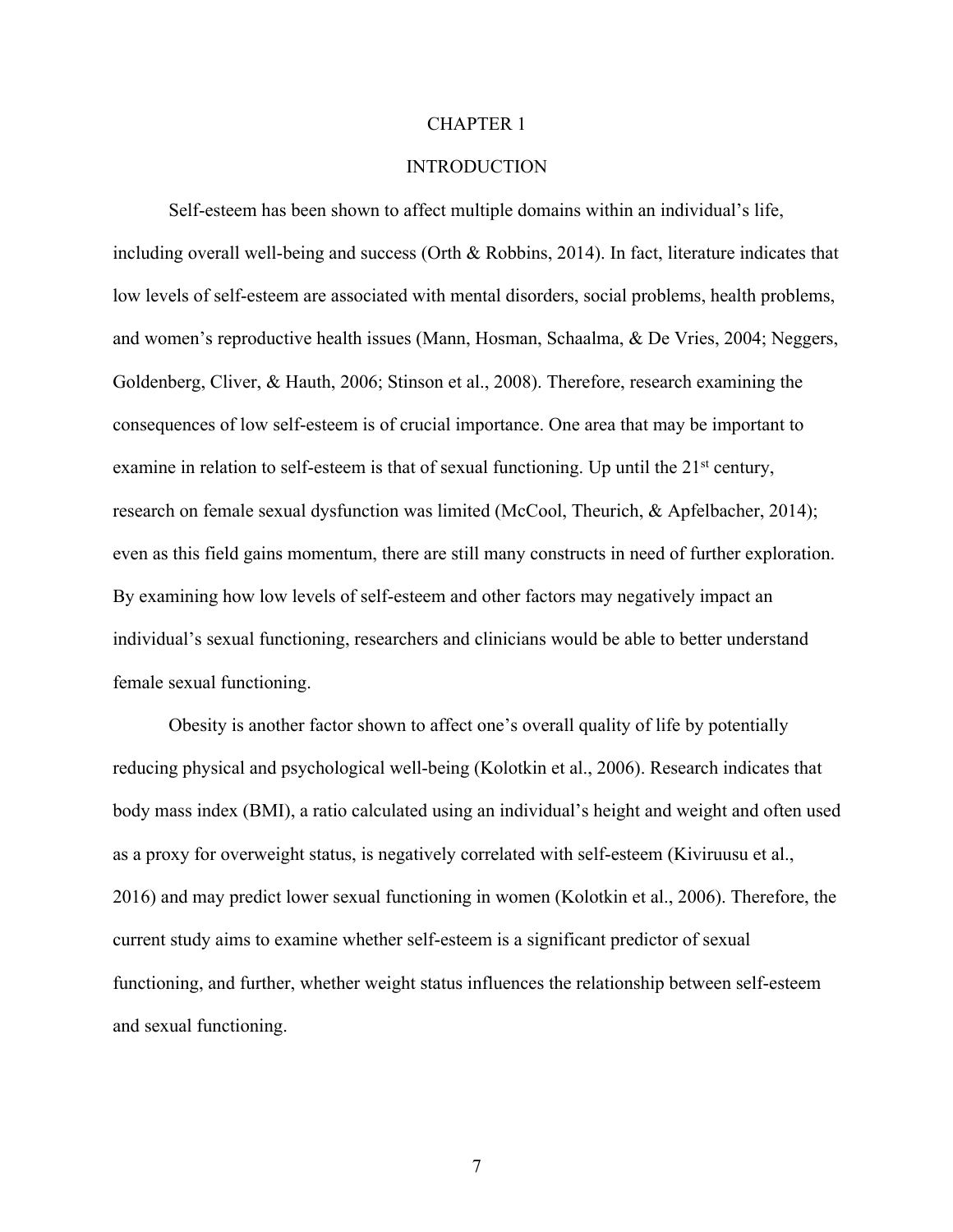#### **Self-Esteem**

Self-esteem has been defined as an individual's subjective assessment of their own worth; or, an individual's evaluation of how adequate they think they are (Harter, 1999; Helwig & Ruprecht, 2017; Orth & Robins, 2014). To date, it is one of the most extensively studied psychological concepts, resulting in over 35,000 publications on self-esteem alone (Bleidorn et al., 2016).

#### **Gender Differences in Self-Esteem**

On average, men report higher levels of self-esteem than women, a finding that has been demonstrated in both Western and non-Western countries (Bleidorn et al., 2016) as well as in internationally diverse samples (Helwig & Ruprecht, 2017). Researchers hypothesize that this difference in self-esteem among men and women may be due to widespread social factors that are found in many nations across the globe (Bleidorn et al., 2016). This gender difference in selfesteem appears to start in adolescence and continues through early and middle adulthood (Bleidorn et al., 2016; Helwig & Ruprecht, 2017). Across cultures, women also appear to demonstrate higher variability in self-esteem during adolescence relative to men (Helwig & Ruprecht, 2017). As one ages, however, gender differences in self-esteem between men and women become less evident (Bleidorn et al., 2016). The consistency of finding lower levels of self-esteem in women suggests that this construct and its associated consequences may be particularly important to study in women.

#### **Functions and Theories of Self-Esteem**

Research regarding self-esteem has been based on two main theoretical approaches. The first approach is described as the intrapersonal perspective (Soest, Wichstrøm, & Kvalem, 2016). This approach is based on James' (1890) model, which states that one's accomplishments are the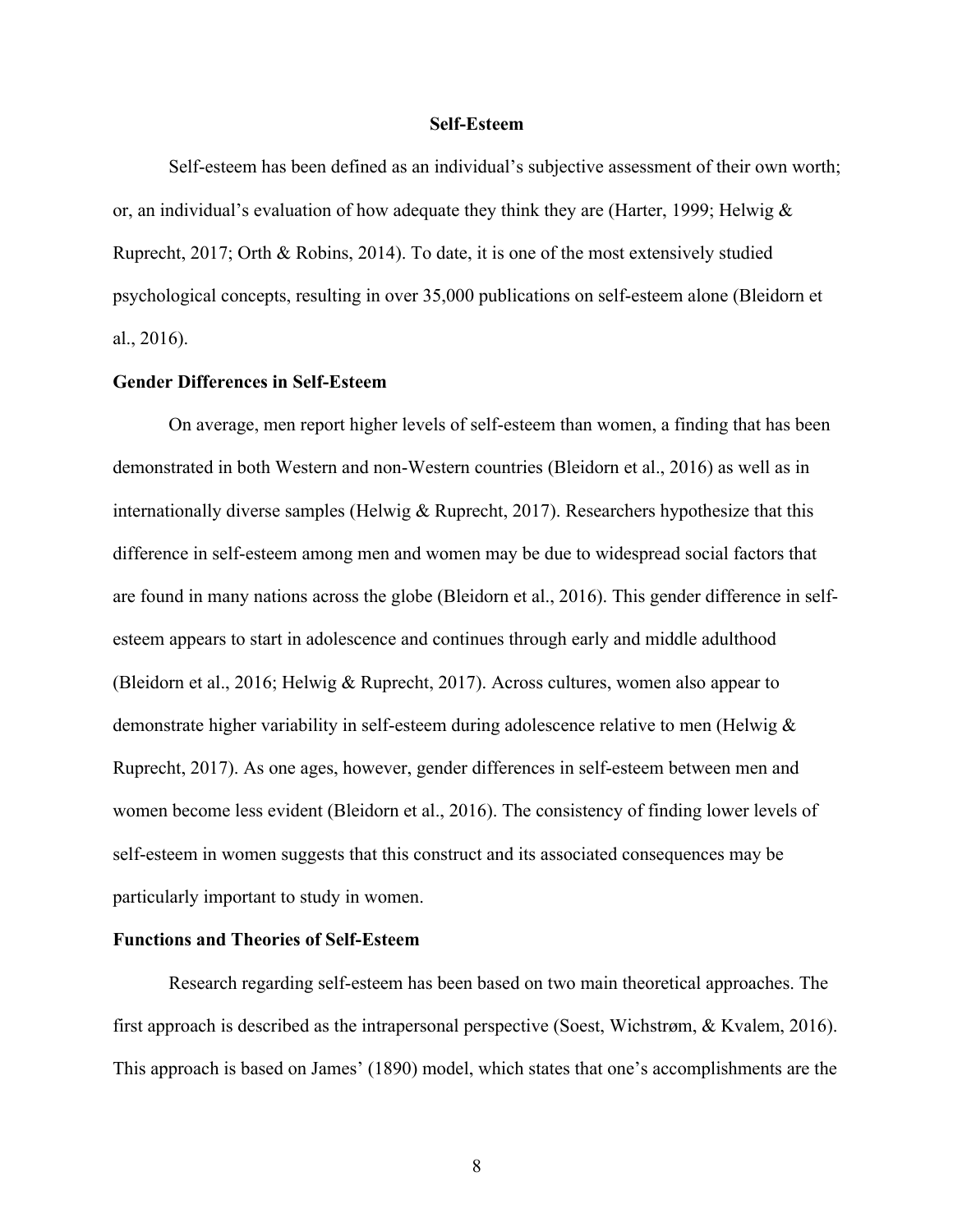origin of an individual's self-worth (Harter, 1999). In other words, self-esteem depends on an individual's personal perception of how successful they are in an area in which they feel that success is necessary (Soest et al., 2016). The second approach is the interpersonal approach, which is based on Cooley's (1902) theory (Soest et al., 2016). Cooley's original theory suggests that the self is portrayed through a perceived internalized belief of what we think others believe about us (Cooley, 1902; Harter, 1999). This approach highlights the social aspect of self-esteem and deems self-esteem as the effect of an individual's perception of other's impressions and judgements of their own actions and behaviors (Soest et al., 2016).

Other modern theories, such as Baumeister and Leary's (1995) "need to belong," have also contributed to our understanding of self-esteem. This theory states that we gain our selfapproval from others due to the quality of the relationship that we have with that individual (Baumeister & Leary, 1995). This theory is similar to James's theory with the exception that James emphasizes one's achievements, while Baumeister and Leary emphasize the quality of relationships (Zuckerman, Li, & Hall, 2016). These various theories and ideas help us understand what determines self-esteem and may also be used to help us understand the possible effects of self-esteem.

## **Correlates of Self-Esteem**

Research suggests that having high self-esteem predicts beneficial outcomes and wellbeing in various domains, such as health, work, and relationships (Orth & Robins, 2014). With regard to health, available literature suggests that those with higher self-esteem report better physical health outcomes (Benyamini, Leventhal, & Leventhal, 2004), whereas individuals who have lower self-esteem in adolescence are more likely to have increased physical health problems by the age of 25 (Trzesniewski et al., 2006). In terms of psychological health, those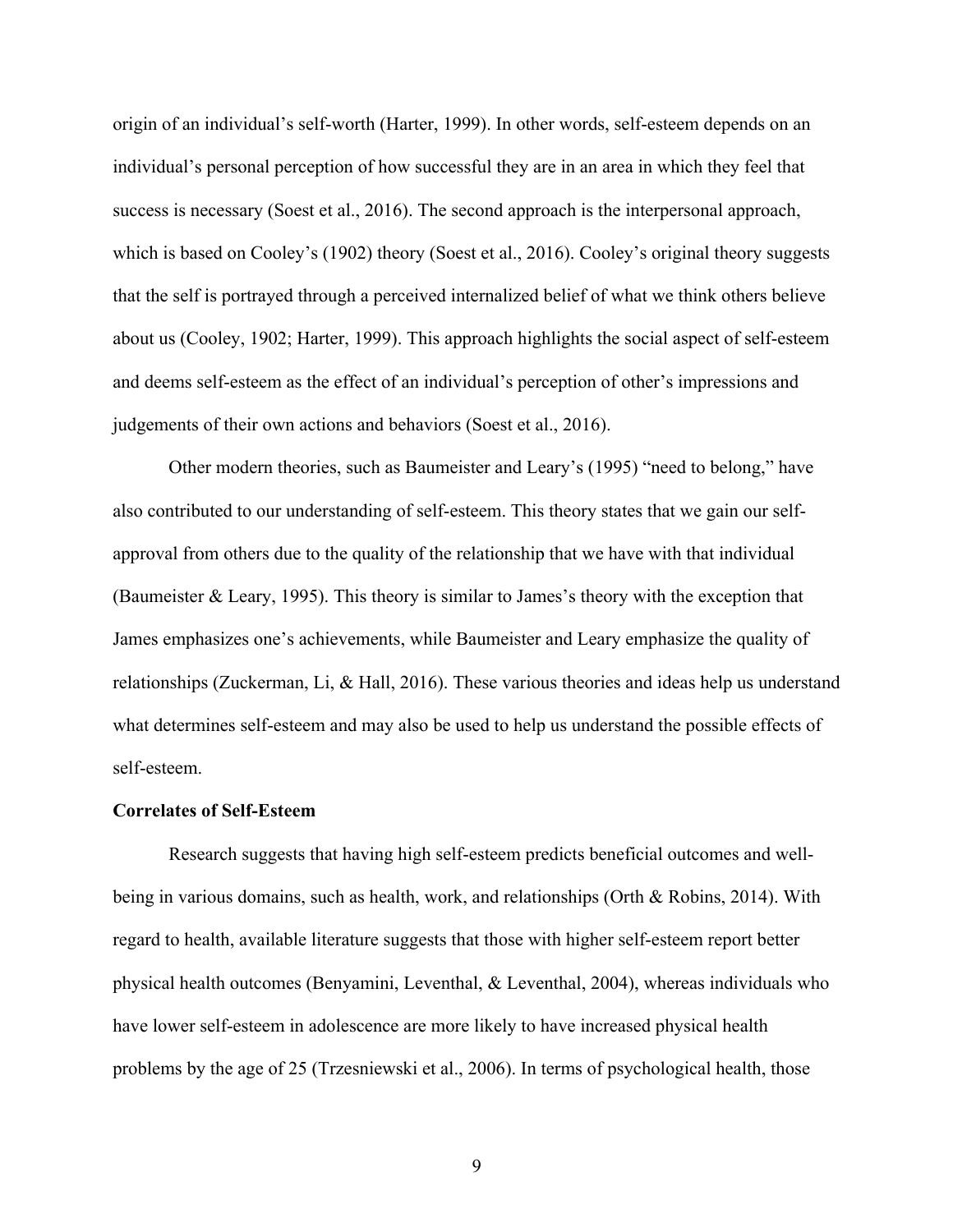with lower self-esteem tend to have poorer psychological outcomes (Crocker & Park, 2004). For example, low self-esteem is a risk factor for depression and anxiety (Sowislo & Orth, 2013) and has been shown to be longitudinally associated with depressive symptoms throughout the lifespan (Orth, Robbins, Trzesniewski, Maes, & Schmitt, 2009). Other studies have shown that higher self-esteem is correlated with positive affect and adjustment, and in adverse circumstances can be a protective factor (Kling, Hyde, Showers, & Buswell, 1999).

One subsection of the self-esteem literature has examined the role of self-esteem in interpersonal relationships. In terms of social support, those with higher self-esteem may have an increased level of social support and report greater well-being in relationships (Marshall, Parker, Ciarrochi, & Heaven, 2014). Similarly, when examining romantic relationships specifically, selfesteem has been shown to be positively associated with relationship satisfaction (Shackelford, 2001) and, in turn, healthy, satisfying, relationships may increase one's perceived personal worth (Leary & Baumeister, 2000). For example, women who are close to their significant other often exhibit increases in their self-esteem in the following years of their relationship (Andrews & Brown, 1995). This indicates that close intimate relationships may not only impact current selfesteem levels, but may continue to influence levels of self-esteem throughout one's lifespan. Because of the close connection between self-esteem and relationship functioning, it is possible that self-esteem may affect aspects of one's intimate relationships such as sexual functioning.

#### **Sexual Functioning**

Sexual dysfunction is defined as the disruption of one's sexual desire and/or the psychophysiological processes that are related to an individual's sexual experiences (Laumann, Paik, & Rosen, 1999). According to the Diagnostic and Statistical Manual of Mental Disorders, 5th Edition (DSM-5), sexual dysfunctions are defined as substantial disturbances in an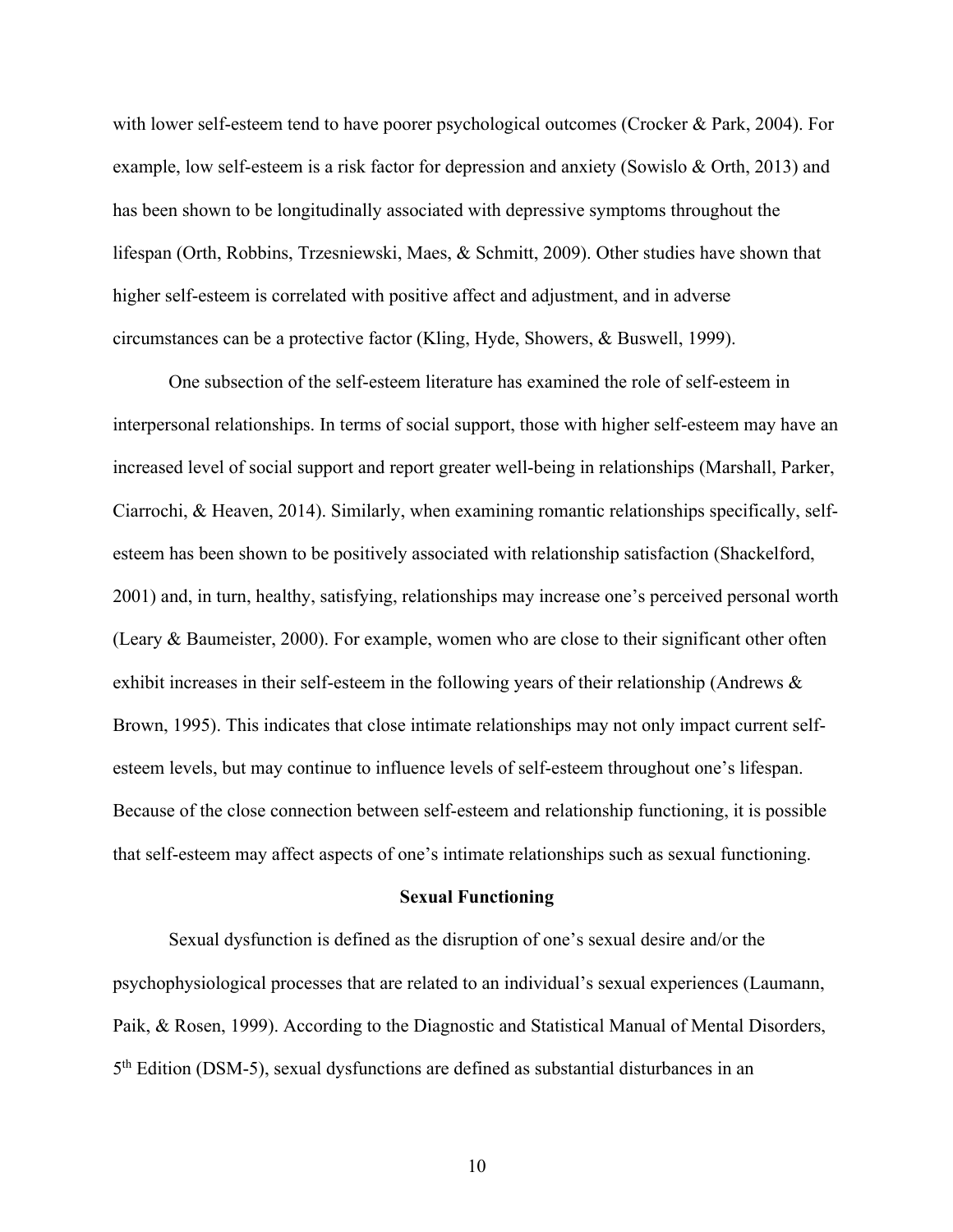individual's capability to react to or experience sexual pleasure (American Psychiatric Association, 2013). Overall, sexual dysfunction is a widespread problem that occurs in both men and women, with community samples approximating prevalence rates that range from 10% to 52% in men and 25% to 63% in women (Heiman, 2002; Laumann et al., 1999). Corroborating research indicates that 43% of women and 31% of men report sexual dysfunction (Laumann et al., 1999). Therefore, sexual dysfunction appears to be somewhat more prevalent in women than men.

#### **Female Sexual Functioning**

Female sexual dysfunction is an overarching term that covers a variety of sexual problems in women that include disorders associated with sexual desire, sexual arousal, orgasm, and sexual pain (Harris, Cherkas, Kato, Heiman, & Spector, 2008). According to Hayes and colleagues (2006), the most frequent types of sexual dysfunction in women are desire difficulty (64%), orgasm difficulty (35%), arousal difficulty (31%) and sexual pain (26%) (Hayes, Bennett, Fairley, & Dennerstein, 2006). Within the United States, in the past year, 24% of women report an inability to reach orgasm (Laumann et al., 1999), and estimates from a community sample report that 7-10% of women have an orgasmic disorder (Simons & Carey, 2001).

In addition to relationship factors, there may be underlying individual factors that influence the likelihood of developing sexual problems. For example, certain personality features, such as introversion, emotional instability, and being closed off to new experiences are significantly associated with irregular orgasm (Harris et al., 2008). Personality traits such as these may be indirectly affecting the reported rates of sexual dysfunction by influencing a woman's capability to discuss her sexual desires with a partner (Leeners, Hengartner, Rössler, Ajdacic, & Angst, 2014). If a woman feels comfortable talking to her partner, and/or has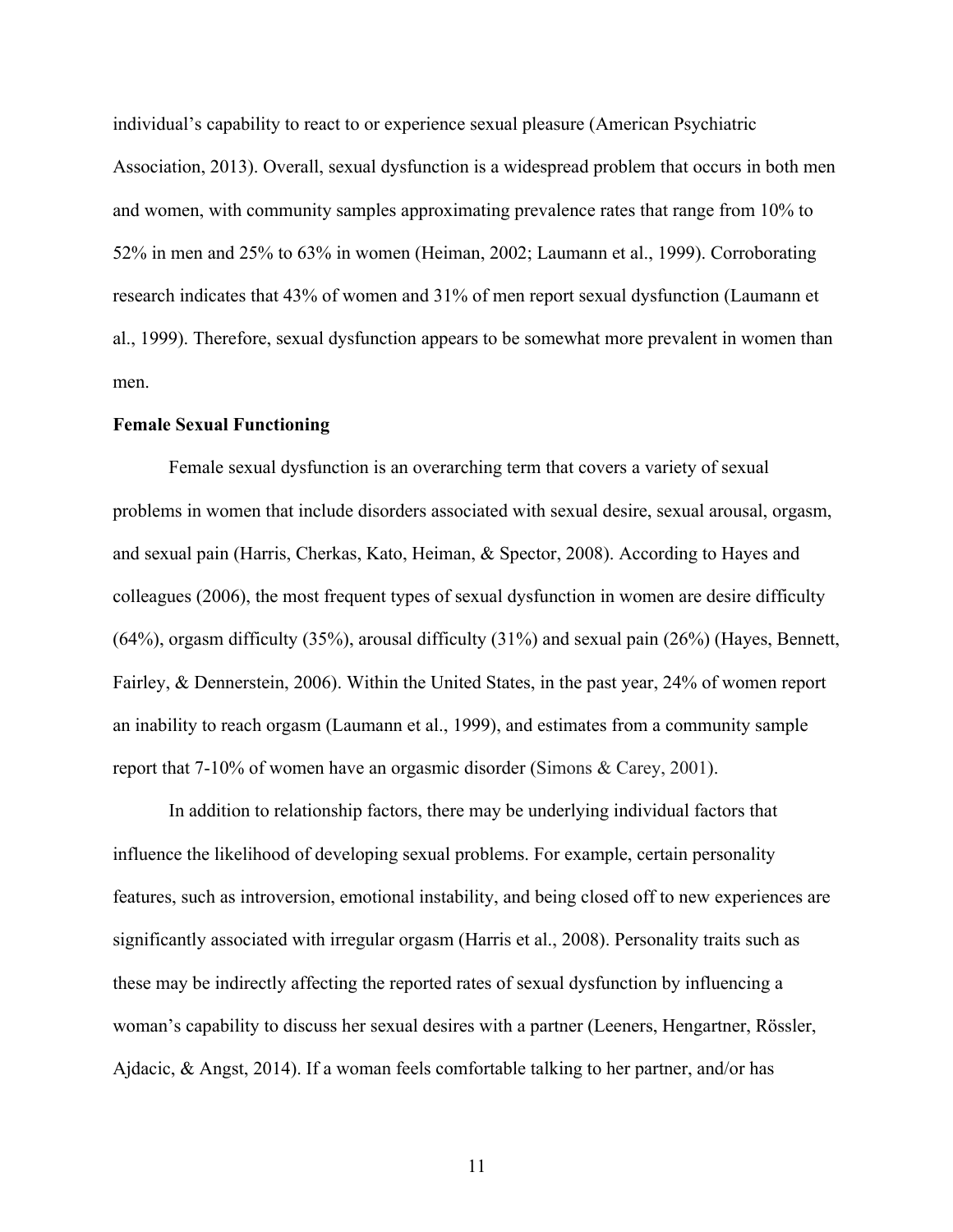personality traits that allow her to do so, sexual functioning may be improved (Leeners et al., 2014). Therefore, certain facets of personality may be a factor that contributes to female sexual dysfunction (Leeners et al., 2014).

Women who have had issues with sexual functioning and sexual arousal also exhibit heightened rates of psychological, social, and physical problems (Dunn, Croft, & Hackett, 1999). For women specifically, sexual dysfunction is highly correlated with psychological and social problems such as marital difficulties, anxiety, and depression (Dunn et al., 1999). Anxiety, in general, can negatively impact sexual arousal (Barlow, 1986) and individuals with anxiety disorders such as social phobia and panic disorder are at risk for higher rates of sexual dysfunction relative to the general population (Bodinger et al., 2002; van Minnen & Kampman, 2000). Furthermore, a history of trauma could also impact sexual functioning. Childhood sexual abuse often influences sexual functioning, performance, and satisfaction (Loeb et al., 2002) and is also associated with sexual dysfunctions in adulthood (Leonard & Follette, 2002). In terms of physical problems, women who describe their health as good, fair, or poor have a greater chance of having sexual dysfunctions when compared to women who describe their health as excellent (Lewis et al., 2010). Comparably, women who exercise more frequently are more likely to report increased sexual desire, while women who do not engage in physical activity or exercise have a greater chance of reporting issues with orgasm (Lewis et al., 2010). Therefore, sexual dysfunction may affect many areas of a women's life that can impact her mental, social, and physical health, though these findings are likely bidirectional.

## **Self-Esteem and Sexual Functioning**

Within the current literature, there is limited research regarding the relationship between self-esteem and sexual functioning. Much of the extant research has been within the cancer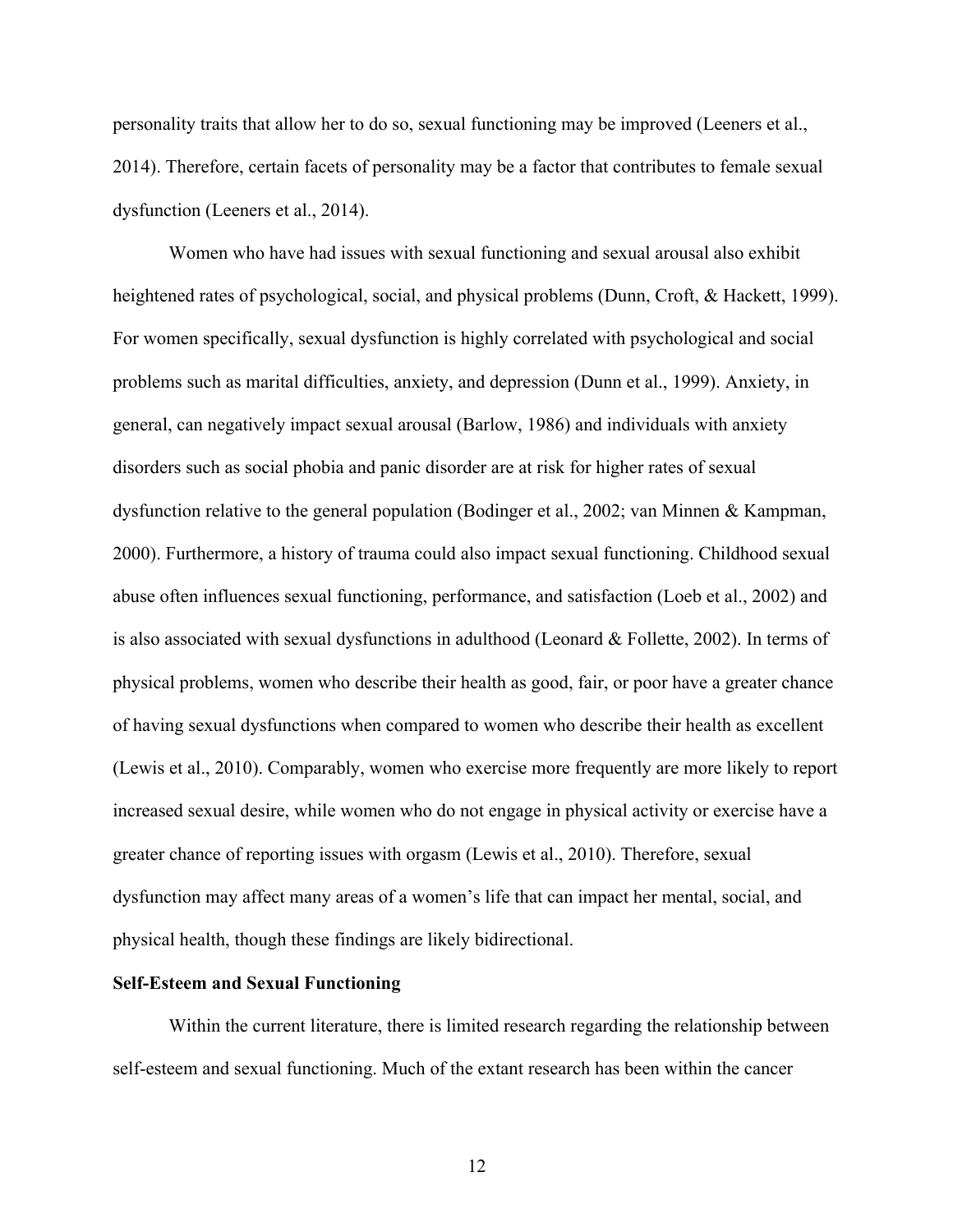literature, examining sexual functioning among cancer survivors, and therefore may not generalize to the broader population. Research regarding this population suggests that many cancer survivors with negative self-schemas are at a greater risk for sexual dysfunctions (Andersen, Woods, & Copeland, 1997). However, other literature indicates that, even though there may be decreases in sexual functioning for women with cancer, self-esteem levels may not differ (Safarinejad, Shafiei, & Safarinejad, 2013). Therefore, there appears to be conflicting findings regarding the relationship between sexual functioning and self-esteem in the cancer literature. In non-cancer research, men and women suffering from sexual dysfunctions report lower levels of self-esteem, though directionality of this relationship is not clear (Glowacka, Bergeron, Dubé, & Rosen, 2018). Specifically, college women who report high levels of selfesteem also report high levels of sexual functioning compared to those who have lower levels of self-esteem (Rehbein-Narvaez, García-Vázquez, & Madson, 2006).

#### **Obesity's Relationship to Self-Esteem and Sexual Functioning**

Obesity is associated with detrimental health effects that impact one's overall quality of life (Kolotkin et al., 2006), while also potentially reducing psychological and physical well-being (Kolotkin et al., 2006). Body mass index (BMI) has been shown to be negatively correlated with self-esteem, especially for individuals with a higher BMI (Kiviruusu et al., 2016), and this relationship may be stronger for those who perceive themselves as overweight (Miller & Downey, 1999).

Additionally, a higher BMI has been shown to be correlated with poorer sexual functioning, with greater sexual difficulties for women with BMIs that fall within the obese range (Kolotkin et al., 2006). Obese females often experience greater sexual issues than females within a normal weight range (Erbay et al., 2017) and also tend to report worse sexual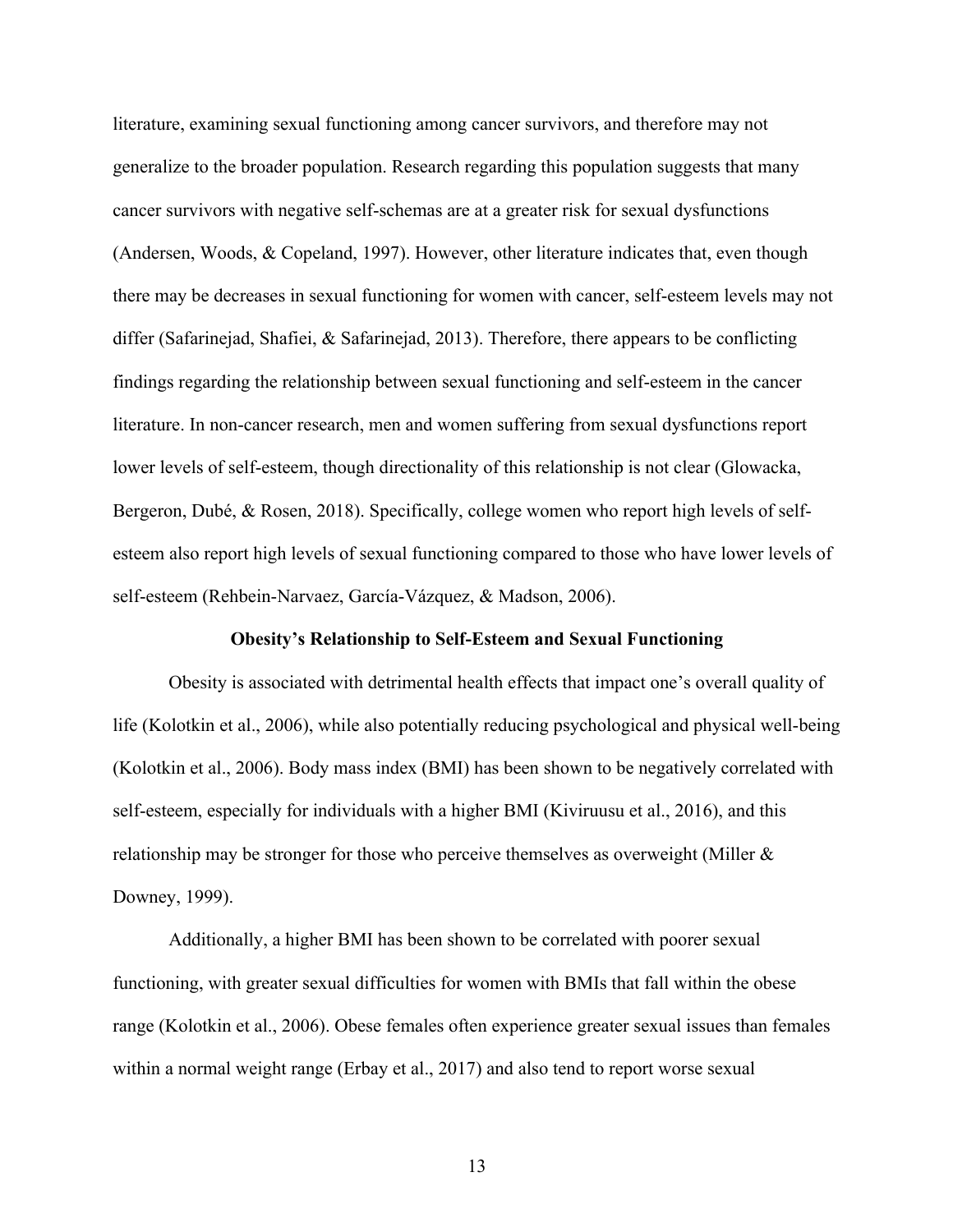functioning than obese men, suggesting that obesity may not affect men and women's sexual functioning equally (Kolotkin, Zunker, & Østbye, 2012).

Likewise, women who have low body satisfaction tend to have reduced pleasure, sexual satisfaction, and orgasm as well as decreases in one's desire and arousal (Woertman & Van den Brink, 2012). Therefore, a woman's perception of her own body appears to play a major role in the connection between a woman's sexuality and body image (Woertman & Van den Brink, 2012). In the 1960s, Masters and Johnson (1966, 1970) proposed the idea of "spectatoring" – meaning that during a sexual encounter, instead of focusing on the sexual experience, an individual mentally removes their self from the sexual experience and inspects their own performance with their partner. This idea of "spectatoring", or cognitive distraction, may play a role in sexual dysfunction and may lead to difficulties in arousal or desire, in part by inducing anxiety during this observatory process (Purdon & Holdaway, 2006). Literature indicates that women with higher levels of cognitive distraction throughout the sexual experience are more likely to have decreased levels of sexual self-esteem, sexual satisfaction, and less frequent orgasms (Dove & Wiederman, 2000); in fact, women tend to have more of these cognitive distractions during sex than men (Meana & Nunnink, 2006). On average, women report both appearance-based distractions and performance-based distractions, while men tend to report more performance-based distractions (Meana & Nunnink, 2006). This increase in frequency of cognitive distractions among women during sex is due to the presence of negative body image and psychological distress (Meana & Nunnink, 2006). Further, the more frequently these thoughts occur, the greater likelihood that one's anxiety will increase and, as a result, their thoughts will be correlated with decreased sexual satisfaction (Purdon & Holdaway, 2006). This pattern of cognitive distraction is especially important when considering the role of weight and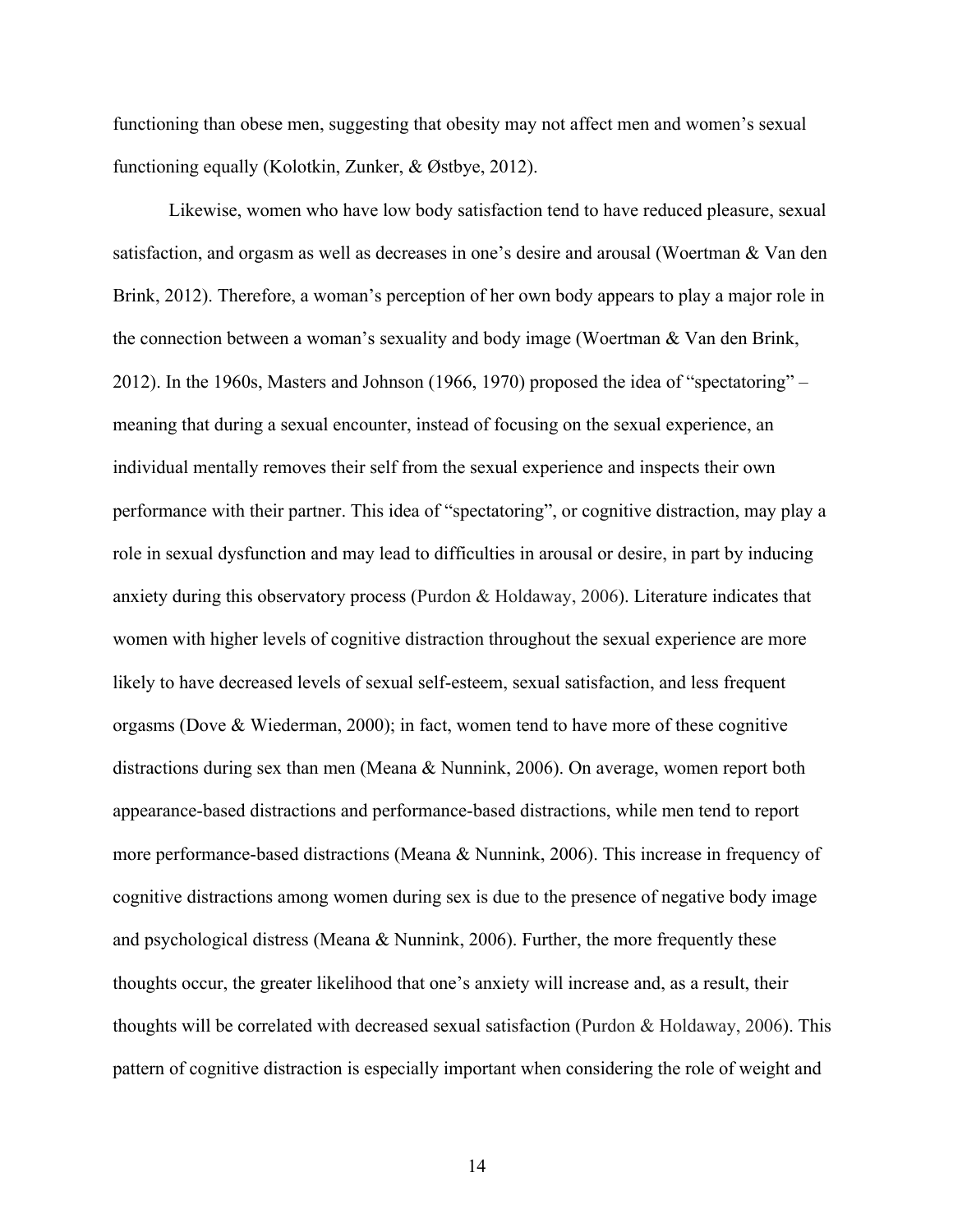body image in spectatoring. For example, there is an association between obesity and poor body image (Schwartz & Brownell, 2004), and higher levels of body image and body esteem have been linked to sexual satisfaction in women (Pujols, Meston, & Seal, 2010). Therefore, women with higher BMIs may be more self-conscious about their bodies, and could be more likely to engage in spectatoring, resulting in poorer sexual functioning. Overall, it appears as though both weight status and cognitive-emotional factors such as self-esteem may influence sexual dysfunction in women and therefore deserve further research.

#### **Statement of the Problem**

Self-esteem predicts a wide array of health problems in both physical and mental domains. Yet, the relationship between self-esteem and sexual functioning in particular is understudied and may benefit from further exploration. In addition, weight status has also demonstrated a wide variety of physical and mental health implications. Consistently within the empirical literature, being overweight and/or obese is related to a vast assortment of health problems, including sexual functioning. However, research investigating how weight status may affect the relationship between self-esteem and female sexual functioning is lacking. The proposed study aims to fill this gap.

#### **Hypotheses**

- 1. Self-esteem and sexual functioning will be significantly positively correlated.
- 2. BMI will significantly moderate the relationship between self-esteem and sexual functioning, such that a higher BMI will result in a stronger relationship between low self-esteem and poorer sexual functioning.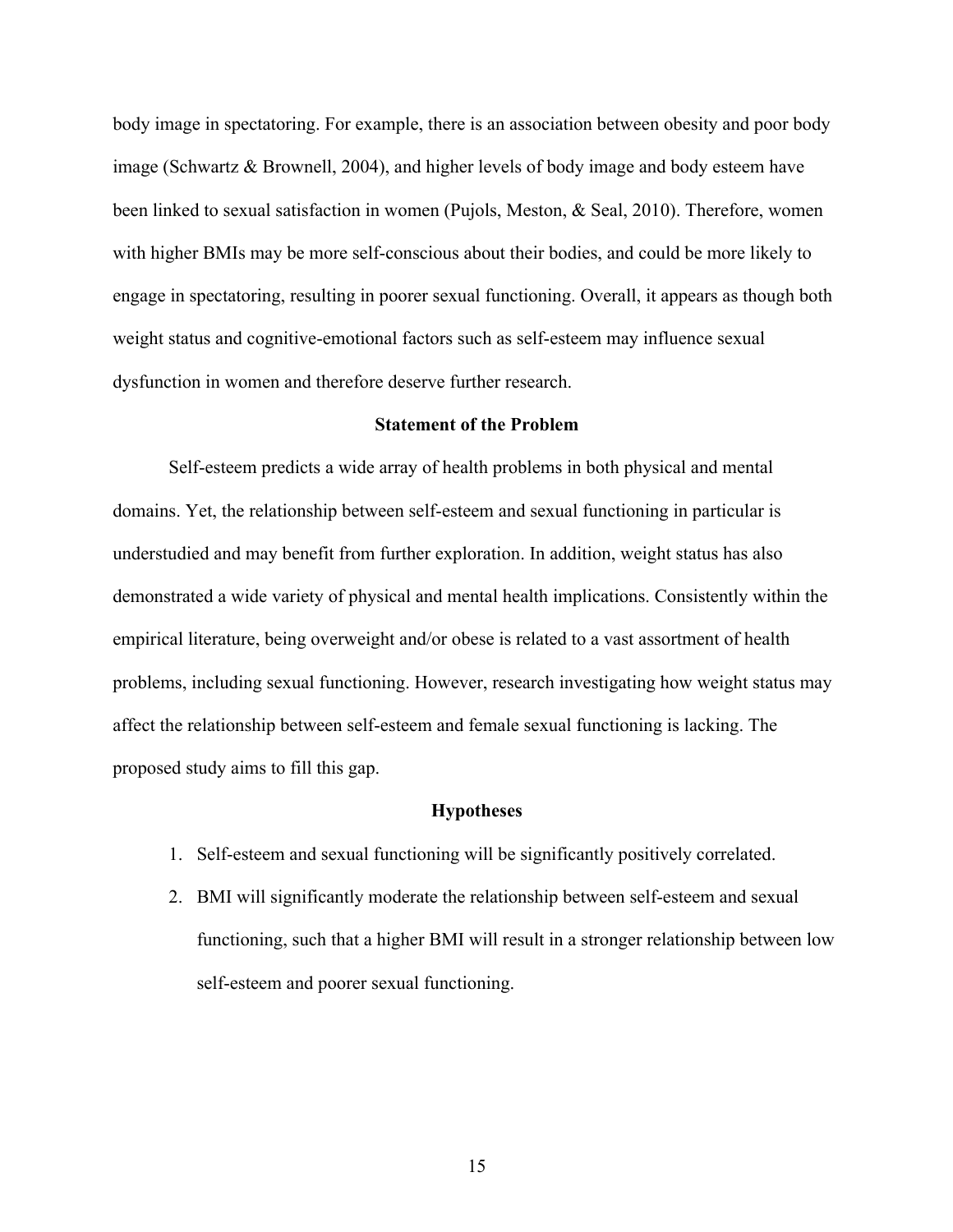#### CHAPTER 2

#### **METHODS**

#### **Procedures and Participants**

The current study sample was drawn from a larger international sample from a project that focused on women's reproductive health outcomes and stressful life experiences. Participants from the larger study consisted of 1233 women between the ages of 18 and 49 years old. Due to the importance of weight in the calculation of an individual's BMI, participants who indicated that they were currently pregnant were excluded from the analyses. Consequently, 138 women were excluded for pregnancy status, and 365 women were excluded due to failing to complete either the self-esteem, sexual functioning, or BMI items. Therefore, the proposed study utilized a subsample containing 730 non-pregnant women from the original study who completed all relevant and necessary measures.

After approval from the East Tennessee State University Campus IRB, the survey was created by means of the secure survey platform REDCap. Participants were recruited from Reddit, a social media website that facilitates discussion among users on a particular topic. The online survey was posted to "subreddits," which are online communities found within the Reddit website that allow individuals to discuss topics of interest like certain hobbies or life experiences, and to post and comment on content related to these topics. To ensure that surveys posted were relevant to the topic area of a subreddit, "moderators" of subreddits, who are able to approve or disapprove content posted within a subreddit, were contacted and the researchers requested permission to post a link to the survey. After approval from the moderator, IRBapproved advertisements of the survey including a link were posted among relevant subreddits. Subreddits contacted included those dedicated to topics of health, science, women's issues,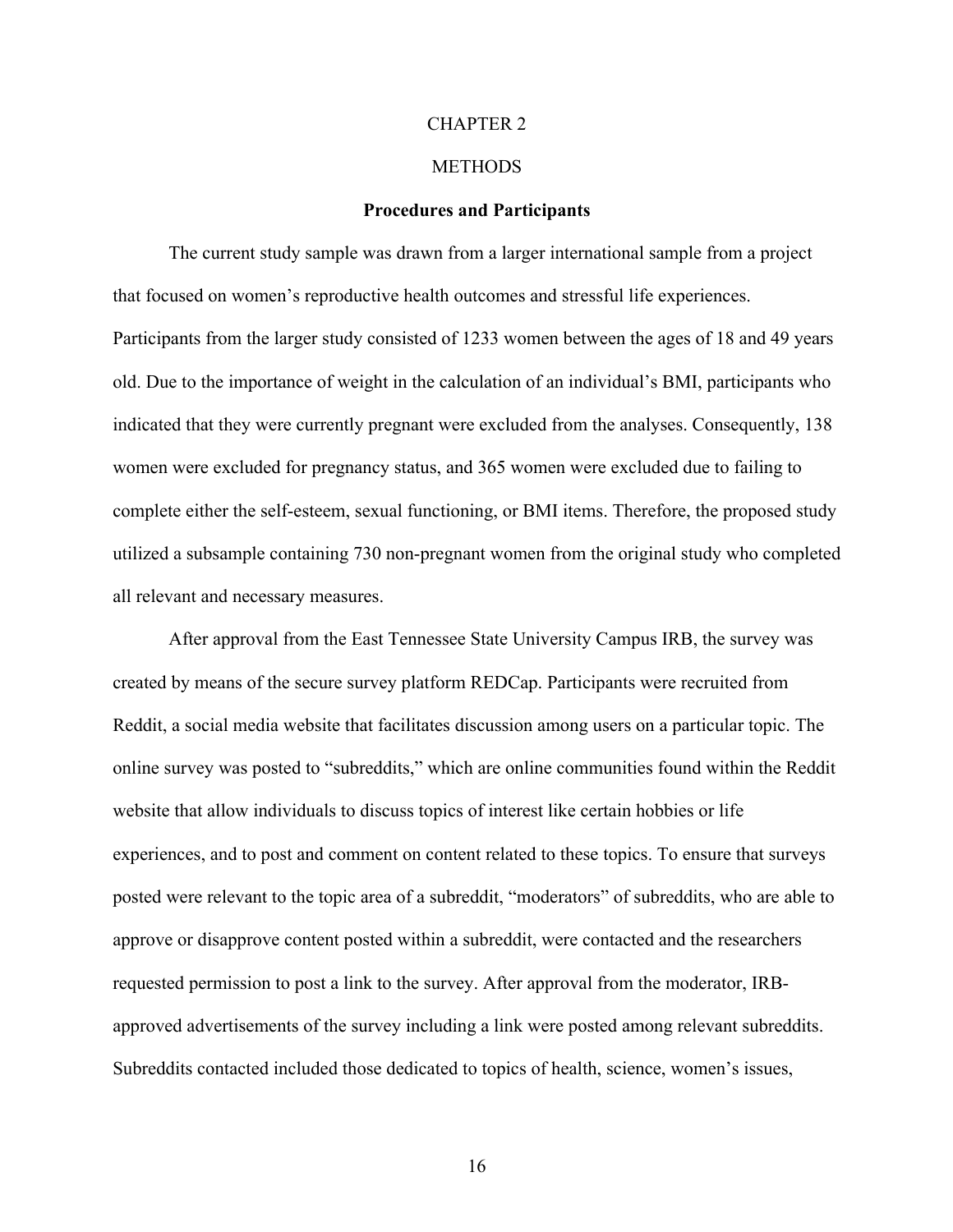trauma, trying to conceive/infertility, pregnancy, and parenting. Participants were given unlimited time and access to the survey; therefore, if a participant was not able to complete the survey in one setting, they could log back in with a unique code that was provided by the REDCap software. After completion of the survey, participants were invited to submit their email address to be entered into a drawing to win a \$75.00 Amazon gift card. To protect the confidentiality of their information, participants who chose to be entered into the drawing submitted their emails into a separate REDCap survey to ensure that their email could not be linked with their survey answers. Participants were asked to fill out an assortment of self-report surveys containing questionnaires concerning self-esteem, female sexual functioning, and height/weight status, among other measures relevant to the broader study.

#### **Measures**

#### **Self-esteem**

In order to determine perceived level of self-esteem, participants were asked to respond to the following statement regarding how true it was for them: "I have high self-esteem." Participants then rated their self-esteem level on a 5-point Likert scale with 1 being "not very true of me," to 5 being "very true of me." Research has shown that a one-item measure of selfesteem has high convergent validity to the Rosenburg Self-esteem scale (Robins, Hendin, & Trzesniewski, 2001). In addition, this one item measure of self-esteem has indistinguishable correlations to a number of criterion variables, such as physical and psychological health, when compared to the Rosenburg Self-Esteem Scale (Robins et al., 2001). Robins and colleagues (2001) examined four studies that compared two types of self-esteem measures and found that researchers who are using a single item measure of self-esteem will find results similar to those using the Rosenburg Self-Esteem Scale. Therefore, this one-item measure may be a more useful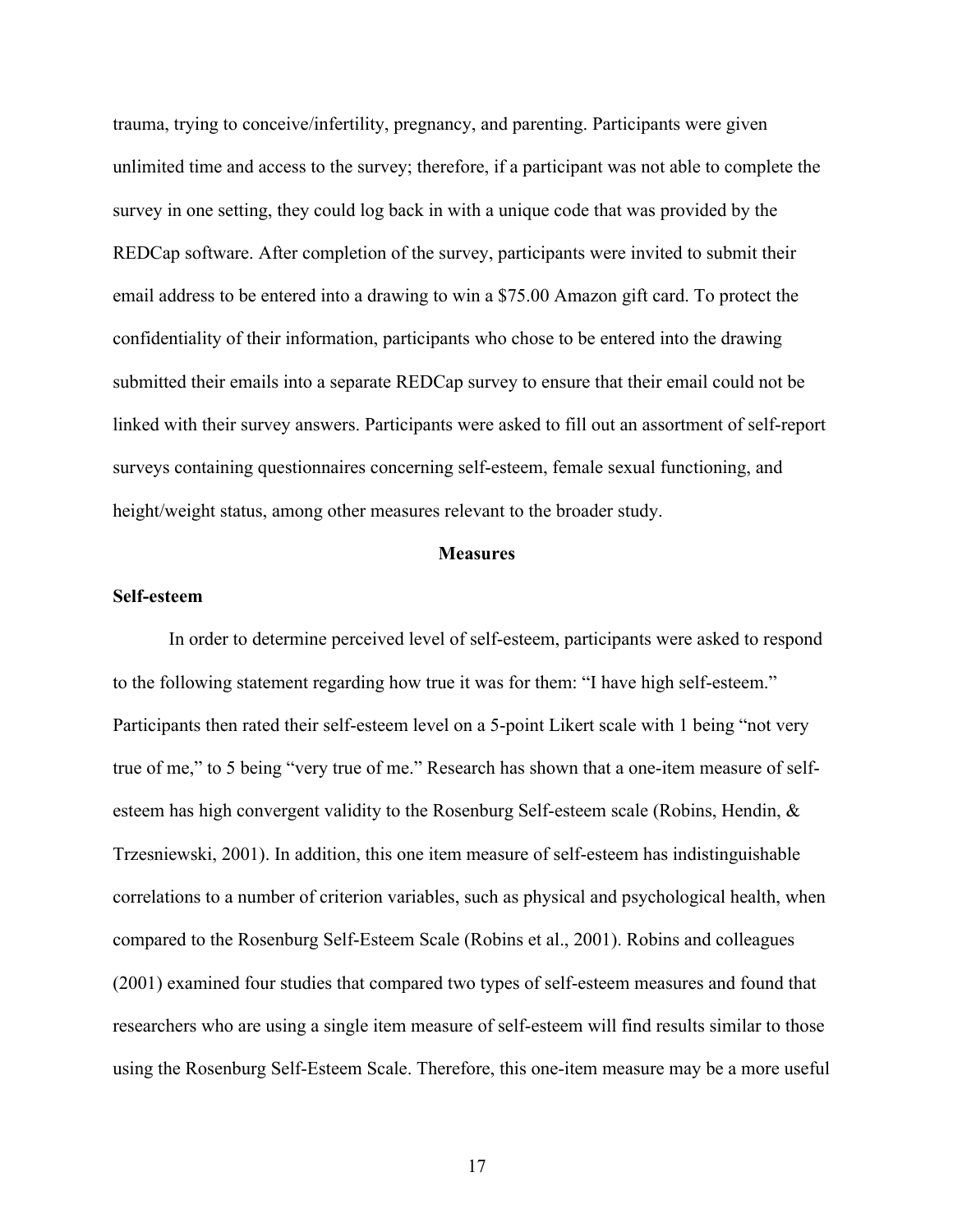alternative to the longer, more time consuming, Rosenburg Self-Esteem Scale (Robins et al., 2001).

#### **Female Sexual Functioning**

The Female Sexual Functioning Index (FSFI) was developed in order to assess female sexual functioning in a relatively brief, self-report measure (Rosen et al., 2000). In the original validation study of the FSFI, an expert panel identified 30 questions that were to be sampled from each domain related to female sexual arousal disorder (Rosen et al., 2000). After composing the initial survey, a principal components analysis was performed to examine the factor structure of this questionnaire. Based on this, a 19-item questionnaire was developed that mapped onto 6 domains: desire, subjective arousal, lubrication, orgasm, satisfaction, and pain (Rosen et al., 2000). This scale has demonstrated good internal consistency, with a Cronbach's alpha of 0.82 or higher, and satisfactory test-retest reliability for all domains  $(r = 0.79 - 0.86)$ and for the total scale  $(r = 0.88)$ . To confirm measurement reliability in the current study, Cronbach's alpha was calculated for the FSFI ( $\alpha$  = .98). The FSFI was shown to have good discriminant validity through comparing the mean responses of the control group with individuals who have female sexual arousal disorder  $(p < .001)$ . Lastly, the FSFI has been shown to have moderate divergent validity when comparing scores of the FSFI to the Locke-Wallace Marital Adjustment Test scores ( $r = 0.41$ ) (Rosen et al., 2000).

The FSFI contains 19 items that can be answered using a five-point Likert scale ranging from 1 (almost never or never) to 5 (almost always for always) (Rosen et al., 2000). Instructions direct participants to answer the following questions while thinking about their sexual feelings and responses within the past 4 weeks (e.g., "Over the past four weeks, how often did you feel sexual desire or interest?") (Rosen et al., 2000). After completion, scores are calculated based on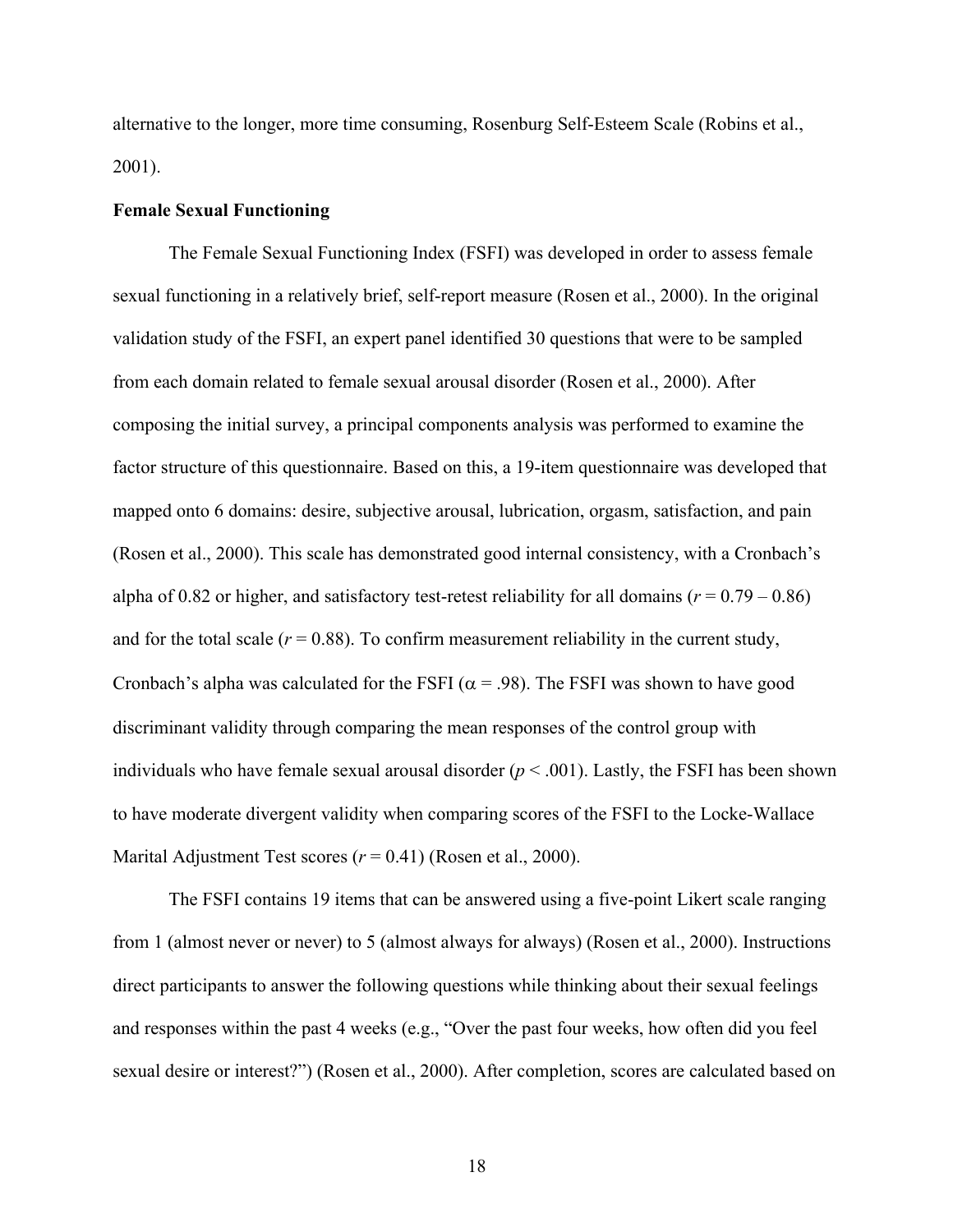each of the six domains and then summed to obtain the total scale score. Total scores can range from 1.2 to 36, with higher scores indicating better functioning. A total score less than or equal to 26.55 is indicative of female sexual dysfunction (Rosen et al., 2000).

#### **Weight Status**

Participants' body mass index (BMI) was determined by asking participants to provide their weight in pounds and height in inches. In order to determine BMI, the following formula was used: weight (lb)/ [height (in)]<sup>2</sup> x 703 (Centers for Disease Control and Prevention, 2017). The literature has shown that BMI can be an effective tool to predict one's quality of life in terms of physical and mental well-being (Kolotkin et al., 2006), and research has confirmed that selfreported BMI can be an accurate measurement (Lassale et al., 2013; Pursey, Burrows, Stanwell, & Collins, 2014). Numerous studies have found that individuals, especially women in the United States (Craig & Adams, 2009), accurately report their height and weight, when compared to their objective physical measurements (Burton, Brown, & Dobson, 2010; Lipsky et al., 2019). Thus, BMI continues to be an effective tool used to screen for weight classifications that may lead to health problems (Centers for Disease Control and Prevention, 2017).

#### **Covariates**

To fully examine the relationship between self-esteem, sexual functioning, and BMI, it is necessary to consider covariates that may impact these variables in order to enable accurate conclusions to be drawn from these models. Covariates that will be included in the analyses are age, race, and socioeconomic status. Previous research has indicated that as age increases, sexual dysfunction also increases (Camacho & Reyes-Ortiz, 2005) and that women's sexual responsivity is negatively affected by aging (Dennerstein, Dudley, & Burger, 2001). In addition, women exhibit age-related increases in self-esteem from late adolescence to middle adulthood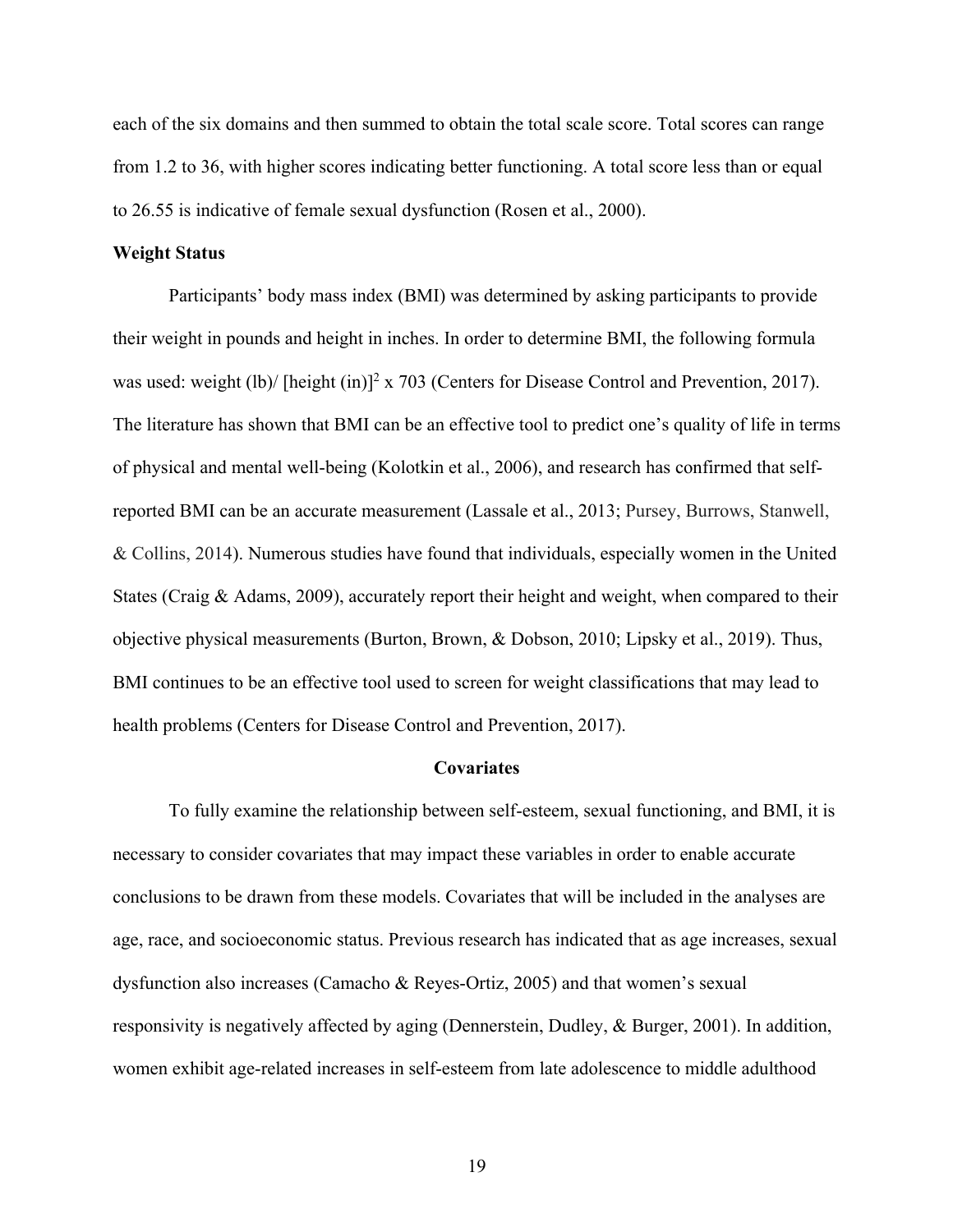(Bleidorn et al., 2016) yet experience a decrease in self-esteem during their latter years (Orth, Robins, & Widaman, 2012). Therefore, age will be an important covariate to control for in this study. Additionally, race will be included as a covariate due to the impact it may have on selfesteem. Literature suggests that self-esteem differs widely among various racial groups (Twenge & Crocker, 2002). Specifically, African American individuals tend to report higher self-esteem than White individuals (Gray-Little & Hafdahl, 2000; Sprecher, Brooks, & Avogo, 2013; Twenge & Crocker, 2002). Yet, other ethnic minorities, such as Hispanic, Asian, and American Indian individuals, tend to report lower levels of self-esteem (Twenge & Crocker, 2002). Similarly, research has shown differences in body image among these groups. Literature indicates that Caucasian and Hispanic American individuals have higher levels of body dissatisfaction than African American and Asian American individuals (Akan & Grilo, 1995; Altabe, 1998). Lastly, socioeconomic status demonstrates a significant positive relationship with self-esteem, meaning that individuals of lower socioeconomic status tend to have lower levels of self-esteem (Twenge & Campbell, 2002). To determine one's perceived level of SES, participants were asked rate themselves on a scale of 1 to 10, with 10 being an individual with the best job, the most money, and most education, where 1 is an individual with the least respected job, the least money, and the least education. Thus, the current study will include socioeconomic status as a covariate. We opted not to include US residency status as a covariate in the model, despite the possible differences in self-esteem, perceptions of weight, and sexual functioning across cultures. This choice was made for several reasons. For one, the sample was primarily (76.1%) US residents, so the variability was low. For another, most of the non-US participants were from Canada or the UK. There was very little representation from non-Western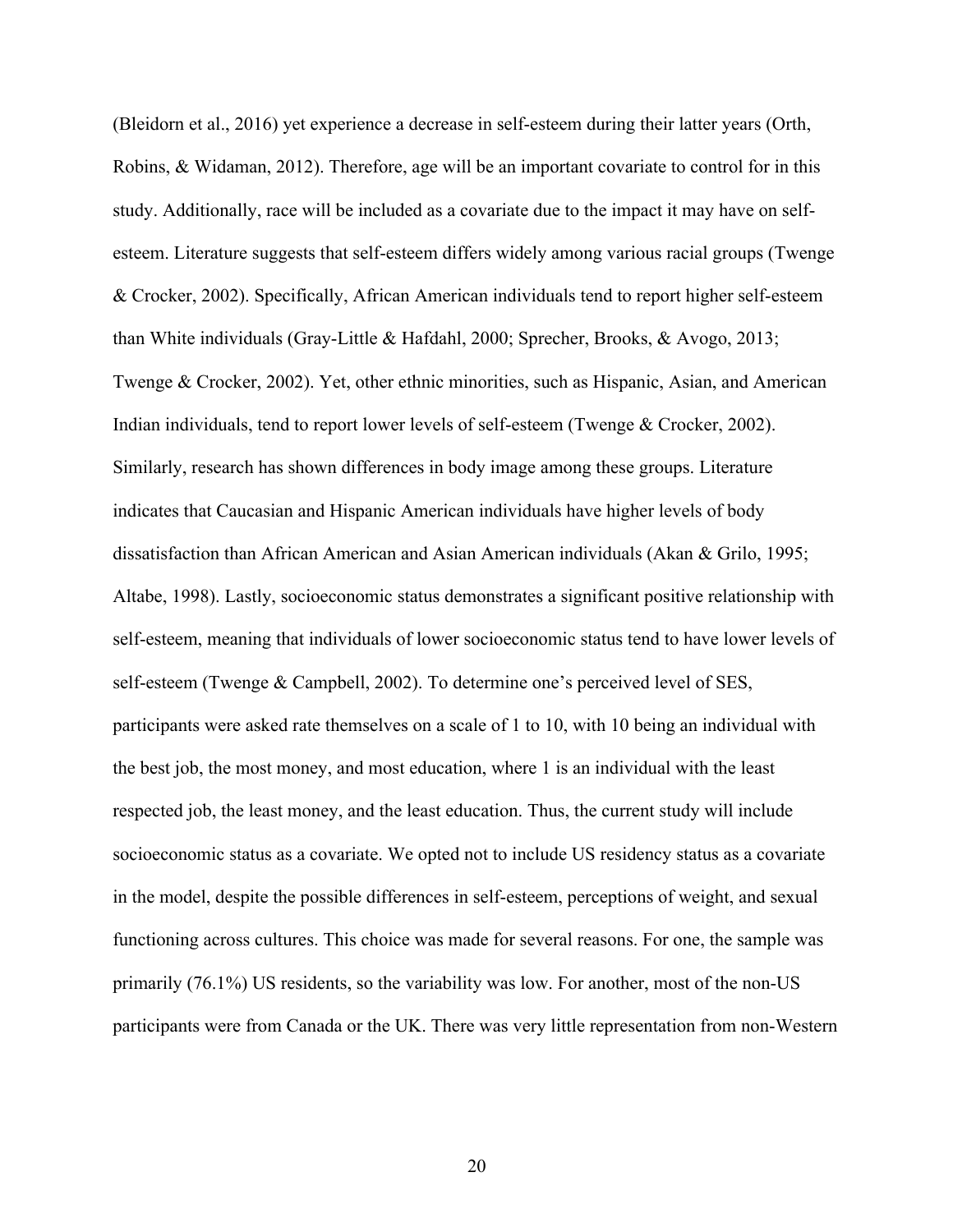countries, where the factors of interest might be expected to vary more greatly. Thus, we did not perceive US residency status to be a likely significant covariate.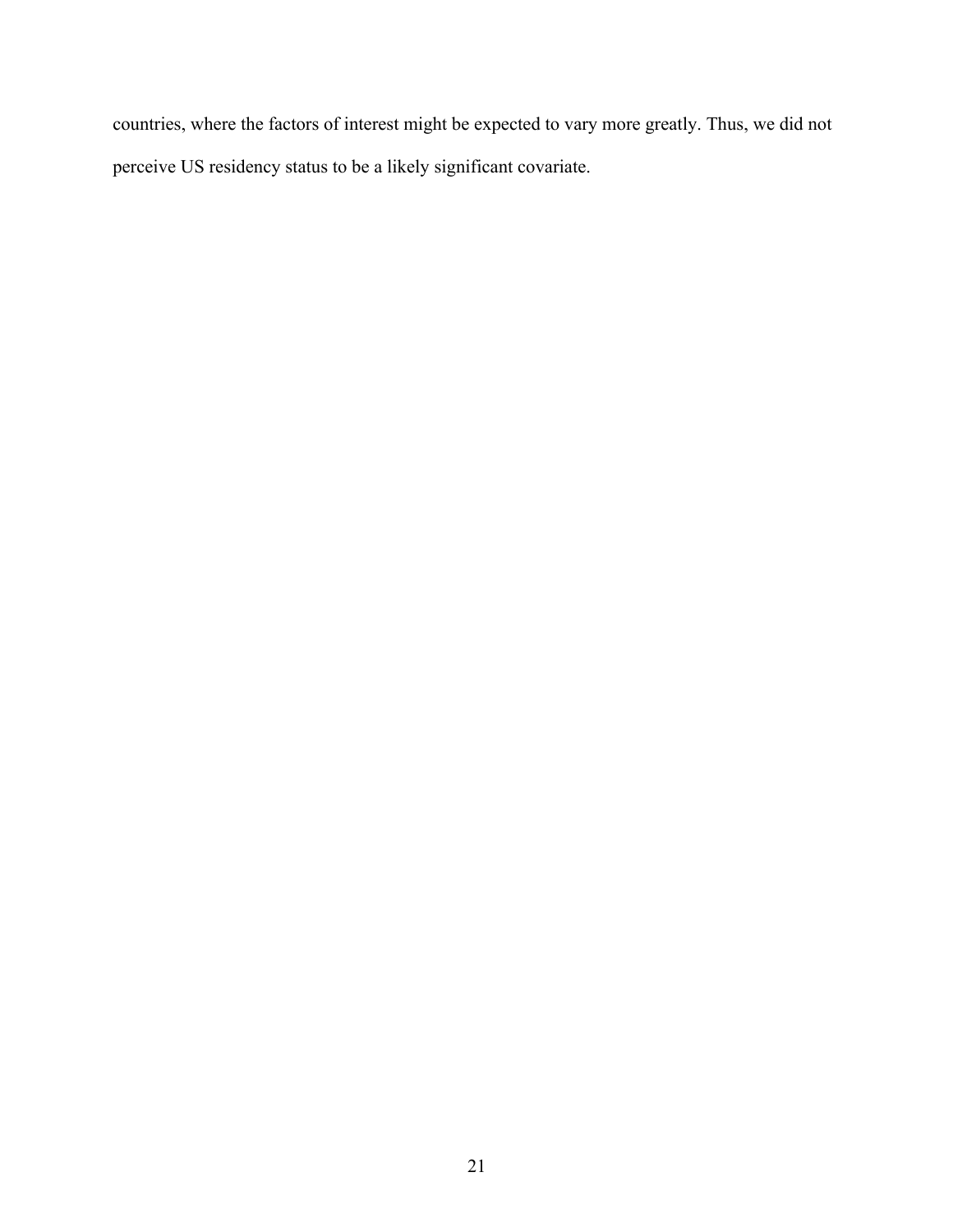#### CHAPTER 3

#### RESULTS

#### **Descriptive Statistics**

Demographic variables that were evaluated included age, race and socioeconomic status. Overall, women in this sample had a mean age of 30. Of the participants who indicated their race, 88.5% were Caucasian, 3.3% were Asian or Pacific Islander, 2.7% were Latino/a or Latin American, 0.7% were Black or African American, 0.4% were Caribbean Islander, 0.2% were Native American/Alaskan Native, 3.7% were Multi-ethnic and 0.5% were designated as "other." The majority of participants perceived themselves as having a high, or above average socioeconomic status, or SES ( $M = 6.72$ ,  $SD = 1.53$ ). In addition, the sample was relatively well educated; 79.6% of the women had obtained their Bachelor's degree or higher, 37.5% of women indicated that their household income was between 100,000 and 200,000 U.S. dollars, 74.8% of women indicated that they were married, 78% of women identified as heterosexual/straight, and 49.8% of women were raised in a suburban area.

Overall, participants from this sample can be classified as having high levels of sexual dysfunction. Clinical cutoff scores indicate that a total score less than or equal to 26.55 is indicative of female sexual dysfunction (Rosen et al., 2000) and the mean response on the FSFI in this sample was  $24.73$  ( $SD = 9.36$ ), thus indicating high levels of sexual dysfunction. Additionally, participants indicated average levels of self-esteem  $(M = 3.00, SD = 1.17$  and most participants had a body mass index in the overweight range  $(M = 26.48, SD = 6.83)$ . A BMI below 18.5 is classified as underweight, a BMI ranging between 18.5 – 24.9 is classified as normal weight, a BMI ranging between 25.0 – 29.9 is classified as overweight, and a BMI of 30.0 and above is classified as obese (Centers for Disease Control and Prevention, 2017).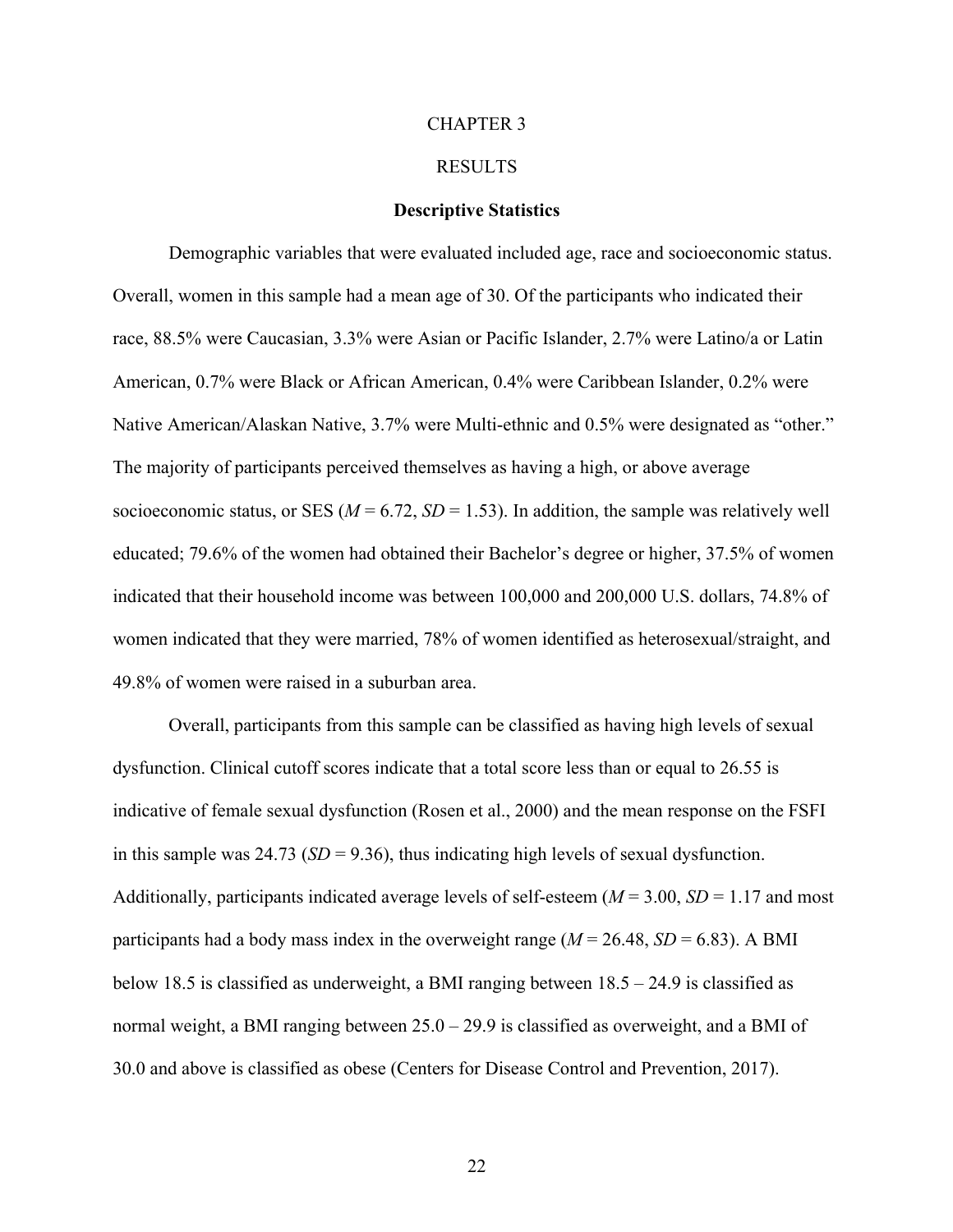Table 1

|                           | M     | SD   |
|---------------------------|-------|------|
| Age                       | 30.26 | 4.81 |
| <b>SES</b>                | 6.72  | 1.53 |
| <b>BMI</b>                | 26.48 | 6.83 |
| <b>Sexual Functioning</b> | 24.73 | 9.36 |
| Self-esteem               | 3.00  | 1.17 |

*Note. M* = *Mean*; *SD* = *Standard Deviation*.

#### **Statistical Analyses**

Before investigating the two hypotheses, a G Power analysis was conducted to verify the appropriate number of participants that are needed to detect an effect size in the proposed statistical analysis (Faul, Erdfelder, Buchner, & Lang, 2009). The results of this test demonstrated that a total of 146 participants are necessary to detect medium effect sizes of 0.15 with an alpha error probability of 0.05 and adequate power of 0.95. All statistical analyses were conducted using SPSS, version 25. To examine the relationship between each variable, bivariate correlations were performed using Pearson's correlation coefficient, *r*. Any variables with correlations greater than .80 were excluded to reduce the risk of multicollinearity. Correlations between study variables can be found in Table 2. The moderation analysis was performed utilizing model 1 from Hayes PROCESS Macro with bootstrapping (5000 iterations) to examine the potential moderating effect of BMI between the relationship of self-esteem and sexual functioning.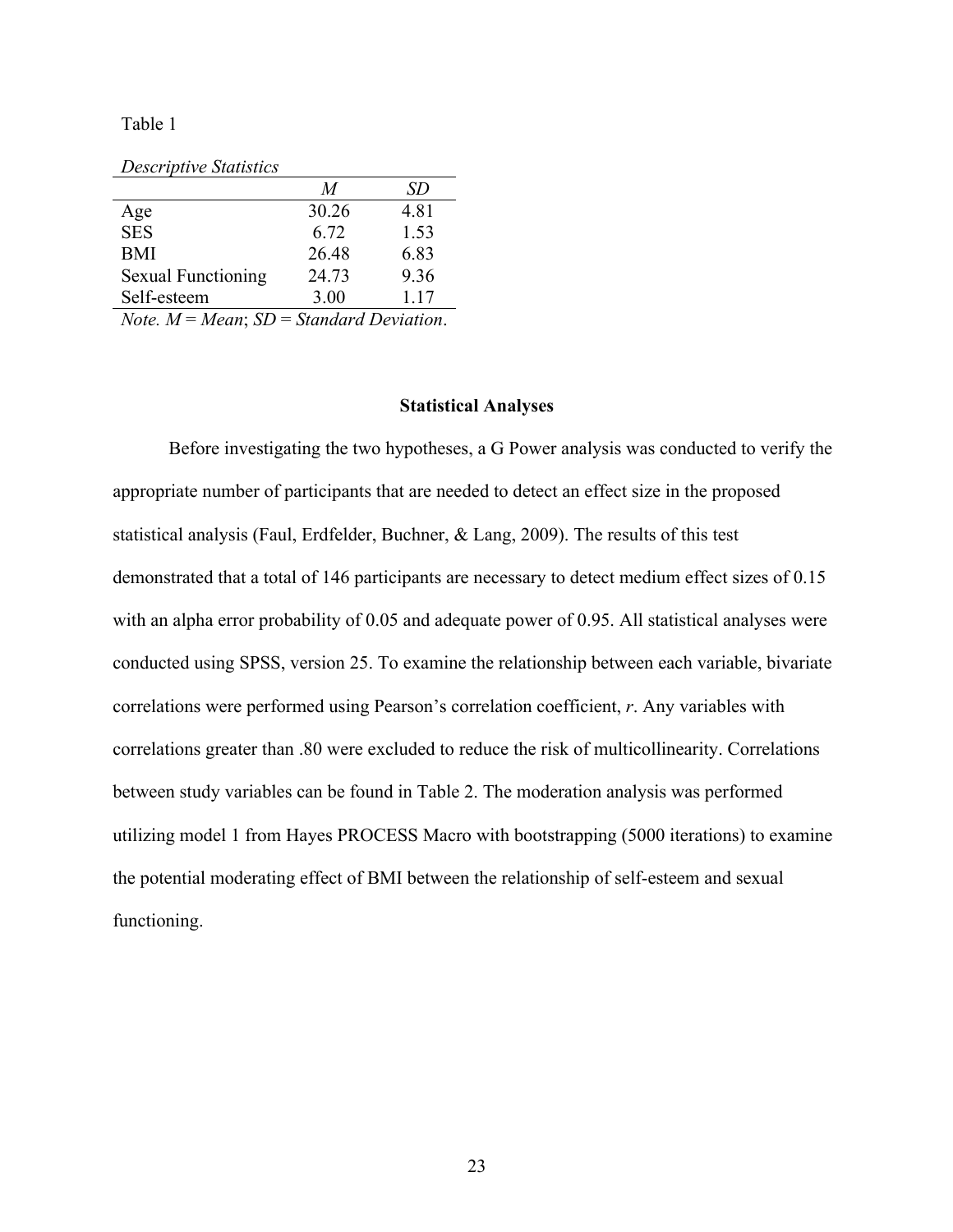Table 2

| Variables      |          |         |          |          |          |  |
|----------------|----------|---------|----------|----------|----------|--|
| 1. Self-esteem |          |         |          |          |          |  |
| 2. Sexual      | $.146**$ |         |          |          |          |  |
| Functioning    |          |         |          |          |          |  |
| $3. \quad BMI$ | $-141**$ | .055    |          |          |          |  |
| 4. Race        | .042     | $-.013$ | $-.039$  |          |          |  |
| 5. Age         | $.085*$  | $-.064$ | $.086*$  | .014     | -        |  |
| 6. SES         | $.264**$ | .001    | $-146**$ | $-.069*$ | $.204**$ |  |

*Correlations of Study Variables*

*Note.* \**p* < 0.05; \*\**p* < 0.01

### **Tests of Hypotheses**

H1: "Self-esteem and sexual functioning will be significantly positively correlated."

As hypothesized, there was a significant positive relationship,  $r(771) = 0.146$ ,  $p < 0.01$ , between participant's levels of self-esteem and scores on the FSFI, with an *R2* value of 0.02, indicating that higher levels of self-esteem were significantly associated with higher levels of sexual functioning.

H2: "BMI will significantly moderate the relationship between self-esteem and sexual functioning, such that a higher BMI will result in a stronger relationship between low self-esteem and poorer sexual functioning."

As hypothesized, BMI did significantly moderate the relationship between self-esteem and sexual functioning and the overall model was significant,  $F(6, 723) = 4.53$ ,  $p < 0.01$ ,  $R^2 =$ 0.04. After adding the interaction term between self-esteem and BMI to the model, there was a significant increase in the variance explaining sexual functioning,  $\Delta R^2 = .01$ ,  $F(1, 723) = 6.00$ , *p*  $= 0.01$ . After probing the interaction at the mean, one standard deviation above the mean, and one standard deviation below the mean, self-esteem was only found to predict sexual functioning at average or low levels of BMI, not above-average levels of BMI (see Table 3). This indicates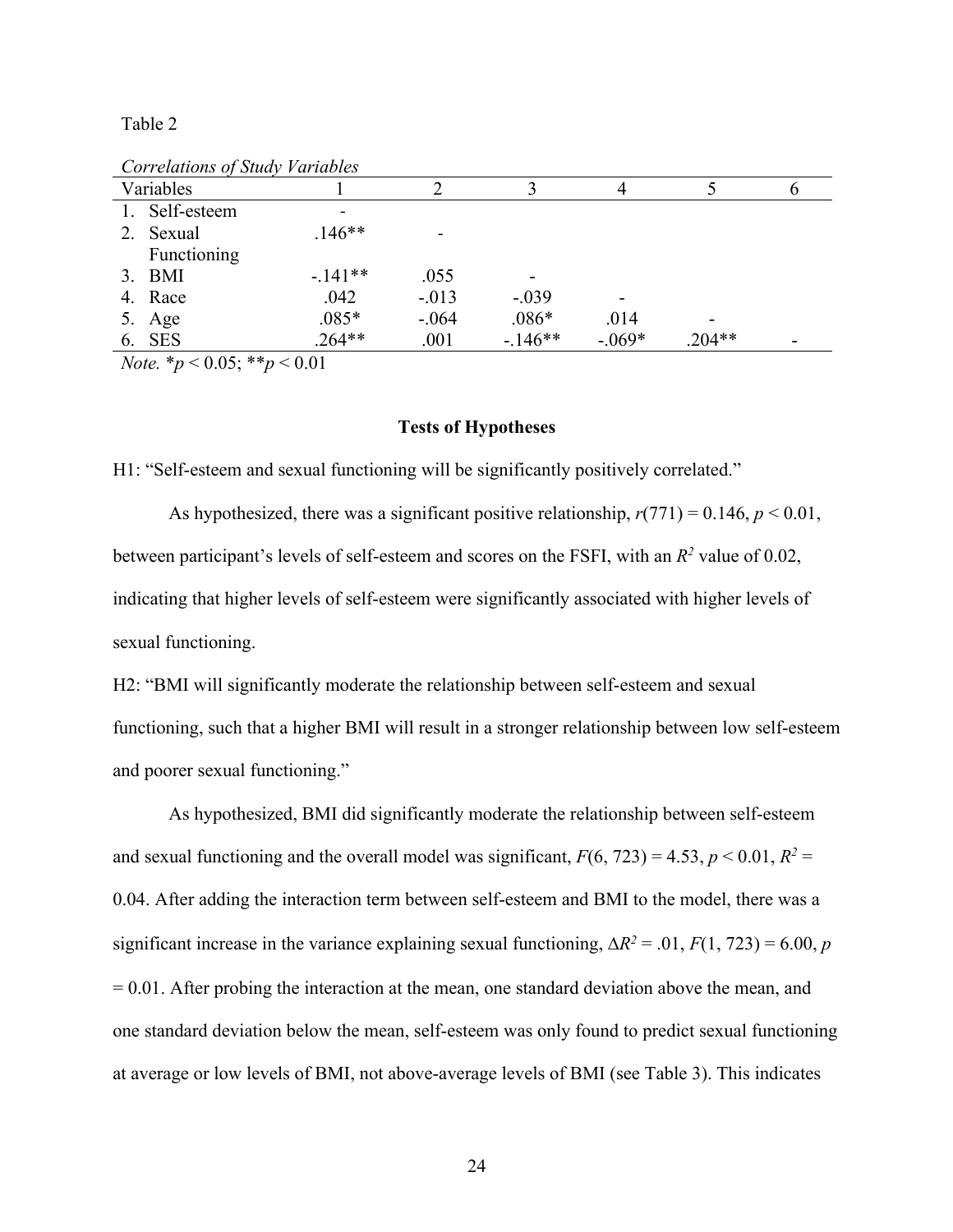that for women with a high BMI classification, self-esteem is a not a significant predictor of sexual functioning.

#### **Additional Analyses**

In order to examine the potential effects of covariates on the variable of interest, additional post hoc analyses were conducted to examine BMI across variables. Specifically, these analyses were conducted to examine if the covariates in this study, race, SES, and age, were equally distributed across BMI group. First, it was found that race was not equally distributed across BMI. There was a statistically significant difference between one's race and their body mass index, as determined by a one-way ANOVA  $(F(7,798) = 2.99, p = .004)$ . A Tukey post hoc test revealed that participants who identified as Asian or Pacific Islander had a statistically significant lower BMI ( $22.35 \pm 2.9$ ,  $p = .016$ ) than participants who identified as Black or African American  $(33.73 \pm 7.0, p = .016)$ . However, it's important to note the small sample size of both groups, which may warrant researchers to interpret the results with caution: African American women ( $n = 5$ ) and Asian or Pacific Islander women ( $n = 23$ ).

In addition to race significantly differing by BMI group, there was also a statistically significant difference between one's perceived level of socioeconomic status and their BMI, which was determined by a one-way ANOVA  $(F(9,788) = 3.99, p = .000)$ . A Tukey post hoc test revealed that participants who identified themselves as having a lower SES had a statistically significant higher BMI (30.24  $\pm$  10.41,  $p = .005$ ) than participants who identified as having a higher SES  $(24.54 \pm 5.30, p = .001)$ .

Lastly, an additional post hoc analysis revealed a statistically significant difference between one's age and their BMI, which was determined by a one-way ANOVA  $(F(3, 802) =$ 2.99, *p* = .030. A Tukey post hoc test revealed that participants who identified themselves as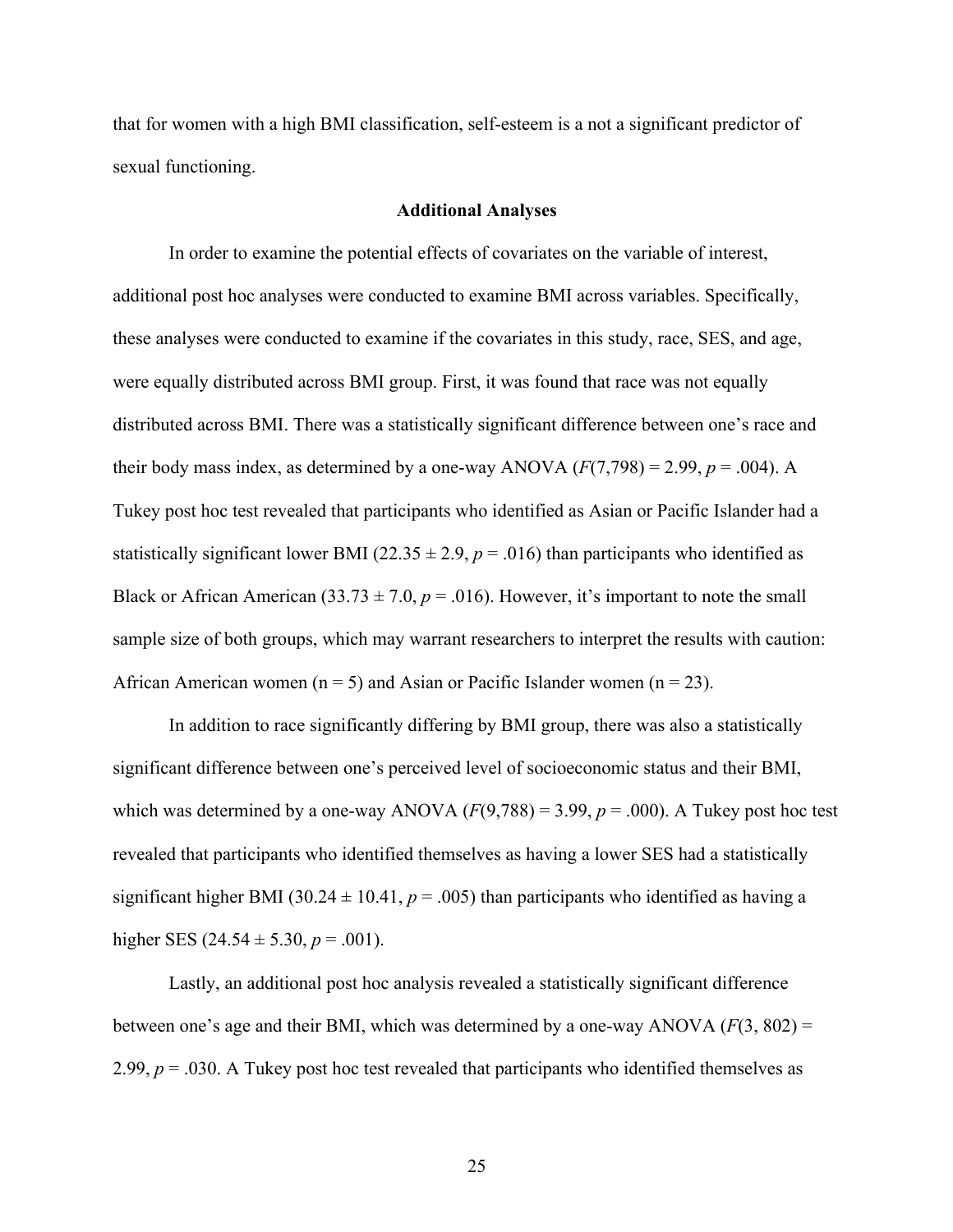being between the ages of 34 and 49 had a statistically significant higher BMI (27.57  $\pm$  6.58, *p* = .026) than participants who identified themselves as being between the ages of 18 and 27 (25.67  $\pm$  7.09,  $p = .026$ ). These various results indicate that the covariates of interest do differ across BMI group.

Table 3

| Conditional Effects of Self-esteem on Sexual Functioning |            |                  |              |  |
|----------------------------------------------------------|------------|------------------|--------------|--|
| BMI                                                      | b(SE)      | $\boldsymbol{p}$ | 95% CI       |  |
| $19.60*$                                                 | 1.85(.42)  | .00.             | 1.02, 2.68   |  |
| $26.52*$                                                 | 1.15(.31)  | .00.             | .54, 1.74    |  |
| 33.43                                                    | 0.44(0.42) | .29              | $-.38, 1.25$ |  |
| <i>Note.</i> * $p < 0.05$                                |            |                  |              |  |



*Figure 1*. Weight Status as a Moderator Between Self-esteem and Sexual Functioning.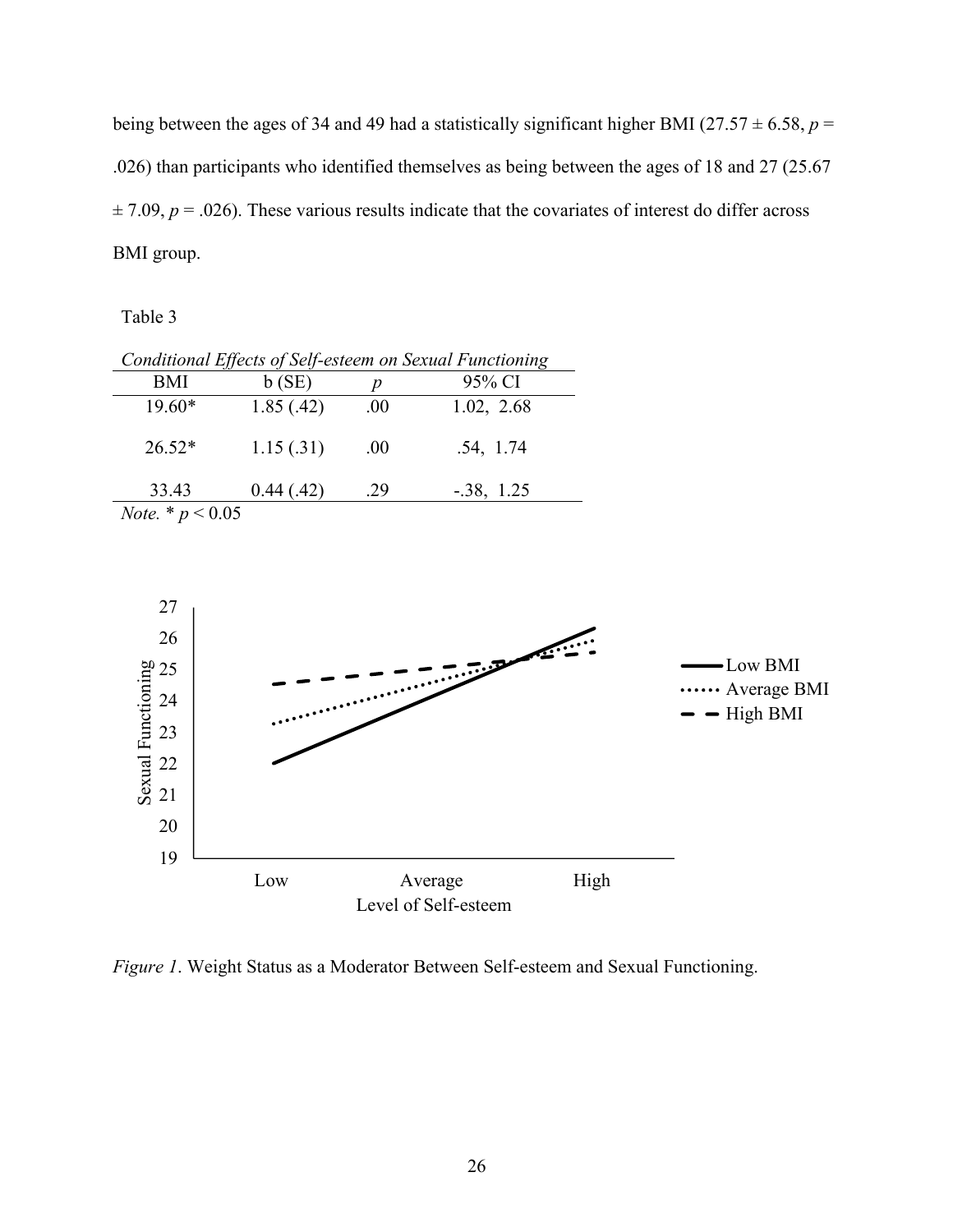#### CHAPTER 4

#### **DISCUSSION**

As previously noted, research has indicated that self-esteem can impact a variety of outcomes in one's life, including one's mental and physical health (Orth & Robins, 2014). In addition to increased risk for anxiety, depression, and other mental health issues (Sowislo & Orth, 2013), women with low self-esteem may also be at greater risk for sexual dysfunctions (Glowacka et al., 2018; Rehbein-Narvaez et al., 2006), which can subsequently produce multiple negative psychosocial effects, such as marital difficulties, anxiety, and depression (Dunn et al., 1999). Therefore, research into constructs affecting the relationship between self-esteem and sexual functioning is indicated. The purpose of this study was to examine the relationship between self-esteem, sexual functioning, and the moderating effect of BMI. The two main findings within this study are clear: first, self-esteem impacts sexual functioning in women; and secondly, BMI influences the relationship between self-esteem and sexual functioning.

#### **Discussion of Findings**

The first finding, in congruence with prior literature, indicates that self-esteem is correlated with sexual functioning. As hypothesized, if a woman has a higher level of self-esteem she is likely to similarly report a higher level of sexual functioning. This indicates that a woman's perception of herself is crucial to sexual functioning. Specifically, previous literature has shown that low self-esteem is associated with physical and mental health problems (Benyamini, Leventhal, & Leventhal, 2004; Crocker & Park, 2004; Sowislo & Orth, 2013; Trzesniewski et al., 2006). Thus, having a higher level of self-esteem may buffer against these issues and, in turn, may positively impact other domains within an individual's life, such as sexual functioning. This association between self-esteem and sexual functioning was found in a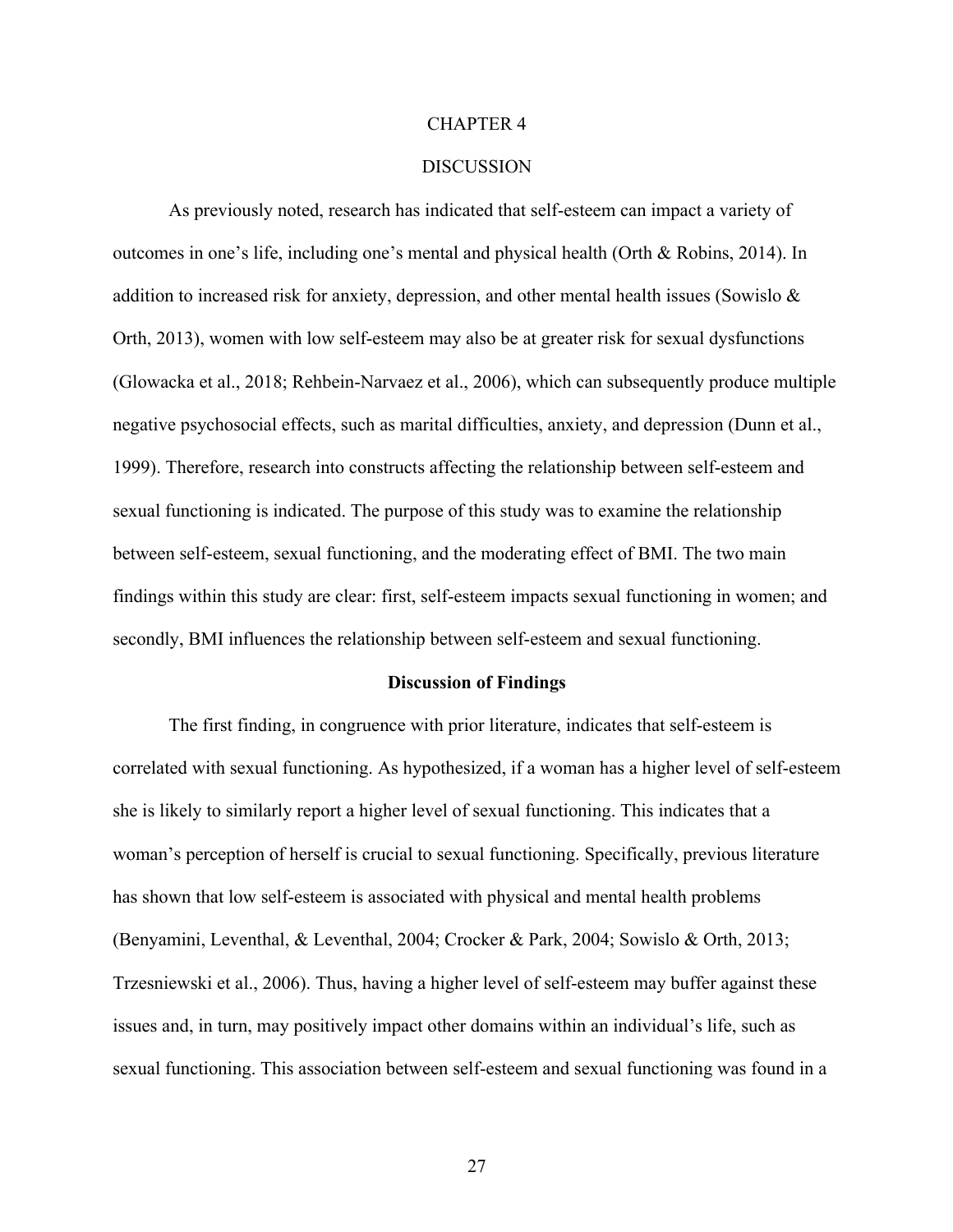population of women who were not exclusively in college, nor exclusively experiencing cancer, which is where much of the previous literature on this topic has been conducted (Andersen et al., 1997; Rehbein-Narvaez et al., 2006; Safarinejad et al., 2013). Thus, this finding extends the literature and confirms the importance of a woman's self-esteem in relation to sexual functioning.

The second finding supports the prediction that BMI influences the relationship between self-esteem and sexual functioning. However, contrary to our second hypothesis, self-esteem only predicted sexual functioning at average or below-average levels of BMI. When a woman had an above-average BMI, self-esteem no longer significantly predicted sexual functioning. Thus, for women with a higher BMI, self-esteem seems to not be a suitable predictor of sexual functioning. This novel finding may indicate that for women with above-average BMIs, there may be other factors than self-esteem that are more important in understanding their sexual functioning. One speculation is that overweight women may be dealing with medical issues and, as a result, may not be prioritizing sex. For example, literature has shown that obesity is associated with a vast array of medical problems such as cardiovascular disease, diabetes, kidney disease, cancer, and musculoskeletal disorders (GBD 2015 Obesity Collaborators, 2017); consequently, these medical issues may be taking precedence over having sex, or may be negatively affecting the quality of sex that women are having. In congruence with this proposal, obesity has also been shown to be associated with pain (Okifuji & Hare, 2015) and somatic symptoms (Fergus, Limbers, Griggs, & Kelley, 2018) such as fatigue and trouble sleeping (Vgontzas, Bixler, & Chrousos, 2006). Therefore, overweight individuals may be experiencing pain or other somatic symptoms that may be contributing to poor sex, or individuals may be too tired and/or in pain to be interested in pursuing sexual activity.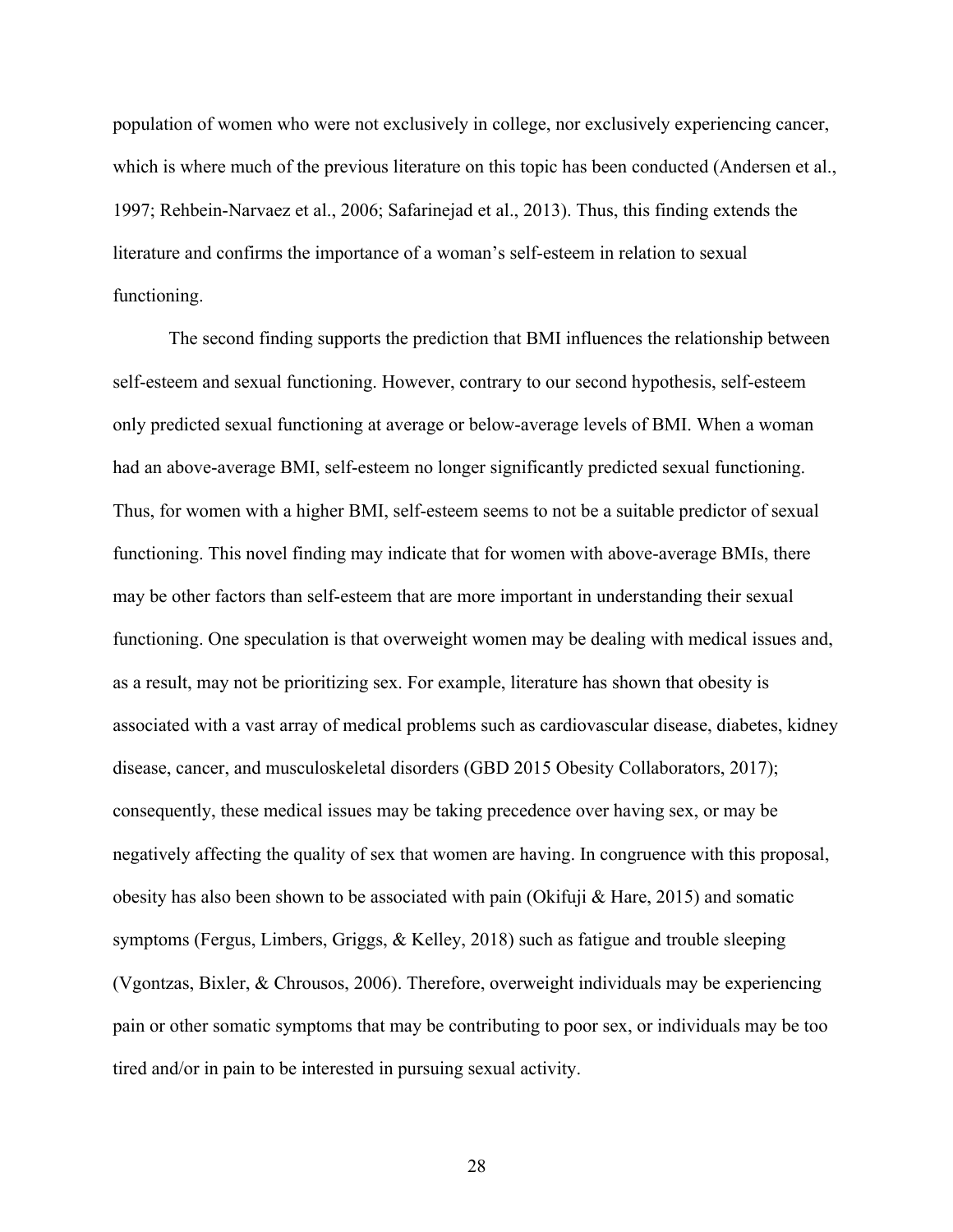In addition to other factors that may explain why this relationship is not significant for individuals with higher BMIs, it is also important to note that, in this sample, BMI and selfesteem were negatively and significantly correlated. It may be that lower self-esteem is more common for women with higher BMIs and the current study simply lacked the variability in selfesteem to achieve significant findings at high levels of BMI. In other words, if women with above-average BMIs have nearly universally low levels of self-esteem, then one would not expect to see self-esteem emerge as a statistically significant predictor of sexual functioning.

Lastly, another explanation of the current findings may be due to the study's covariates differing by BMI group. In this study, race, SES, and age were not equally distributed across BMI. For example, individuals who belonged to a particular race had a differing BMI than those who classified themselves as another race. Specifically, results indicated that participants who identified as Asian or Pacific Islander had a lower BMI than participants who identified as Black or African American. However, there was not a statistically significant difference between individuals who identified as another race. This indicates that BMI is not equally distributed across race and, because of this, the relationship between self-esteem and sexual functioning may differ among racial groups. Thus for African American women, who on average had a higher level of BMI in this study, self-esteem may not impact sexual functioning as it does for women who belong to other races (e.g. Asian or Pacific Islander). On a similar note, BMI also varied among individuals who had differing levels of SES. For example, women who identified as having a lower SES had a higher BMI than women who identified as having a higher SES. This indicates that BMI is not equally distributed across SES and the relationship between self-esteem and sexual functioning differs among women belonging to various levels of SES. Thus, for women who identified as having a lower SES, who on average had a higher level of BMI, self-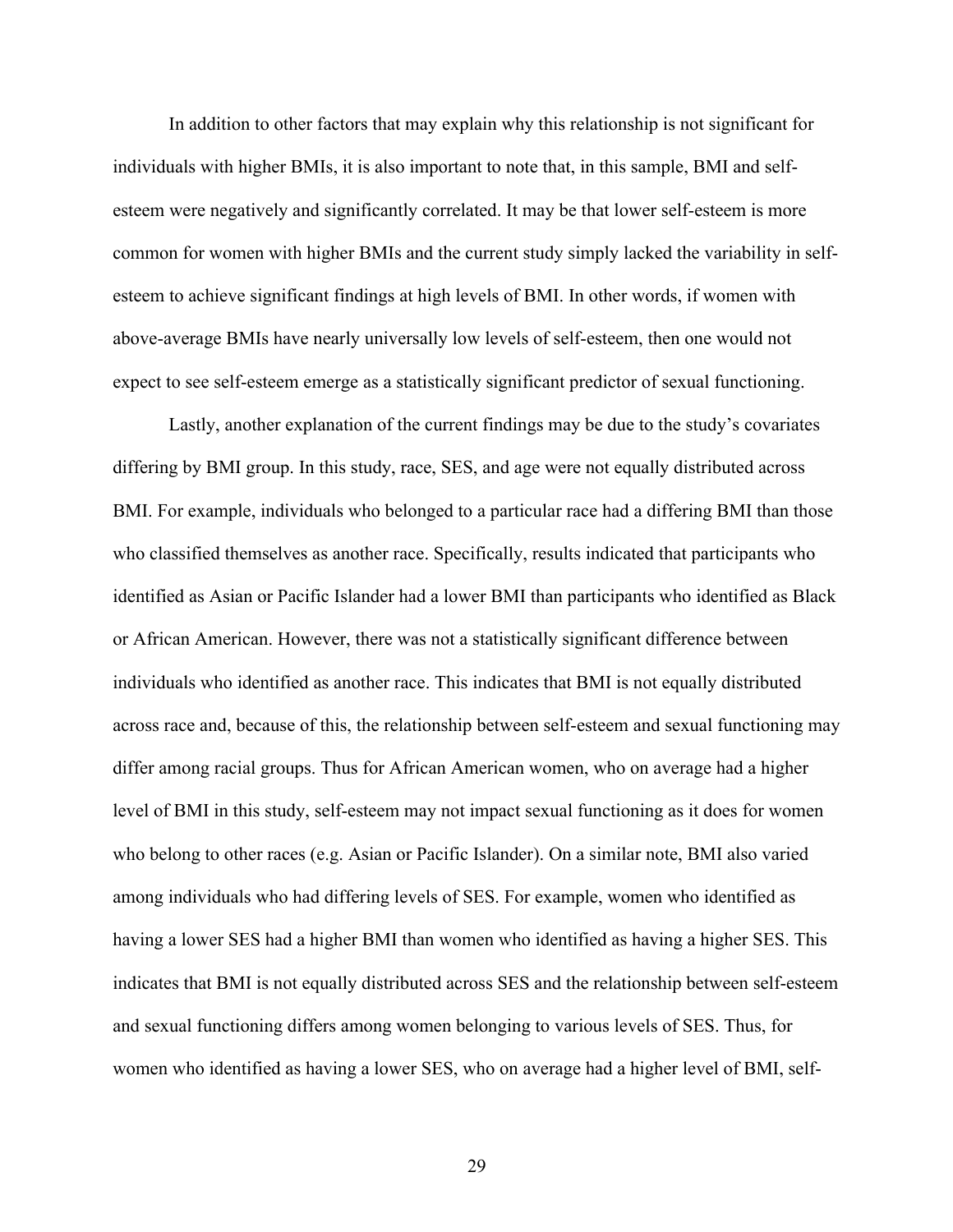esteem may not be a factor that impacts sexual functioning when compared to women with a higher SES. Lastly, age was also found to not be equally distributed across BMI. Results indicated that individuals who were between the ages of 18 and 27 had differing BMIs than individuals who were between the ages of 34 and 49, suggesting that younger participants in this study had a lower BMI than older participants. Therefore, for older women in this study, who on average had a higher level of BMI, self-esteem may not have the same impact on sexual functioning as it may for younger women in this study. This further demonstrates that BMI is not equally distributed across age and the relationship between self-esteem and sexual functioning may fluctuate among age groups. These diverse findings indicate that there may be more salient factors, other than self-esteem, that predict and impact sexual functioning among individuals with a higher weight status. Future research should be conducted to explore these relationships to better understand why a high BMI does not affect the relationship between self-esteem and sexual functioning, especially for women who identify as African American, have a lower socioeconomic status, and who are of an older age.

### **Limitations**

The current study is not without limitations. First, this study used an online self-report method. While online survey methods promote anonymity, they also possess the risk of potential bias or misreported data. This limitation may be particularly salient when dealing with sensitive issues such as sexual functioning and weight status, where participants may feel compelled to report what they perceive to be socially desirable responses. Additionally, participants were able to decline to answer questions within the survey and therefore, measures were at risk for incompletion. Secondly, the overall, larger, study targeted reproductive health issues in women and its purpose was to examine the effects of infertility, childbirth, and pregnancy. Because of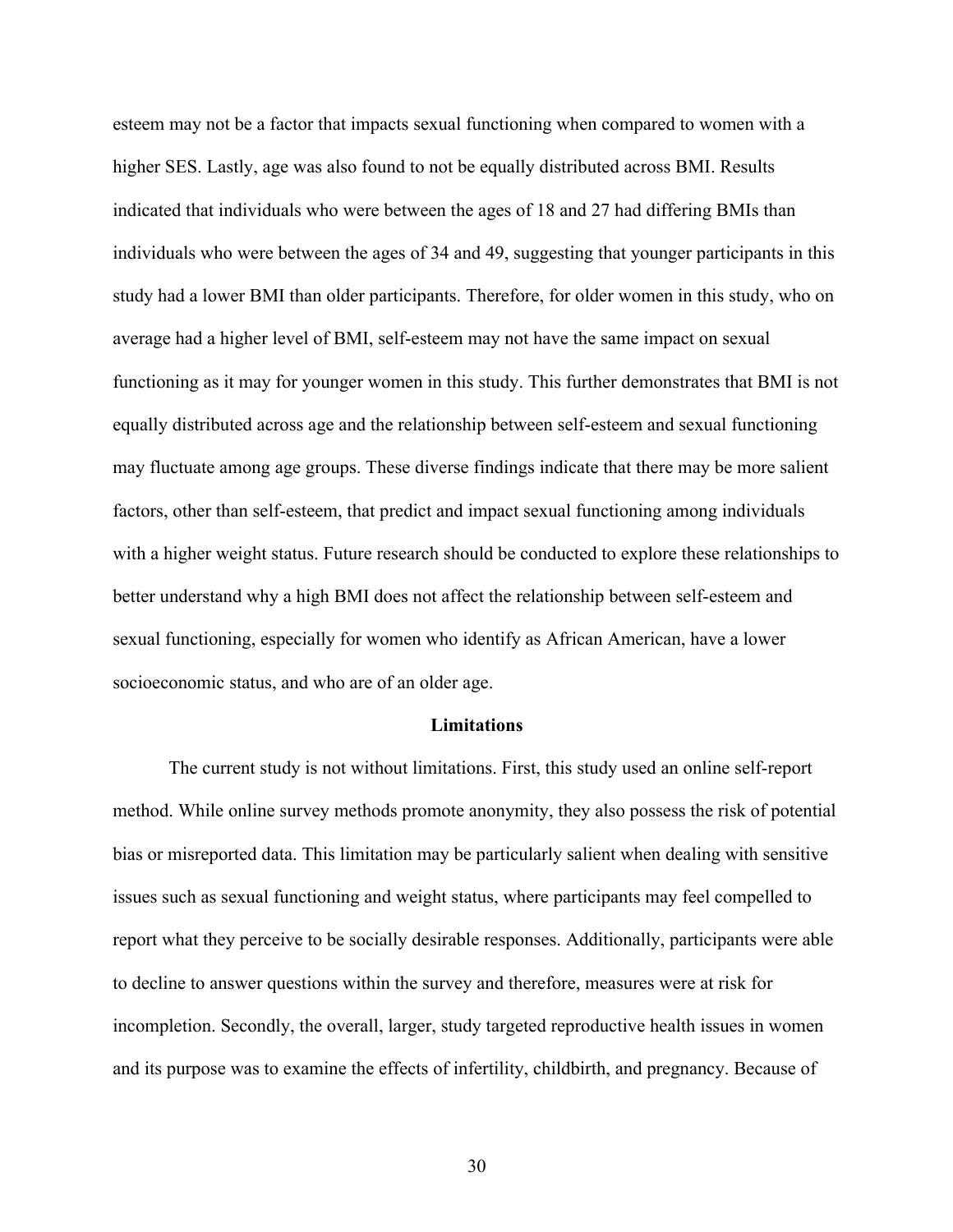this focus, pregnant women were excluded due to the importance of weight in the calculation of an individual's BMI. However, there was still a significant percentage of women in the sample who were currently trying to conceive. It is possible that trying to conceive could affect sexual functioning and thus, results may not be generalizable to the general population. Furthermore, diversity in this sample was very limited. As a whole, women in this sample were predominately highly-educated, heterosexual, Caucasian residents of the United States, who classified themselves as having a high socioeconomic status. Thus, results of this study may not be generalizable to a broader population. Lastly, while self-reported BMI has been shown to be an adequate measure of weight status (Lassale et al., 2013; Pursey et al., 2014), in-person measurements would have been a more precise measure, resulting in a potential limitation of this study.

#### **Implications**

Despite these various limitations, the current study highlights the impact that self-esteem can have on one's sexual functioning. Results indicate that women, at average or low levels of BMI struggling with sexual functioning, may be able to ease a portion of their dysfunction by targeting their self-esteem. Mental and physical health providers should be aware of this association and be prepared to help individuals identify their own sense of self-worth. One way to accomplish this may be through a technique called mindfulness, which is a state of consciousness when an individual is aware of the present moment (Brown & Ryan, 2003). Research has shown that mindfulness is often associated with psychological well-being and positive emotional states (Brown & Ryan, 2003), and could help promote higher levels of selfesteem (Bajaj, Robins, & Pande, 2016). Mindfulness is also frequently used to help promote sexual functioning (Brotto & Basson, 2014; Silverstein, Brown, Roth, & Britton, 2011); thus,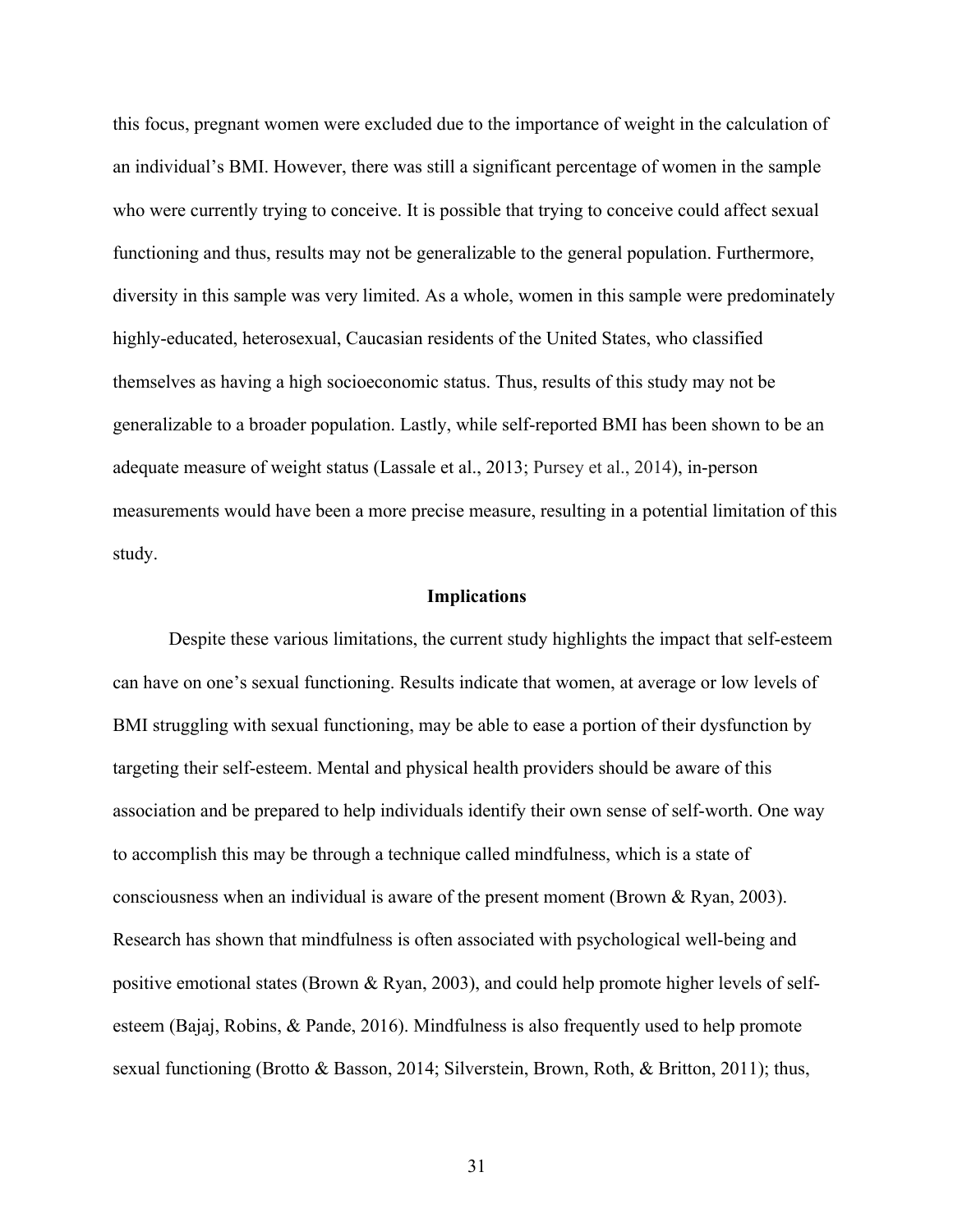providers using this technique may now have enhanced insight regarding the specific mechanisms that are improving sexual functioning outcomes for women. However, the question still remains as to why self-esteem no longer significantly predicts sexual functioning in women at higher levels of BMI. Therefore, it is crucial that future research explore the implications of higher weight status and examine factors, other than self-esteem, that are predicting sexual functioning.

### **Conclusion**

Overall, findings demonstrate the positive association between a woman's self-esteem and her sexual functioning, and results further suggest that a woman's BMI influences this relationship. This study is an important step to better our understanding of female sexual functioning and the mechanisms that affect it in various ways. These findings highlight the importance of recognizing varying levels of one's self-esteem in addition to one's BMI, and may be a starting point to inform mental health professionals about the effects of low self-esteem, providing a basis for future interventions treating sexual dysfunctions in women.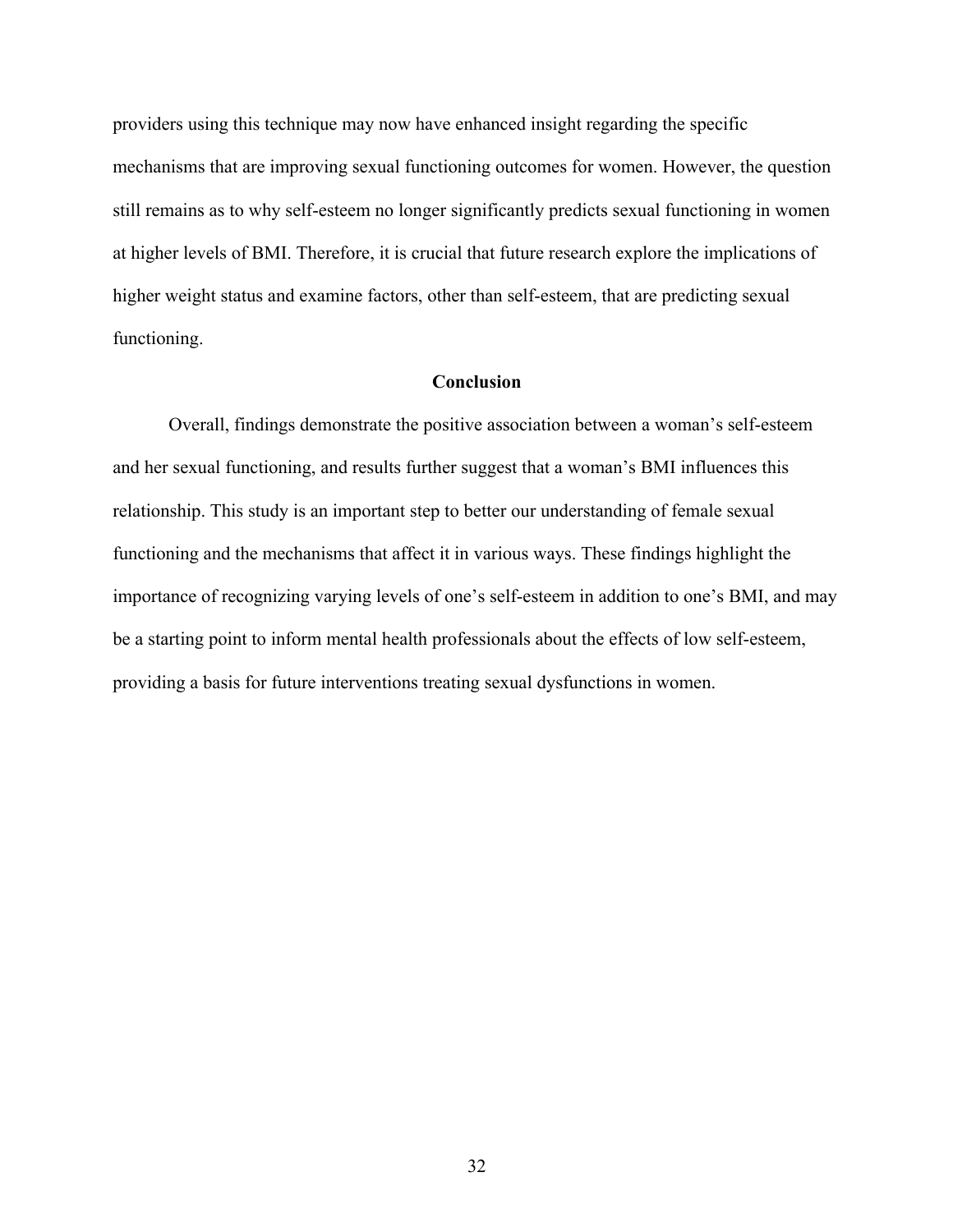#### **REFERENCES**

- Akan, G. E., & Grilo, C. M. (1995). Sociocultural influences on eating attitudes and behaviors, body image, and psychological functioning: A comparison of African-American, Asian-American, and Caucasian college women. *International Journal of Eating Disorders*, *18*, 181–187. doi:10.1002/1098-108X(199509)18:2<181::AID-EAT2260180211>3.0.CO;2- M
- Altabe, M. (1998). Ethnicity and body image: Quantitative and qualitative analysis. *International Journal of Eating Disorders*, *23*(2), 153-159. https://doi.org/10.1002/(SICI)1098- 108X(199803)23:2%3C153::AID-EAT5%3E3.0.CO;2-J
- American Psychiatric Association. (2013). *Diagnostic and statistical manual of mental disorders* (5th ed.). Arlington, VA: American Psychiatric Publishing.
- Andersen, B. L., Woods, X. A., & Copeland, L. J. (1997). Sexual self-schema and sexual morbidity among gynecologic cancer survivors. *Journal of Consulting and Clinical Psychology, 65*(2), 221. https://psycnet.apa.org/doi/10.1037/0022-006X.65.2.221
- Andrews, B., & Brown, G. (1995). Stability and change in low self-esteem: The role of psychosocial factors. *Psychological Medicine, 25*(1), 23-31. doi:10.1017/S0033291700028051
- Bajaj, B., Robins, R. W., & Pande, N. (2016). Mediating role of self-esteem on the relationship between mindfulness, anxiety, and depression. *Personality and Individual Differences*, *96*, 127-131. https://doi.org/10.1016/j.paid.2016.02.085
- Barlow, D. H. (1986). Causes of sexual dysfunction: The role of anxiety and cognitive interference. *Journal of Consulting and Clinical Psychology*, *54*(2), 140–148. https://doi.org/10.1037/0022-006X.54.2.140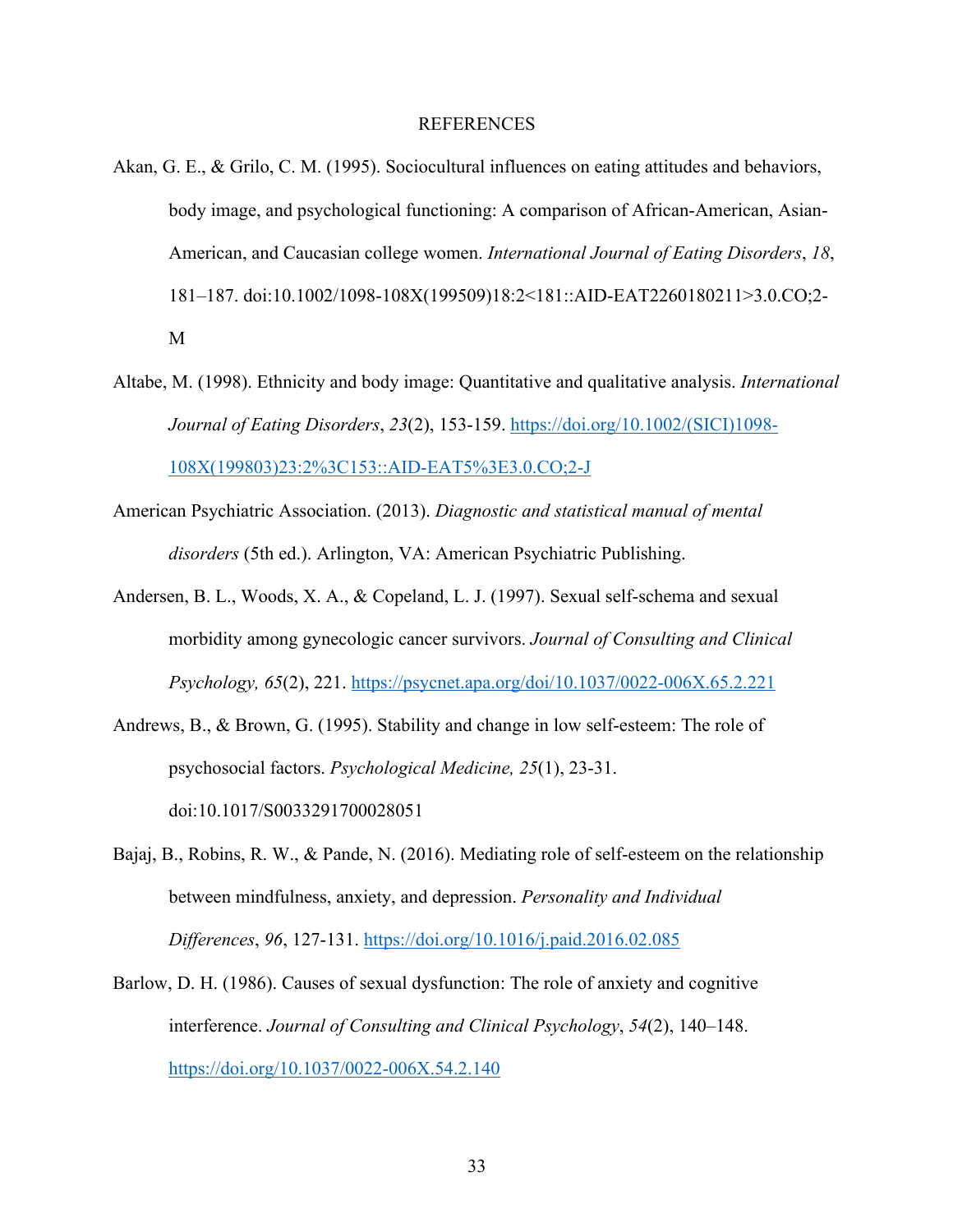- Baumeister, R. F., & Leary, M. R. (1995). The need to belong: Desire for interpersonal attachments as a fundamental human motivation. *Psychological Bulletin*, *117*, 497–529. https://doi.org/10.1037/0033-2909.117.3.497
- Benyamini, Y., Leventhal, H., & Leventhal, E. A. (2004). Self-rated oral health as an independent predictor of self-rated general health, self-esteem and life satisfaction. *Social Science & Medicine*, *59*(5), 1109–1116. doi:10.1016/j.socscimed.2003.12.021
- Bleidorn, W., Arslan, R. C., Denissen, J. J. A., Rentfrow, P. J., Gebauer, J. E., Potter, J., & Gosling, S. D. (2016). Age and gender differences in self-esteem—A cross-cultural window. *Journal of Personality and Social Psychology*, *111*(3), 396–410.

https://psycnet.apa.org/doi/10.1037/pspp0000078

- Bodinger, L., Hermesh, H., Aizenberg, D., Valevski, A., Marom, S., Shiloh, R., ... & Weizman, A. (2002). Sexual function and behavior in social phobia. *The Journal of Clinical Psychiatry*, *63*, 874-879. https://psycnet.apa.org/doi/10.4088/JCP.v63n1004
- Brotto, L. A., & Basson, R. (2014). Group mindfulness-based therapy significantly improves sexual desire in women. *Behaviour Research and Therapy*, *57*, 43-54. https://doi.org/10.1016/j.brat.2014.04.001
- Brown, K. W., & Ryan, R. M. (2003). The benefits of being present: Mindfulness and its role in psychological well-being. *Journal of Personality and Social Psychology*, *84*(4), 822.
- Burton, N. W., Brown, W., & Dobson, A. (2010). Accuracy of body mass index estimated from self‐reported height and weight in mid‐aged Australian women. *Australian and New Zealand Journal of Public Health*, *34*(6), 620-623. https://doi.org/10.1111/j.1753- 6405.2010.00618.x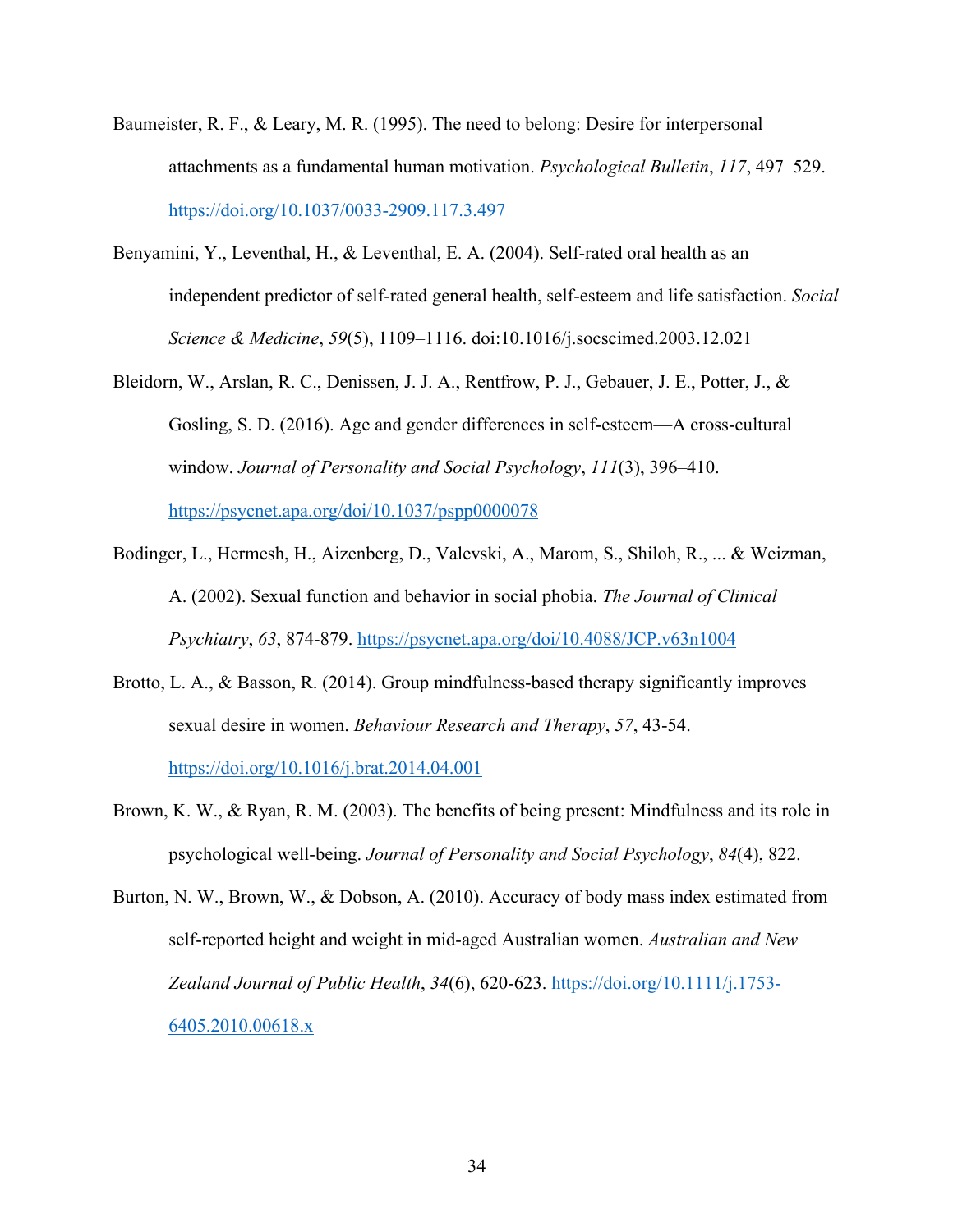- Camacho, M. E., & Reyes-Ortiz, C. A. (2005). Sexual dysfunction in the elderly: Age or disease? *International Journal of Impotence Research*, *17*(S1), S52. https://doi.org/10.1038/sj.ijir.3901429
- Centers for Disease Control and Prevention. (2017). Assessing your weight. Retrieved from https://www.cdc.gov/healthyweight/assessing/index.html
- Centers for Disease Control and Prevention. (2017). Prevalence of self-reported obesity among U.S. adults by state and territory, BRFSS, 2017. Retrieved from https://www.cdc.gov/obesity/data/prevalence-maps.html

Cooley, C. H. (1902). *Human Nature and the Social Order.* New York: Schribners's.

- Craig, B. M., & Adams, A. K. (2009). Accuracy of body mass index categories based on selfreported height and weight among women in the United States. *Maternal and Child Health Journal*, *13*(4), 489-496. doi:10.1007/s10995-008-0384-7.
- Crocker, J., & Park, L. E. (2004). The costly pursuit of self-esteem. *Psychological Bulletin*, *130*(3), 392–414. doi:10.1037/0033-2909.130.3.392
- Dennerstein, L., Dudley, E., & Burger, H. (2001). Are changes in sexual functioning during midlife due to aging or menopause? *Fertility and Sterility*, *76*(3), 456-460. https://doi.org/10.1016/S0015-0282(01)01978-1
- Dove, N. L., & Wiederman, M. W. (2000). Cognitive distraction and women's sexual functioning. *Journal of Sex & Marital Therapy*, *26*(1), 67–78. doi:10.1080/009262300278650
- Dunn, K. M., Croft, P. R., & Hackett, G. I. (1999). Association of sexual problems with social, psychological, and physical problems in men and women: A cross sectional population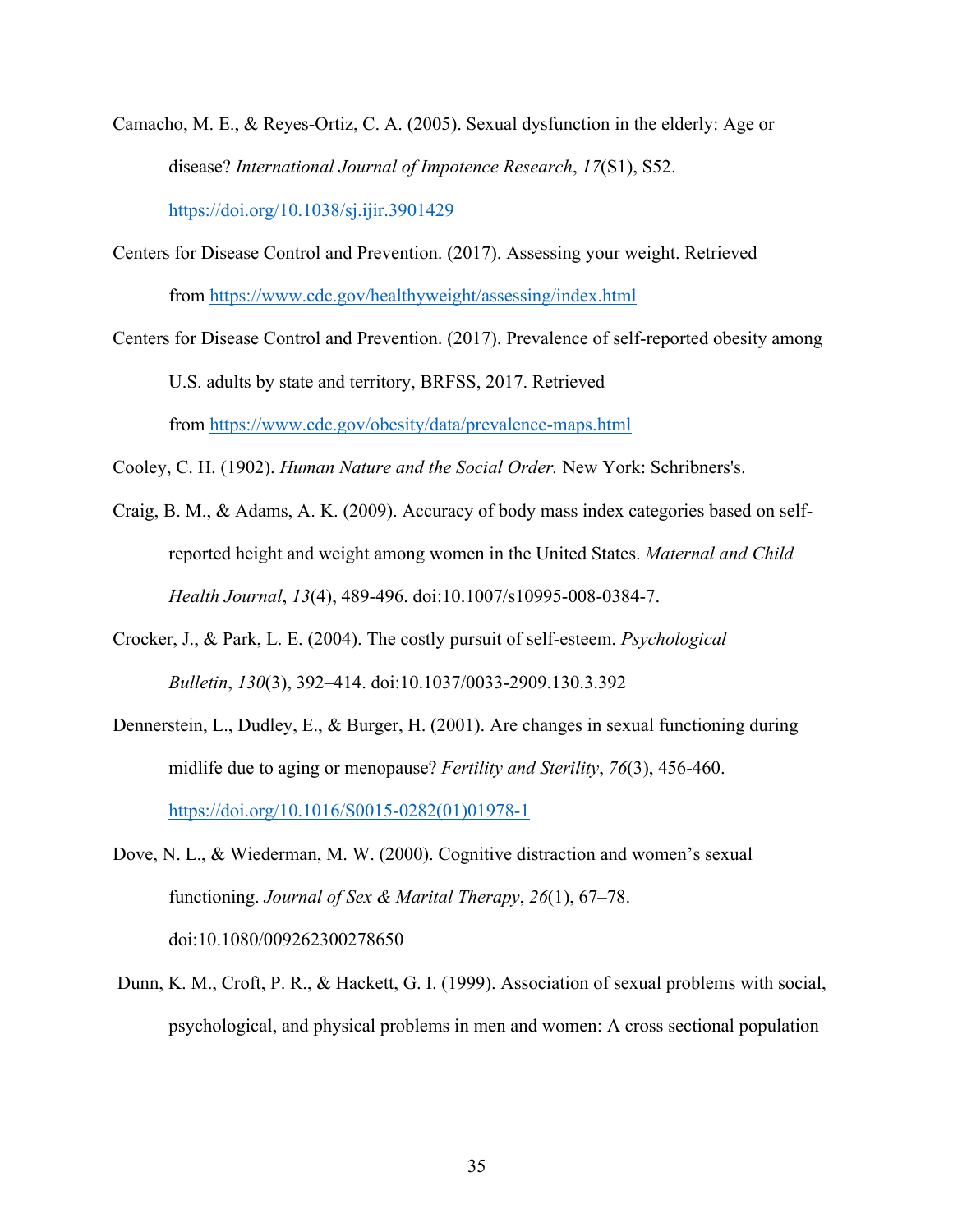survey. *Journal of Epidemiology & Community Health*, *53*(3), 144-148. http://dx.doi.org/10.1136/jech.53.3.144

- Erbay, L. G., Ozlu, M., Sahin, I., Evren, B., Kayaalp, C., & Karlidag, R. (2017). The effect of body mass index on the sexual functions of morbidly obese female patients. *Dusunen Adam The Journal of Psychiatry and Neurological Sciences, 30*(4), 338-343. doi:10.5350/DAJPN2017300408
- Faul, F., Erdfelder, E., Buchner, A., & Lang, A. G. (2009). Statistical power analyses using G\* Power 3.1: Tests for correlation and regression analyses. *Behavior Research Methods, 41*(4), 1149-1160. https://doi.org/10.3758/BRM.41.4.1149
- Fergus, T. A., Limbers, C. A., Griggs, J. O., & Kelley, L. P. (2018). Somatic symptom severity among primary care patients who are obese: Examining the unique contributions of anxiety sensitivity, discomfort intolerance, and health anxiety. *Journal of Behavioral Medicine*, *41*(1), 43-51. https://doi.org/10.1007/s10865-017-9873-8
- GBD 2015 Obesity Collaborators. (2017). Health effects of overweight and obesity in 195 countries over 25 years. *New England Journal of Medicine*, *377*(1), 13-27. doi:10.1056/NEJMoa1614362
- Glowacka, M., Bergeron, S., Dubé, J., & Rosen, N. O. (2018). When self-worth is tied to one's sexual and romantic relationship: Associations with well-being in couples coping with genito-pelvic pain. *Archives of Sexual Behavior, 47*(6), 1649-1661.

https://doi.org/10.1007/s10508-017-1126-y

Gray-Little, B., & Hafdahl, A. R. (2000). Factors influencing racial comparisons of self-esteem: A quantitative review. *Psychological Bulletin*, *126*(1), 26. https://psycnet.apa.org/doi/10.1037/0033-2909.126.1.26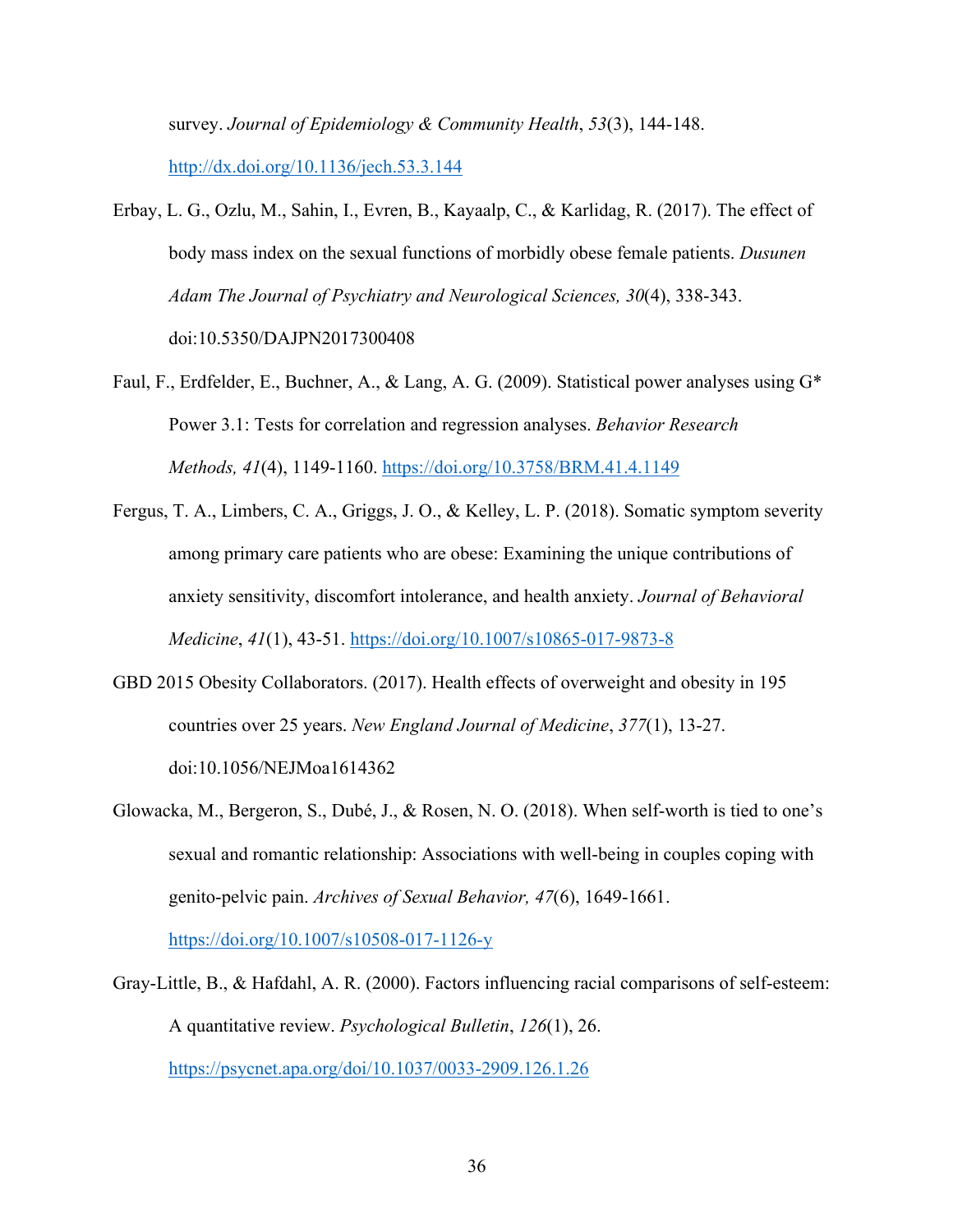- Harris, J. M., Cherkas, L. F., Kato, B. S., Heiman, J. R., & Spector, T. D. (2008). Normal variations in personality are associated with coital orgasmic infrequency in heterosexual women: A population‐based study. *The Journal of Sexual Medicine*, *5*(5), 1177-1183. doi:10.1111/j.1743-6109.2008.00800.x
- Harter, S. (1999). *The construction of the self: A developmental perspective*. New York, NY: Guilford Press.
- Hayes, R. D., Bennett, C. M., Fairley, C. K., & Dennerstein, L. (2006). Epidemiology: What can prevalence studies tell us about female sexual difficulty and dysfunction? *The Journal of Sexual Medicine*, *3*(4), 589-595. https://doi.org/10.1111/j.1743-6109.2006.00241.x
- Heiman, J. R. (2002). Sexual dysfunction: Overview of prevalence, etiological factors, and treatments. *Journal of Sex Research*, *39*(1), 73–78. doi:10.1080/00224490209552124
- Helwig, N. E., & Ruprecht, M. R. (2017). Age, gender, and self-esteem: A sociocultural look through a nonparametric lens. *Archives of Scientific Psychology*, *5*(1), 19–31. http://dx.doi.org/10.1037/arc0000032
- James, W. (1890). The principles of psychology (Vol. 1) New York: Holt.
- Kiviruusu, O., Konttinen, H., Huurre, T., Aro, H., Marttunen, M., & Haukkala, A. (2016). Selfesteem and body mass index from adolescence to mid-adulthood A 26-year followup. *International Journal of Behavioral Medicine*, *23*(3), 355–363. doi:10.1007/s12529015-9529-4
- Kling, K. C., Hyde, J. S., Showers, C. J., & Buswell, B. N. (1999). Gender differences in selfesteem: A meta-analysis. *Psychological Bulletin*, *125*(4), 470.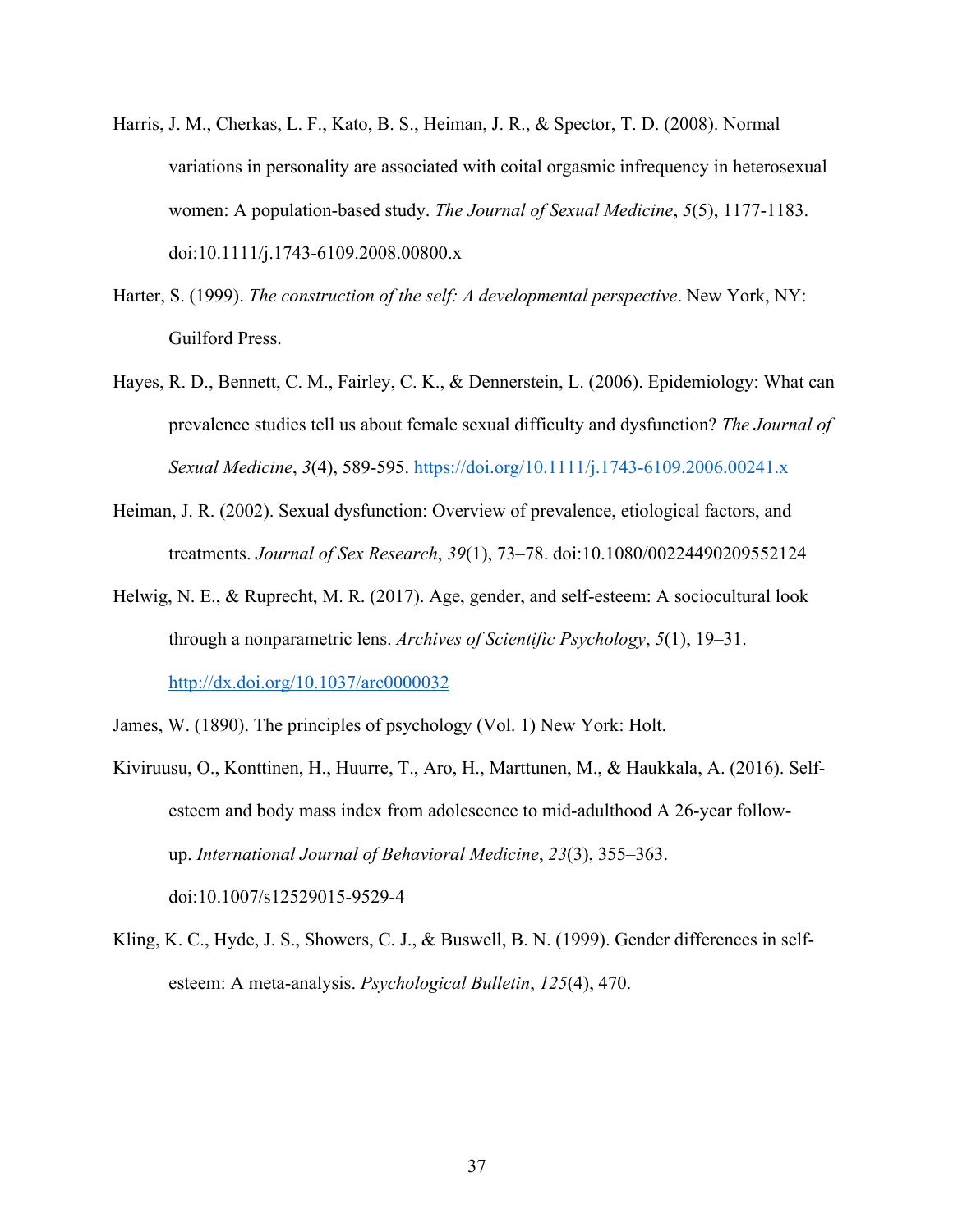- Kolotkin, R. L., Binks, M., Crosby, R. D., Østbye, T., Gress, R. E., & Adams, T. D. (2006). Obesity and sexual quality of life. *Obesity*, *14*(3), 472–479. https://doi.org/10.1038/oby.2006.62
- Kolotkin, R., Zunker, C., & Østbye, T. (2012). Sexual functioning and obesity: A review. *Obesity, 20*(12), 2325-2333. https://doi.org/10.1038/oby.2012.104
- Lassale, C., Péneau, S., Touvier, M., Julia, C., Galan, P., Hercberg, S., & Kesse-Guyot, E. (2013). Validity of web-based self-reported weight and height: Results of the Nutrinet-Santé Study. *Journal of Medical Internet Research*, *15*(8), e152. doi:10.2196/jmir.2575
- Laumann, E. O., Paik, A., & Rosen, R. C. (1999). Sexual dysfunction in the United States: Prevalence and predictors. *JAMA: Journal of the American Medical Association*, *281*(6), 537–544. doi:10.1001/jama.281.6.537
- Leary, M. R., & Baumeister, R. F. (2000). The nature and function of self-esteem: Sociometer theory. *Advances in Experimental Social Psychology*, *32*, 1–62. Academic Press. https://doi.org/10.1016/S0065-2601(00)80003-9
- Leeners, B., Hengartner, M. P., Rössler, W., Ajdacic, G. V., & Angst, J. (2014). The role of psychopathological and personality covariates in orgasmic difficulties: A prospective longitudinal evaluation in a cohort of women from age 30 to 50. *Journal of Sexual Medicine*, *11*(12), 2928–2937. doi:10.1111/jsm.12709
- Leonard, L. M., & Follette, V. M. (2002). Sexual functioning in women reporting a history of child sexual abuse: Review of the empirical literature and clinical implications. *Annual Review of Sex Research*, *13*(1), 346-388.
- Lewis, R. W., Fugl-Meyer, K. S., Corona, G., Hayes, R. D., Laumann, E. O., Moreira Jr, E. D., ... & Segraves, T. (2010). Definitions/epidemiology/risk factors for sexual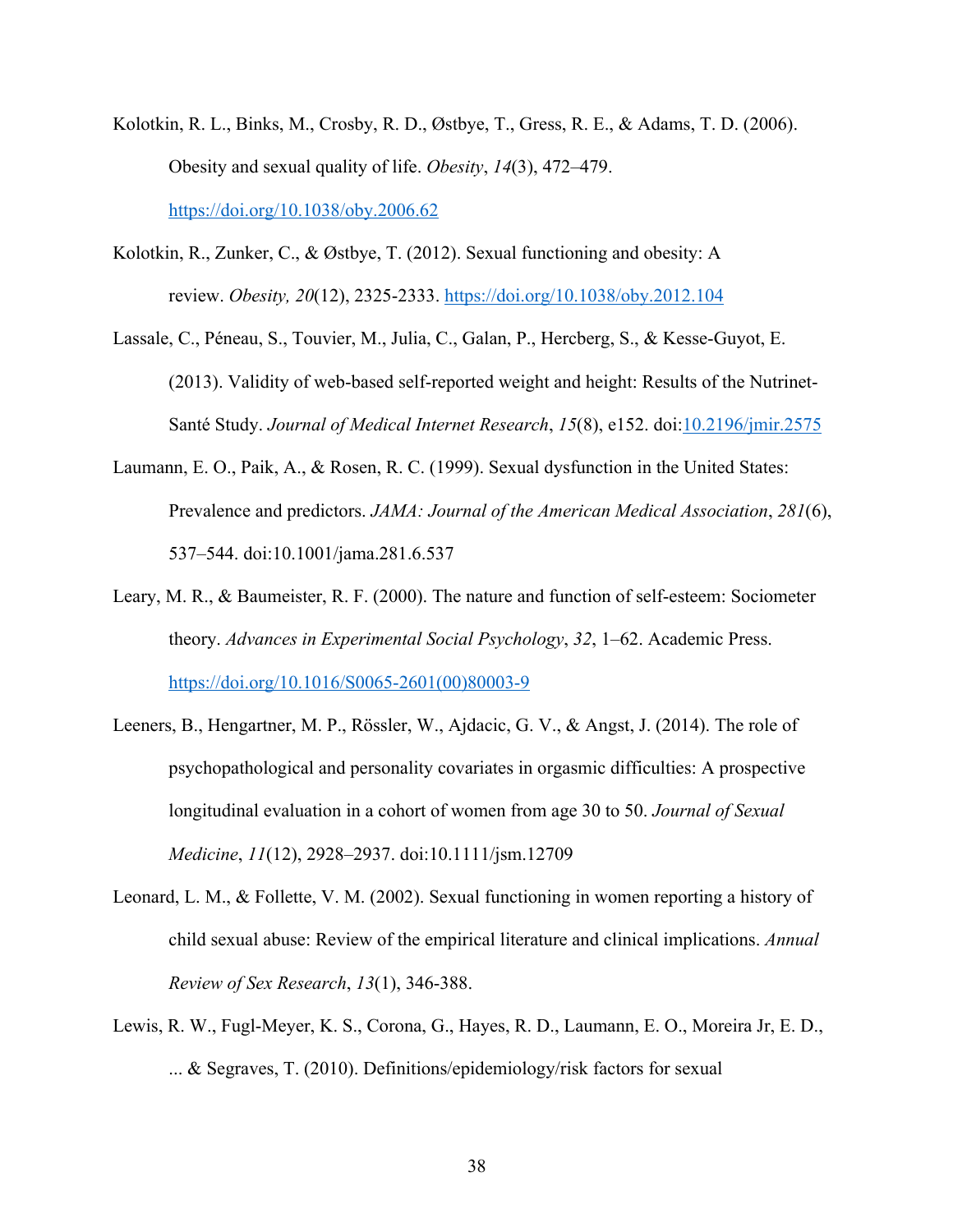dysfunction. *The Journal of Sexual Medicine*, *7*, 1598-1607. https://doi.org/10.1111/j.1743-6109.2010.01778.x

- Lipsky, L. M., Haynie, D. L., Hill, C., Nansel, T. R., Li, K., Liu, D., ... & Simons-Morton, B. (2019). Accuracy of self-reported height, weight, and BMI over time in emerging adults. *American Journal of Preventive Medicine*, *56*(6), 860-868. https://doi.org/10.1016/j.amepre.2019.01.004
- Loeb, T. B., Rivkin, I., Williams, J. K., Wyatt, G. E., Carmona, J. V., & Chin, D. (2002). Child sexual abuse: Associations with the sexual functioning of adolescents and adults. *Annual Review of Sex Research*, *13*(1), 307-345.
- Mann, M. M., Hosman, C. M., Schaalma, H. P., & De Vries, N. K. (2004). Self-esteem in a broad-spectrum approach for mental health promotion. *Health Education Research*, *19*(4), 357-372.
- Marshall, S. L., Parker, P. D., Ciarrochi, J., & Heaven, P. C. L. (2014). Is self-esteem a cause or consequence of social support? A 4‐year longitudinal study. *Child Development*, *85*(3), 1275–1291. https://doi.org/10.1111/cdev.12176
- Masters, W. H., & Johnson, V. E. (1966). Human sexual response. Boston: Little Brown and Company.
- Masters, W. H., & Johnson, V. E. (1970). Human sexual inadequacy. Boston: Little Brown and Company.
- McCool, M. E., Theurich, M. A., & Apfelbacher, C. (2014). Prevalence and predictors of female sexual dysfunction: A protocol for a systematic review. *Systematic Reviews*, *3*, 75. doi:10.1186/2046-4053-3-75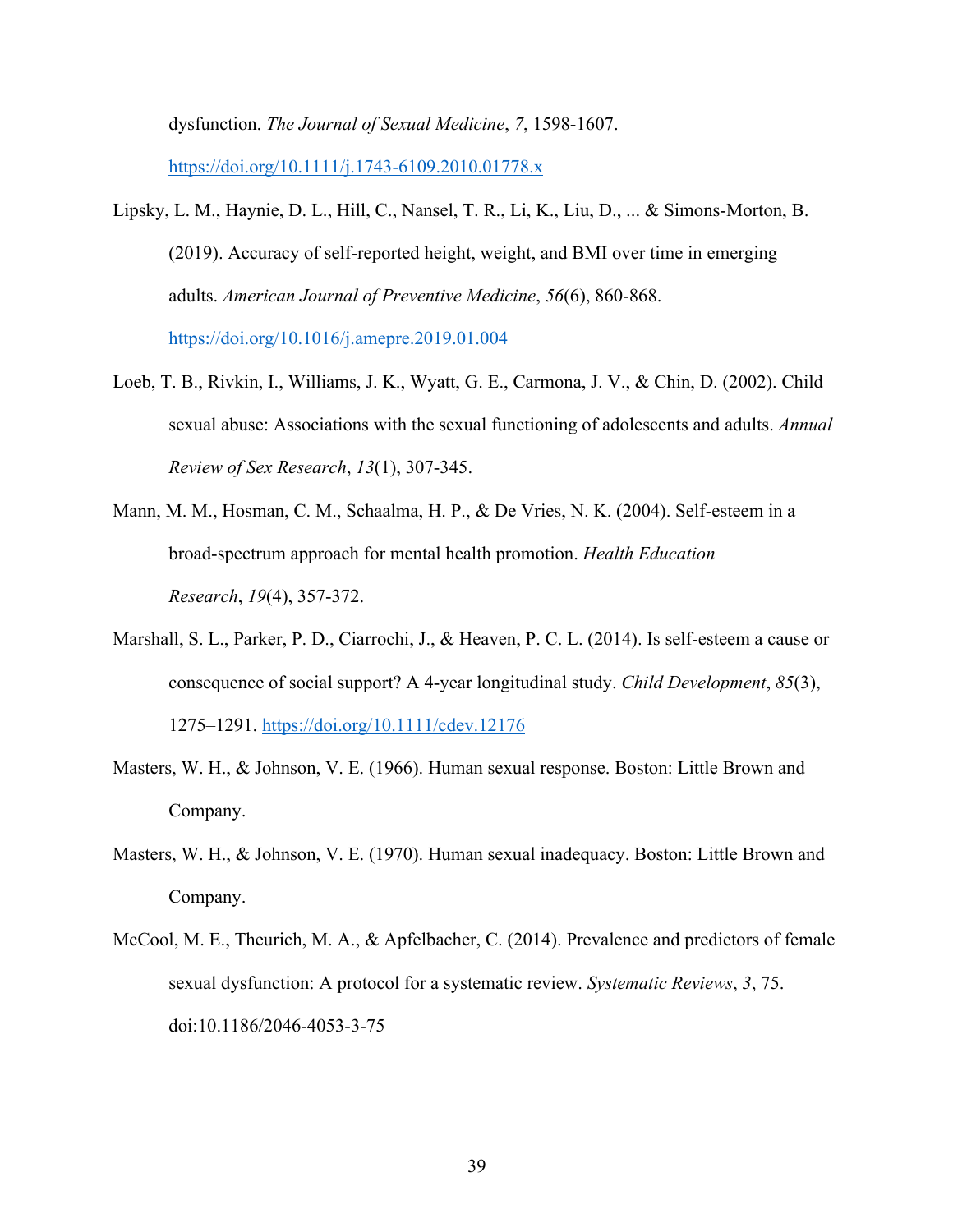- Meana, M., & Nunnink, S. E. (2006). Gender differences in the content of cognitive distraction during sex. *Journal of Sex Research*, *43*(1), 59–67. https://doi.org/10.1080/00224490609552299
- Miller, C. T., & Downey, K. T. (1999). A meta-analysis of heavyweight and selfesteem. *Personality and Social Psychology Review*, *3*(1), 68-84. https://doi.org/10.1207%2Fs15327957pspr0301\_4
- Neggers, Y., Goldenberg, R., Cliver, S., & Hauth, J. (2006). The relationship between psychosocial profile, health practices, and pregnancy outcomes. *Acta Obstetricia et Gynecologica Scandinavica*, *85*(3), 277-285.
- Okifuji, A., & Hare, B. D. (2015). The association between chronic pain and obesity. *Journal of Pain Research*, *8*, 399.
- Orth, U., & Robins, R. W. (2014). The development of self-esteem. *Current Directions in Psychological Science*, *23*(5), 381-387. doi:10.1177/0963721414547414
- Orth, U., Robins, R. W., & Widaman, K. F. (2012). Life-span development of self-esteem and its effects on important life outcomes. *Journal of Personality and Social Psychology*, *102*(6), 1271–1288. doi:10.1037/a0025558
- Orth, U., Robins, R. W., Trzesniewski, K. H., Maes, J., & Schmitt, M. (2009). Low self-esteem is a risk factor for depressive symptoms from young adulthood to old age. *Journal of Abnormal Psychology*, *118*(3), 472–478. doi:10.1037/a0015922
- Pujols, Y., Meston, C. M., & Seal, B. N. (2010). The association between sexual satisfaction and body image in women. *The Journal of Sexual Medicine*, *7*(2), 905-916. doi:10.1111/j.1743-6109.2009.01604.x.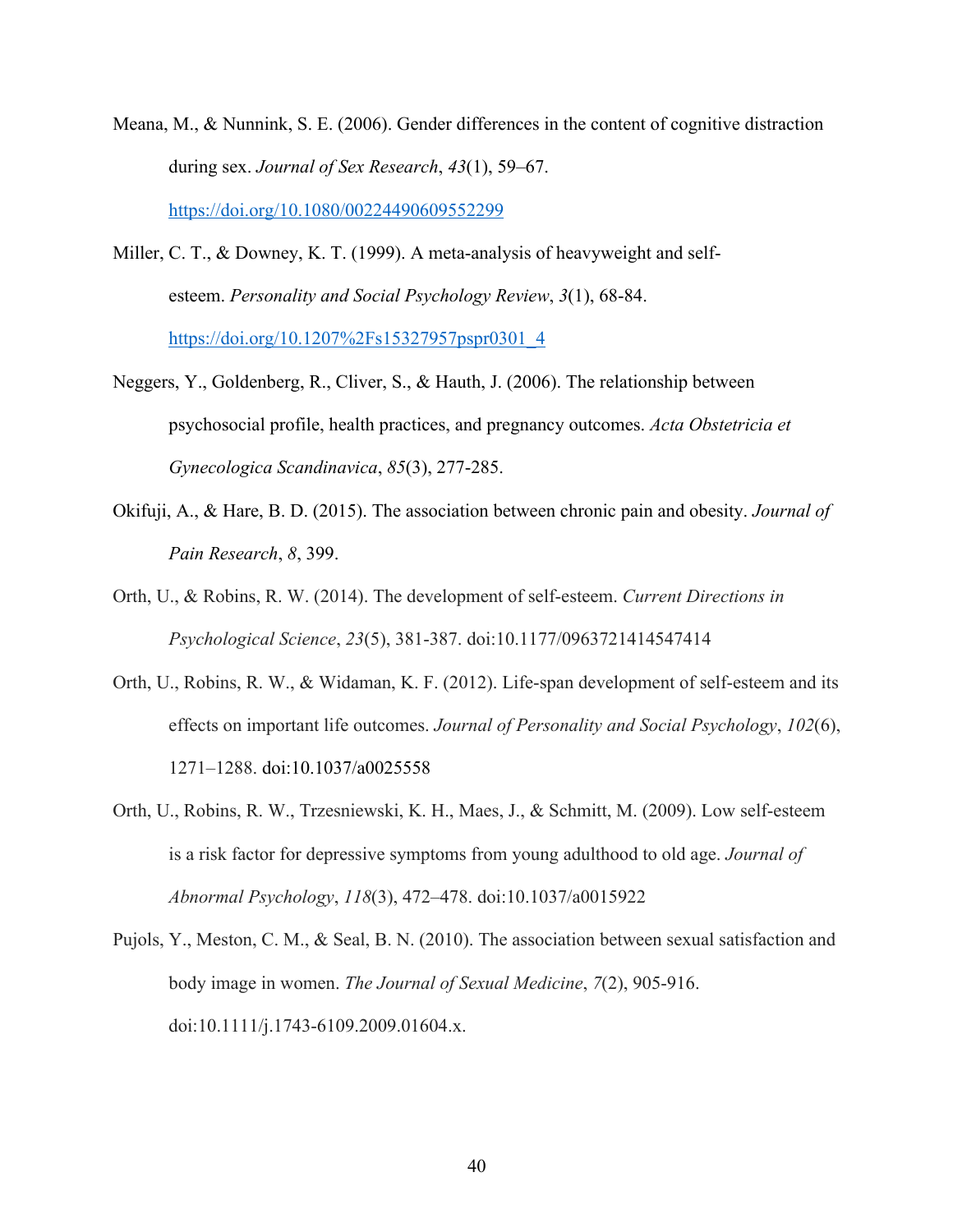- Purdon, C., & Holdaway, L. (2006). Non-Erotic Thoughts: Content and relation to sexual functioning and sexual satisfaction. *Journal of Sex Research*, *43*(2), 154–162. https://doi.org/10.1080/00224490609552310
- Pursey, K., Burrows, T. L., Stanwell, P., & Collins, C. E. (2014). How accurate is web-based self-reported height, weight, and body mass index in young adults? *Journal of Medical Internet Research*, *16*(1), e4. doi:10.2196/jmir.2909
- Rehbein-Narvaez, R., García-Vázquez, E., & Madson, L. (2006). The relation between selfesteem and sexual functioning in collegiate women. *Journal of Social Psychology*, *146*(2), 250–252. doi:10.3200/SOCP.146.2.250-252.
- Robins, R. W., Hendin, H. M., & Trzesniewski, K. H. (2001). Measuring global self-esteem: Construct validation of a single-item measure and the Rosenberg Self-Esteem Scale. *Personality and Social Psychology Bulletin*, *27*(2), 151-161. https://doi.org/10.1177%2F0146167201272002
- Rosen, C. Brown, J. Heiman, S. Leiblum, C. Meston, R. Shabsigh, D. Ferguson, R. D'Agostino, R. (2000). The Female Sexual Function Index (FSFI): A multidimensional self-report instrument for the assessment of female sexual function. *Journal of Sex & Marital Therapy*, *26*(2), 191-208. doi:10.1080/009262300278597
- Safarinejad, M. R., Shafiei, N., & Safarinejad, S. (2013). Quality of life and sexual functioning in young women with early‐stage breast cancer 1 year after lumpectomy. *Psycho‐ Oncology*, *22*(6), 1242-1248. https://doi.org/10.1002/pon.3130
- Schwartz, M. B., & Brownell, K. D. (2004). Obesity and body image. *Body Image*, *1*(1), 43-56. https://doi.org/10.1016/S1740-1445(03)00007-X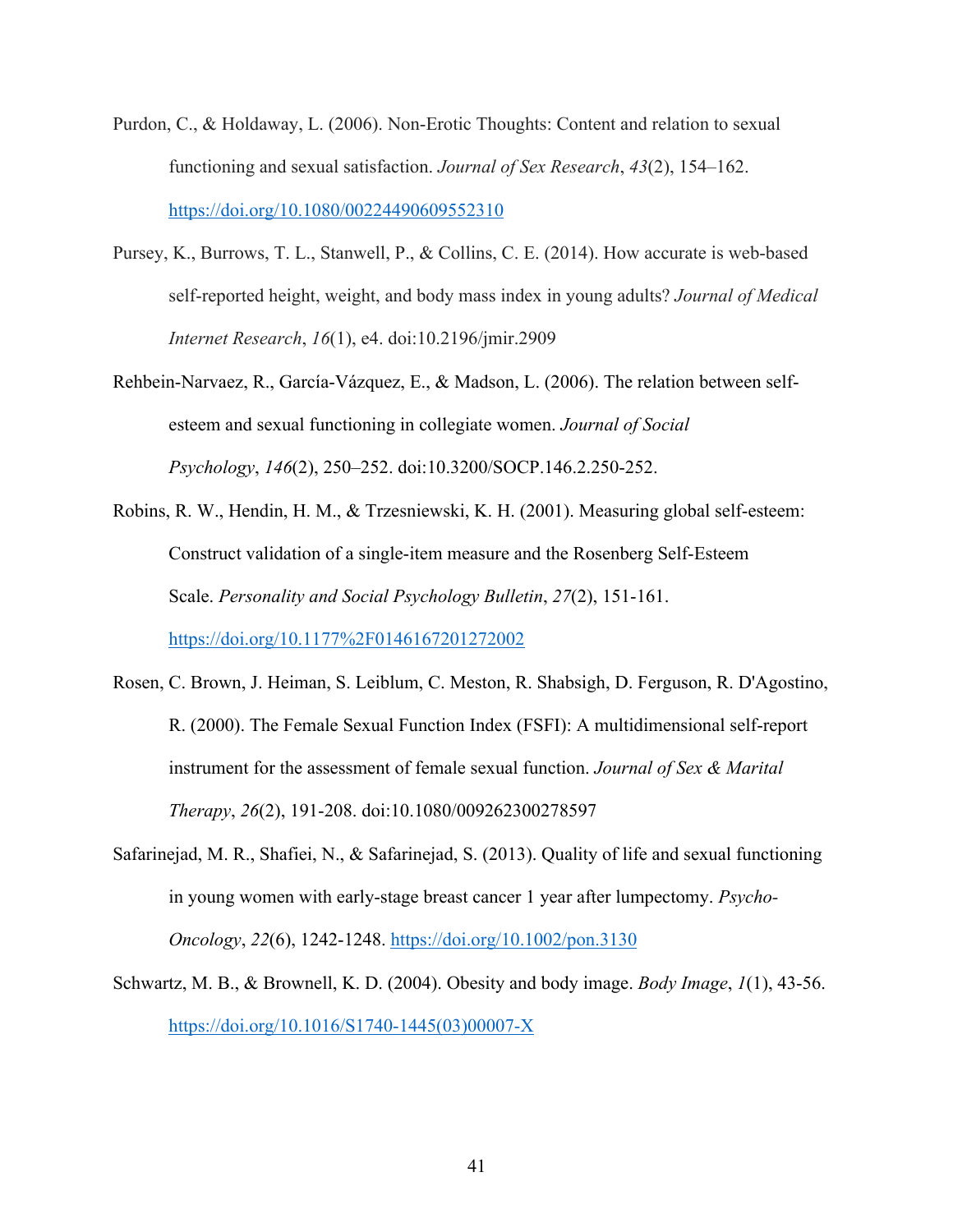Shackelford, T. K. (2001). Self-esteem in marriage. *Personality and Individual Differences*, *30*(3), 371-390.

Silverstein, R. G., Brown, A. C. H., Roth, H. D., & Britton, W. B. (2011). Effects of mindfulness training on body awareness to sexual stimuli: Implications for female sexual dysfunction. *Psychosomatic Medicine*, *73*(9), 817.

https://dx.doi.org/10.1097%2FPSY.0b013e318234e628

- Simons, J. S., & Carey, M. P. (2001). Prevalence of sexual dysfunctions: Results from a decade of research. *Archives of Sexual Behavior*, *30*(2), 177-219.
- Sowislo, J. F., & Orth, U. (2013). Does low self-esteem predict depression and anxiety? A metaanalysis of longitudinal studies. *Psychological Bulletin*, *139*(1), 213–240. doi:10.1037/a0028931
- Soest, T., Wichstrøm, L., & Kvalem, I. L. (2016). The development of global and domainspecific self-esteem from age 13 to 31. *Journal of Personality and Social Psychology*, *110*(4), 592–608. doi:10.1037/pspp0000060
- Sprecher, S., Brooks, J. E., & Avogo, W. (2013). Self-esteem among young adults: Differences and similarities based on gender, race, and cohort (1990–2012). *Sex Roles, 69*(5-6), 264 275. https://doi.org/10.1007/s11199-013-0295-y
- Stinson, D. A., Logel, C., Zanna, M. P., Holmes, J. G., Cameron, J. J., Wood, J. V., & Spencer, S. J. (2008). The cost of lower self-esteem: Testing a self-and social-bonds model of health. *Journal of Personality and Social Psychology*, *94*(3), 412.
- Trzesniewski, K. H., Donnellan, M. B., Moffitt, T. E., Robins, R. W., Poulton, R., & Caspi, A. (2006). Low self-esteem during adolescence predicts poor health, criminal behavior, and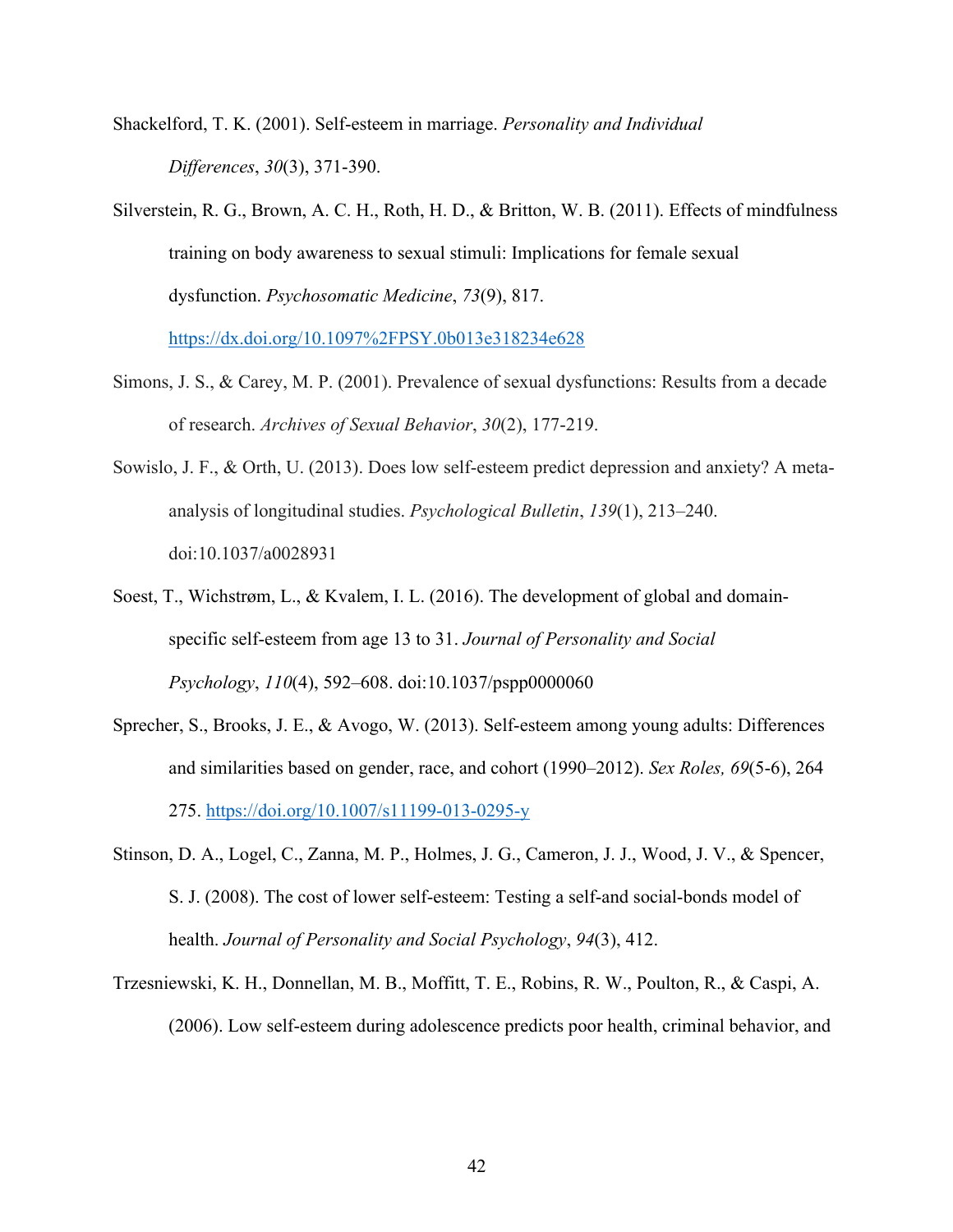limited economic prospects during adulthood. *Developmental Psychology*, *42*(2), 381. doi:10.1037/0012-1649.42.2.381

- Twenge, J. M., & Campbell, W. K. (2002). Self-esteem and socioeconomic status: A metaanalytic review. *Personality and Social Psychology Review*, *6*(1), 59-71.
- Twenge, J. M., & Crocker, J. (2002). Race and self-esteem: Meta-analyses comparing Whites, Blacks, Hispanics, Asians, and American Indians and comment on Gray-Little and Hafdahl (2000). *Psychological Bulletin*, *128*(3), 371–408. https://doi.org/10.1037/0033- 2909.128.3.371
- van Minnen, A., & Kampman, M. (2000). The interaction between anxiety and sexual functioning: A controlled study of sexual functioning in women with anxiety disorders. *Sexual and Relationship Therapy*, *15*(1), 47-57.
- Vgontzas, A. N., Bixler, E. O., & Chrousos, G. P. (2006). Obesity‐related sleepiness and fatigue: The role of the stress system and cytokines. *Annals of the New York Academy of Sciences*, *1083*(1), 329-344. https://doi.org/10.1196/annals.1367.023
- Woertman, L., & Van den Brink, F. (2012). Body image and female sexual functioning and behavior: A review. *Journal of Sex Research*, *49*(2-3), 184-211. doi:10.1080/00224499.2012.658586
- Zuckeman, M., Li, C., & Hall, J. A. (2016). When men and women differ in self-esteem and when they don't: A meta-analysis. *Journal of Research in Personality*, *64*, 34–51. http://dx.doi.org/10.1016/j.jrp.2016.07.007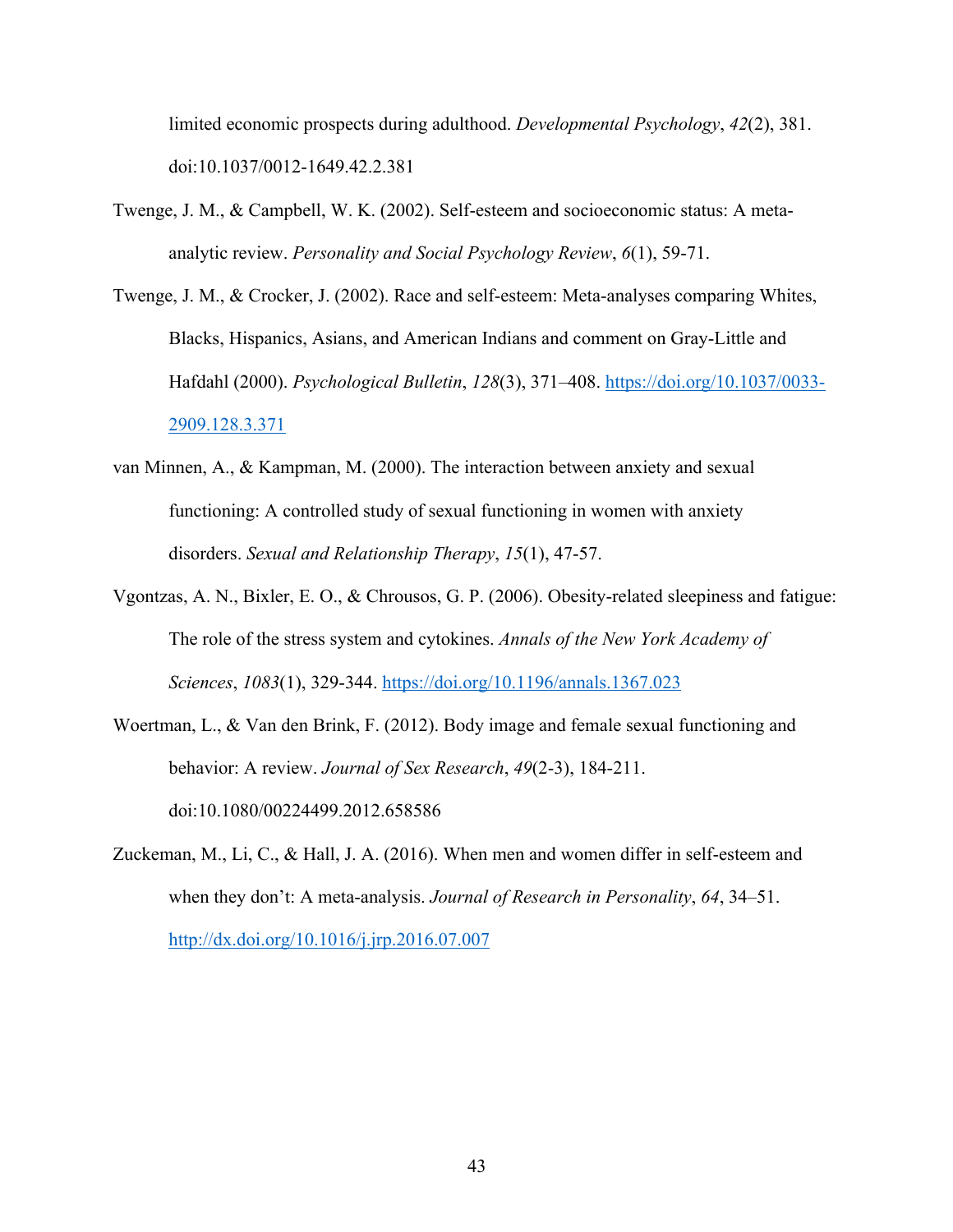# APPENDIX

# **Female Sexual Function Index (FSFI)**

These questions ask about your sexual feelings and responses during the past 4 weeks. We know that these questions are very personal. We hope that the confidentiality of this survey helps you feel more comfortable completing them honestly. As always, you are welcome to decline to answer any questions with which you are not comfortable. Please answer the following questions as honestly and clearly as possible.

In answering these questions the following definitions apply:

Sexual activity can include caressing, foreplay, masturbation, and vaginal intercourse. Sexual intercourse is defined as penile penetration (entry) of the vagina. Sexual stimulation includes situations like foreplay with a partner, self-stimulation (masturbation), or sexual fantasy.

Sexual desire or interest is a feeling that includes wanting to have a sexual experience, feeling receptive to a partner's sexual initiation, and thinking or fantasizing about having sex.

- 1. Over the past 4 weeks, how often did you feel sexual desire or interest? 5-Almost always or always 4-Most times (more than half the time) 3-Sometimes (about half the time) 2-A few times (less than half the time) 1-Almost never or never 99-Decline to answer
- 2. Over the past 4 weeks, how would you rate your level (degree) of sexual desire or interest? 5-Very high 4-High 3-Moderate  $2-I$  ow 1-Very low or none at all 99-Decline to answer

Sexual arousal is a feeling that includes both physical and mental aspects of sexual excitement. It may include feelings of warmth or tingling in the genitals, lubrication (wetness), or muscle contractions.

3. Over the past 4 weeks, how often did you feel sexually aroused ("turned on") during sexual activity or intercourse? 0-No sexual activity in past 4 weeks 5-Almost always or always 4-Most times (more than half the time)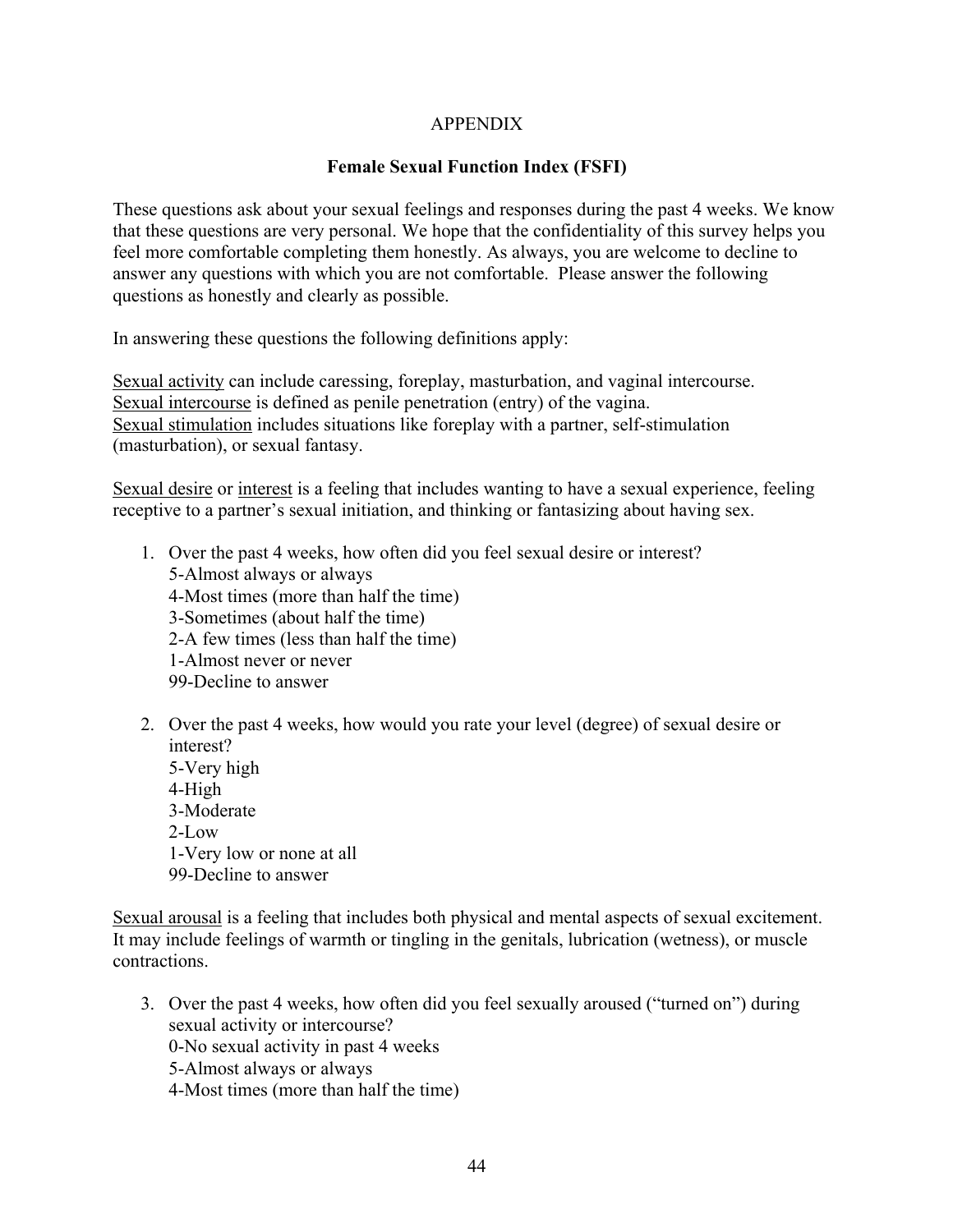3-Sometimes (about half the time) 2-A few times (less than half the time) 1-Almost never or never 99-Decline to answer

- 4. Over the past 4 weeks, how would you rate your level of sexual arousal ("turn on") during sexual activity or intercourse? 0-No sexual activity in past 4 weeks 5-Very high 4-High 3-Moderate 2-Low 1-Very low or none at all 99-Decline to answer
- 5. Over the past 4 weeks, how confident were you about becoming sexually aroused during sexual activity or intercourse?
	- 0-No sexual activity in past 4 weeks
	- 5-Very high confidence
	- 4-High confidence
	- 3-Moderate confidence
	- 2-Low confidence
	- 1-Very low or no confidence
	- 99-Decline to answer
- 6. Over the past 4 weeks, how often have you been satisfied with your arousal (excitement) during sexual activity or intercourse? 0-No sexual activity in past 4 weeks 5-Almost always or always 4-Most times (more than half the time) 3-Sometimes (about half the time) 2-A few times (less than half the time) 1-Almost never or never 99-Decline to answer
- 7. Over the past 4 weeks, how often did you become lubricated ("wet") during sexual activity or intercourse? 0-No sexual activity in past 4 weeks 5-Almost always or always 4-Most times (more than half the time) 3-Sometimes (about half the time) 2-A few times (less than half the time)
	- 1-Almost never or never
	- 99-Decline to answer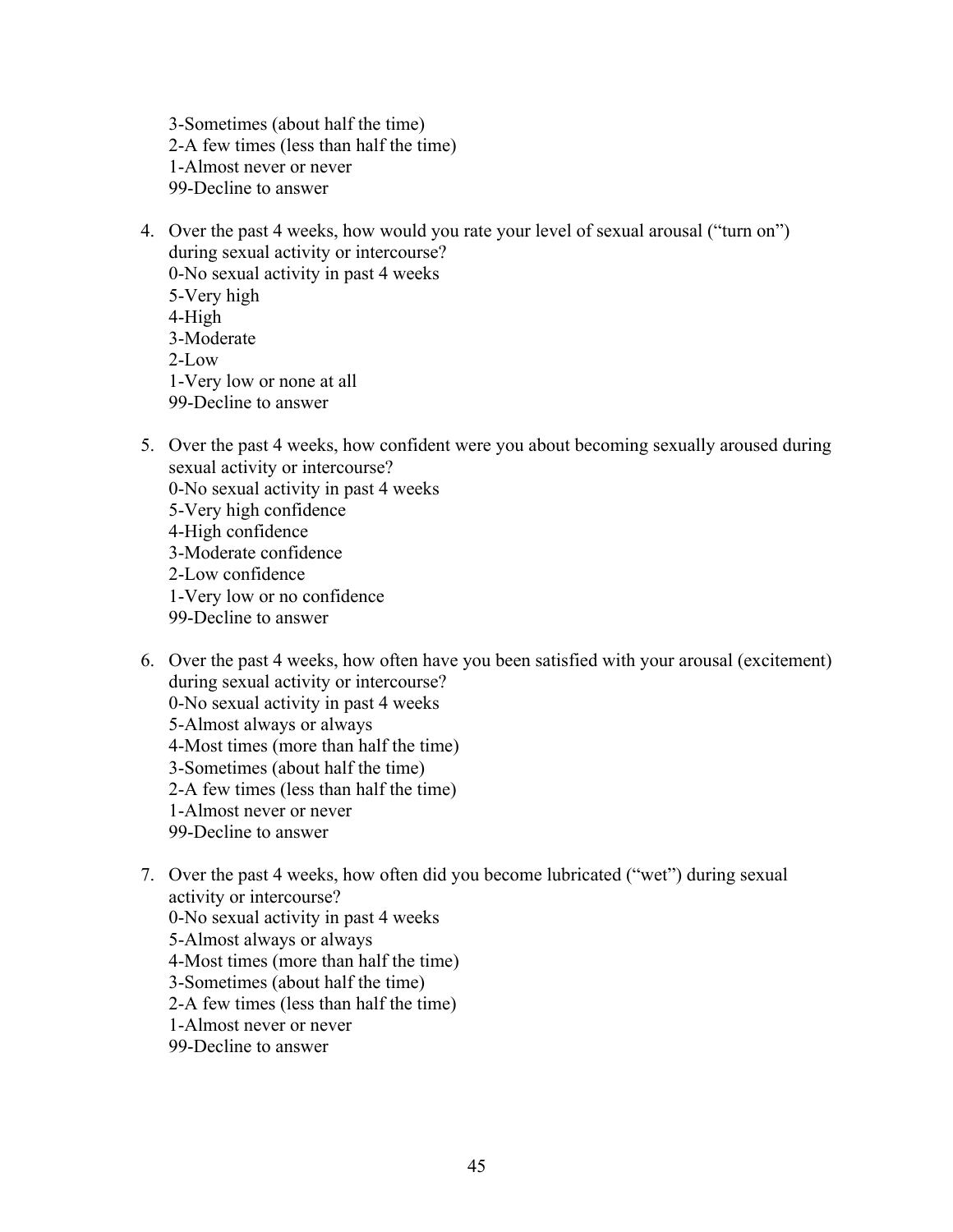- 8. Over the past 4 weeks, how difficult was it to become lubricated ("wet") during sexual activity or intercourse? 0-No sexual activity in past 4 weeks 1-Extremely difficult or impossible 2-Very difficult 3-Difficult 4-Slightly difficult 5-Not difficult 99-Decline to answer
- 9. Over the past 4 weeks, how often did you maintain your lubrication ("wetness") until completion of sexual activity or intercourse? 0-No sexual activity in past 4 weeks 5-Almost always or always 4-Most times (more than half the time) 3-Sometimes (about half the time) 2-A few times (less than half the time) 1-Almost never or never 99-Decline to answer
- 10. Over the past 4 weeks, how difficult was it to maintain your lubrication ("wetness") until completion of sexual activity or intercourse? 0-No sexual activity in past 4 weeks 1-Extremely difficult or impossible 2-Very difficult 3-Difficult 4-Slightly difficult 5-Not difficult
	- 99-Decline to answer
- 11. Over the past 4 weeks, when you had sexual stimulation or intercourse, how often did you reach orgasm (climax)?
	- 0-No sexual activity in past 4 weeks
	- 5-Almost always or always
	- 4-Most times (more than half the time)
	- 3-Sometimes (about half the time)
	- 2-A few times (less than half the time)
	- 1-Almost never or never
	- 99-Decline to answer
- 12. Over the past 4 weeks, when you had sexual stimulation or intercourse, how difficult was it for you to reach orgasm (climax)? 0-No sexual activity in past 4 weeks 1-Extremely difficult or impossible 2-Very difficult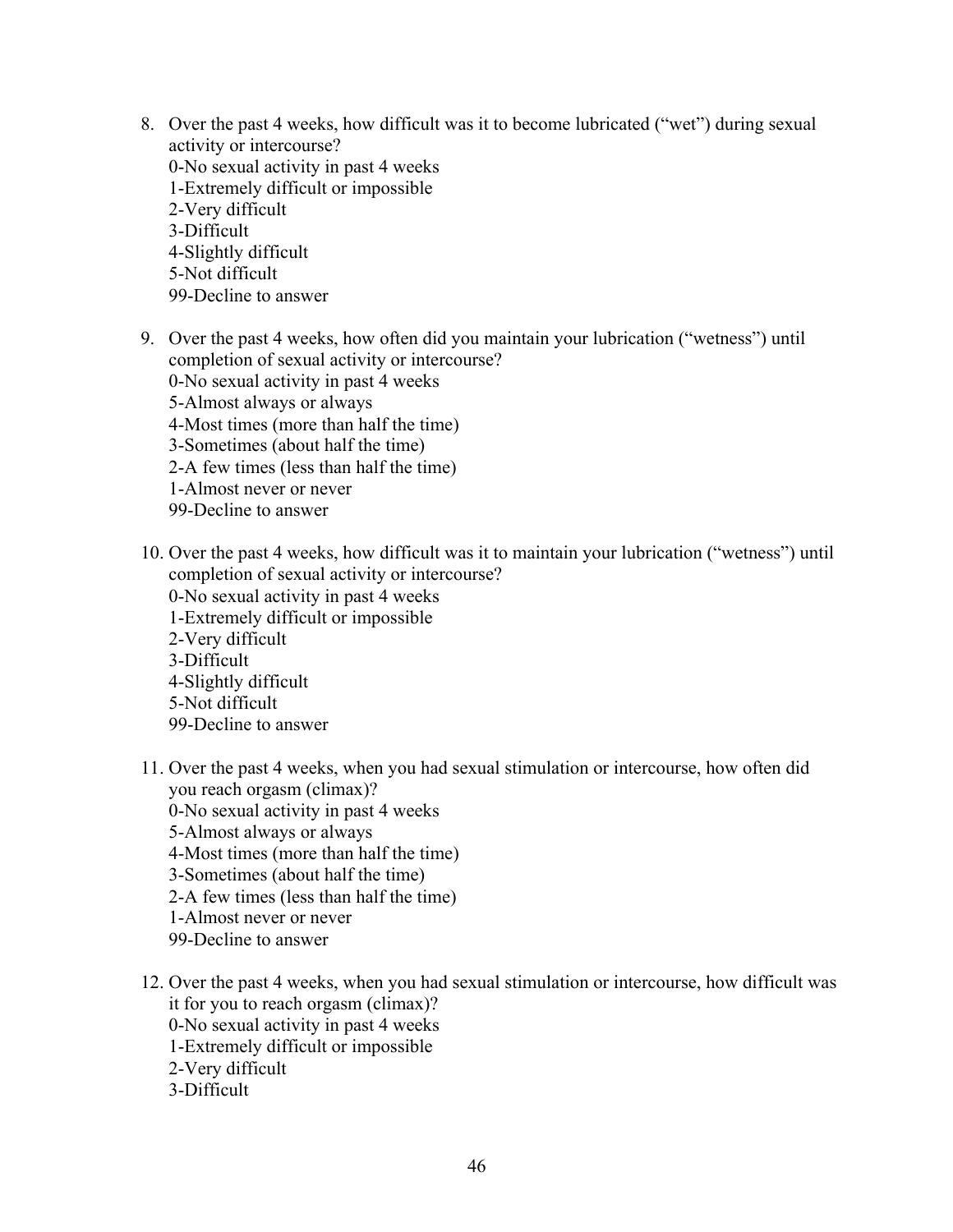4-Slightly difficult 5-Not difficult 99-Decline to answer

- 13. Over the past 4 weeks, how satisfied were you with your ability to reach orgasm (climax) during sexual activity or intercourse?
	- 0-No sexual activity in past 4 weeks 5-Very satisfied 4-Moderately satisfied 3-About equally satisfied and dissatisfied 2-Moderately dissatisfied 1-Very dissatisfied
	- 99-Decline to answer
- 14. Over the past 4 weeks, how satisfied have you been with the amount of emotional closeness during sexual activity between you and your partner?
	- 0-Not applicable or No sexual activity in past 4 weeks
	- 5-Very satisfied
	- 4-Moderately satisfied
	- 3-About equally satisfied and dissatisfied
	- 2-Moderately dissatisfied
	- 1-Very dissatisfied
	- 99-Decline to answer
- *15.* Over the past 4 weeks, how satisfied have you been with your sexual relationship with your partner?
	- 0- Not applicable or No sexual activity in past 4 weeks
	- 5-Very satisfied
	- 4-Moderately satisfied
	- 3-About equally satisfied and dissatisfied
	- 2-Moderately dissatisfied
	- 1-Very dissatisfied
	- 99-Decline to answer
- 16. Over the past 4 weeks, how satisfied have you been with your overall sexual life? 5-Very satisfied
	- 4-Moderately satisfied
	- 3-About equally satisfied and dissatisfied
	- 2-Moderately dissatisfied
	- 1-Very dissatisfied
	- 99-Decline to answer
- 17. Over the past 4 weeks, how often did you experience discomfort or pain during vaginal penetration?
	- 0-Did not attempt intercourse in past 4 weeks
	- 1-Almost always or always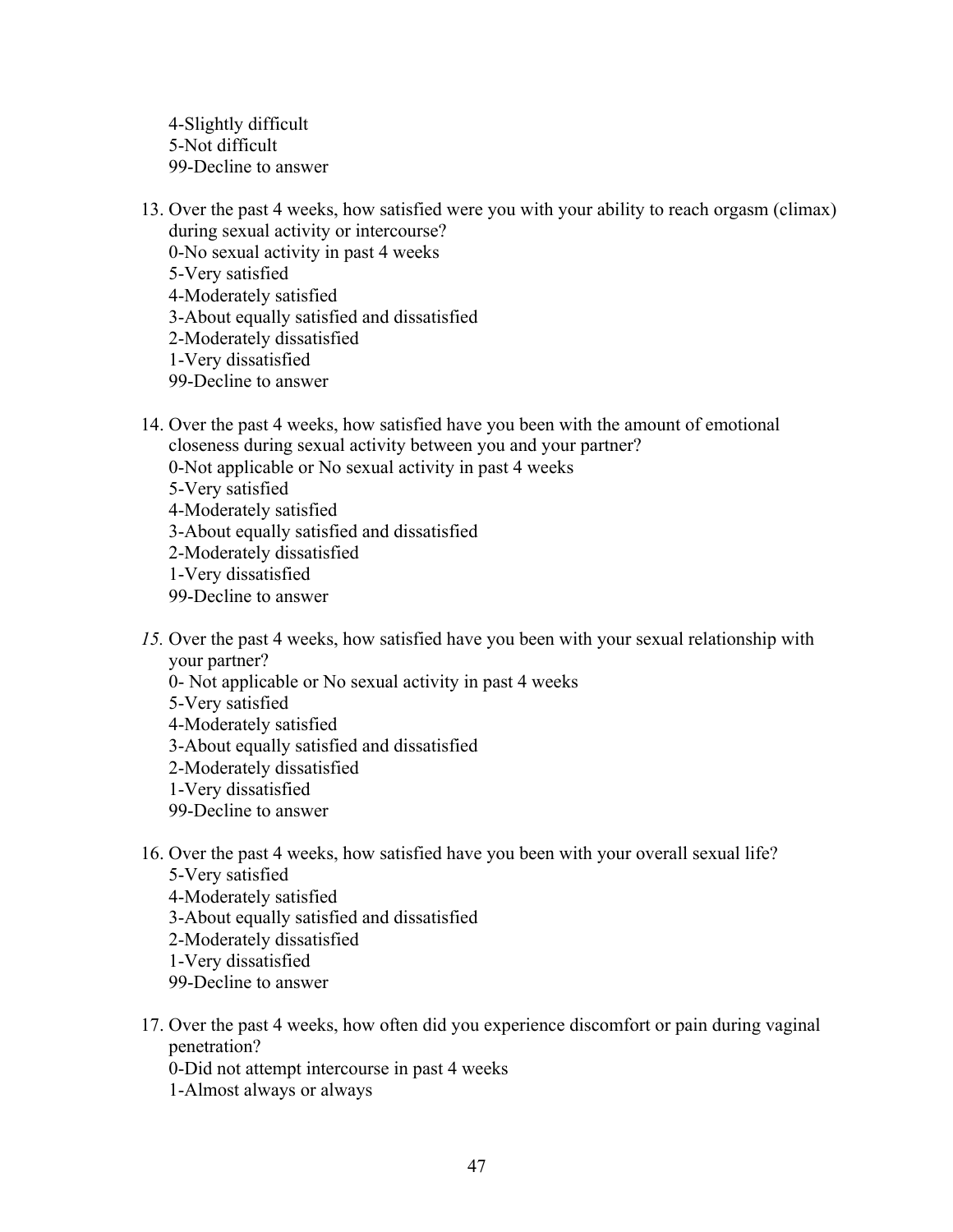2-Most times (more than half the time) 3-Sometimes (about half the time) 4-A few times (less than half the time) 5-Almost never or never 99-Decline to answer

18. Over the past 4 weeks, how often did you experience discomfort or pain following vaginal penetration? 0-Did not attempt intercourse in past 4 weeks 1-Almost always or always 2-Most times (more than half the time) 3-Sometimes (about half the time) 4-A few times (less than half the time) 5-Almost never or never 99-Decline to answer

19. Over the past 4 weeks, how would you rate your level (degree) of discomfort or pain during or following vaginal penetration? 0-Did not attempt intercourse in past 4 weeks 1-Very high 2-High 3-Moderate  $4-I$  ow 5-Very low or none at all 99-Decline to answer

The individual domain scores and full scale score of the FSFI are derived by the computational formula outlined in the table below. Individual domain scores are obtained by adding the scores of the individual items that comprise the domain and multiplying the sum by the domain factor (see below). The full scale score is obtained by adding the six domain scores. It should be noted that within the individual domains, a domain score of zero indicates that no sexual activity was reported during the past month.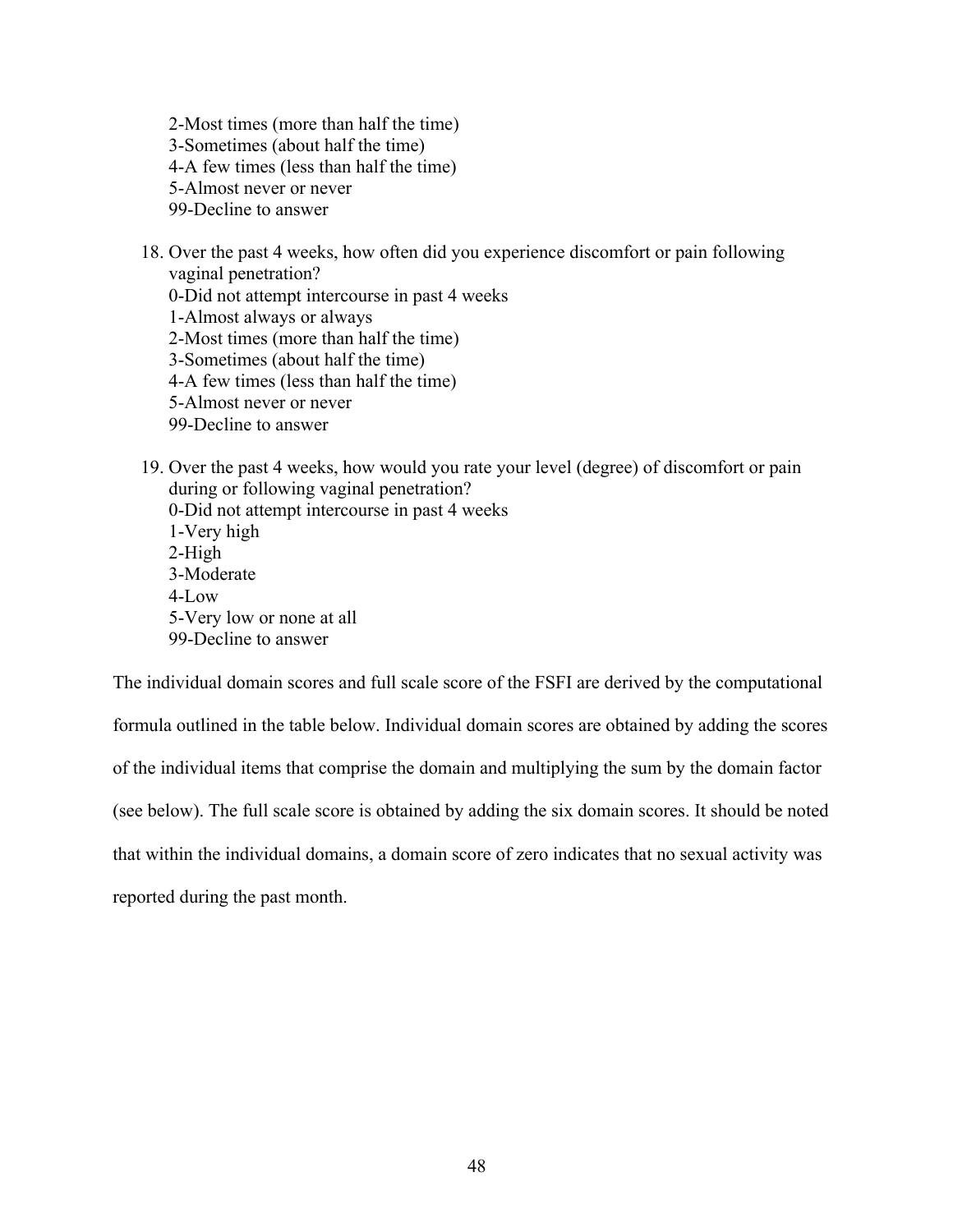# Table 4

*FSFI Scoring System* 

| Domain       | Questions   | Score         | Factor     | Minimum          | Maximum |
|--------------|-------------|---------------|------------|------------------|---------|
|              |             | Range         |            | Score            | Score   |
| Desire       | 1, 2        | $1 - 5$       | 0.6        | 1.2              | 6.0     |
| Arousal      | 3, 4, 5, 6  | $0 - 5$       | 0.3        | $\boldsymbol{0}$ | 6.0     |
| Lubrication  | 7, 8, 9, 10 | $0 - 5$       | 0.3        | $\boldsymbol{0}$ | 6.0     |
| Orgasm       | 11, 12, 13  | $0 - 5$       | 0.4        | $\boldsymbol{0}$ | 6.0     |
| Satisfaction | 14, 15, 16  | 0 (or 1) $-5$ | 0.4        | $\boldsymbol{0}$ | 6.0     |
| Pain         | 17, 18, 19  | $0 - 5$       | 0.4        | $\boldsymbol{0}$ | 6.0     |
|              |             |               | Full Scale | 2.0              | 36.0    |

Range